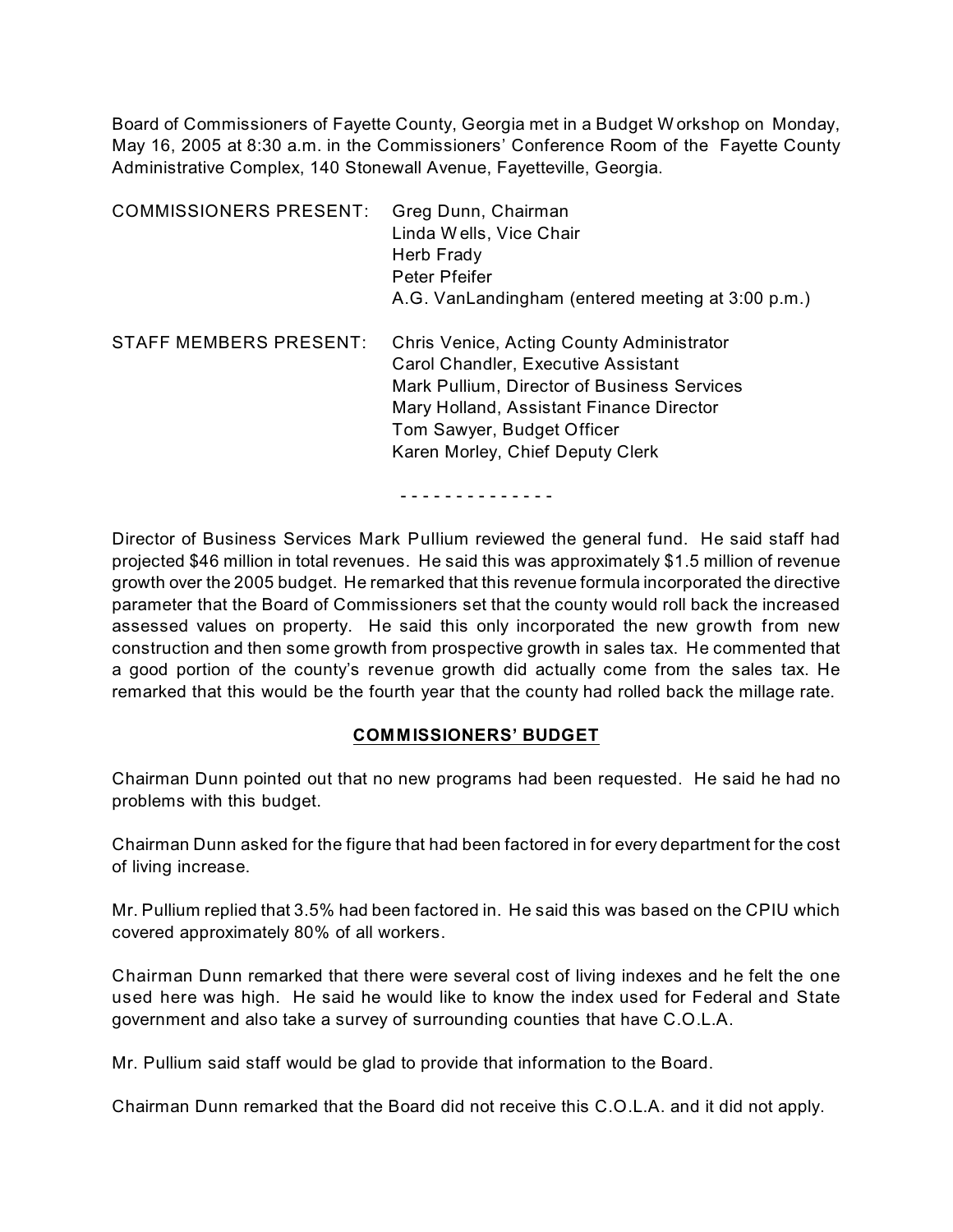Commissioner W ells asked for the cost of meals per day for Commissioners. She asked what the standard was for this cost.

Executive Assistant Carol Chandler responded that it would be the I.R.S. per diem.

Mr. Pullium interjected that he was working on a draft travel policy that would be presented to the Division Directors next week. He said the chart included in this policy was based on the I.R.S. per diem.

Commissioner W ells asked what the figure was for the daily cost of meals by I.R.S. standards.

Mr. Pullium replied that he believed it was \$43 per day but it would depend upon the city the person was in at the time. He said staff was proposing an in -State versus an out-of- State rate. He said they had used the rate adopted by the Board regardless of where the meals were purchased.

Commissioner W ells asked if the \$43 per day was for in-State meals.

Mr. Pullium replied that was correct and stated that it was \$47 for out-of-State meals.

Commissioner W ells suggested each department review their seminar needs and decide which seminars were absolutely critical and which were not.

Chairman Dunn said he had seen training in the past that was more individually enhancing than mission critical. He said sometimes several people attend a seminar where one person would have been adequate and that person could bring the information back.

Mr. Pullium also remarked that the draft travel policy did designate out-of-Country reimbursement guidelines.

Mr. Pullium remarked that one of the other issues was the cheapest way to achieve the mission in order to get to the seminar. He said it was being recommended that staff check to see if a county pool car was available and if it was available and they decided to take their personal car it would be looked at as a personal choice and not reimbursed for mileage. He said employees would have to use the county vehicles first if available.

Chairman Dunn said the P-Card policy would also be updated in coordination with this.

#### **ADMINISTRATION**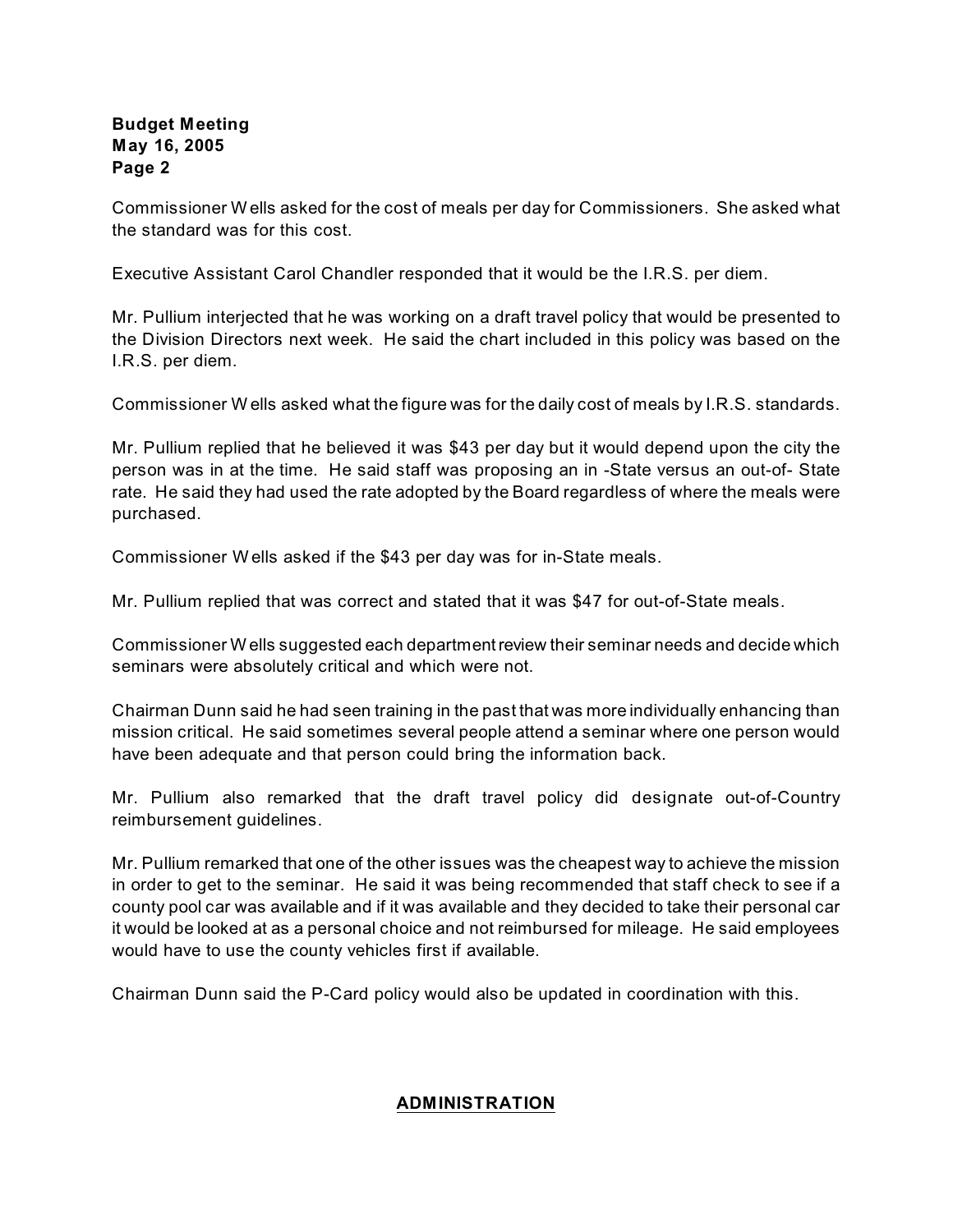Commissioner W ells said she appreciated the fact that the \$11,000 was being taken off under public relations. She said she was not in favor of this last year and felt it was a waste of taxpayers' money.

Chris Venice said she had not put money in the budget for a possible staff day retreat with department heads. She said there had not been a retreat in five years. She estimated the cost of this at \$1,000.

Chairman Dunn felt it was absolutely essential for Ms. Venice to meet with the departments heads. The Board said they were in favor of putting \$1,000 in the budget for this.

## **Elections Office**

Chairman Dunn asked if voting machines were still in the capital budget for Elections.

Mr. Pullium replied that 50 machines were coming in.

Mr. Pullium further remarked that Elections had requested new carpet in the capital budget. He felt this carpet was actually a safety hazard because of the waving and buckling of the carpet. He said they did have money in their budget this year and they had been authorized to proceed with replacement.

Commissioner Pfeifer questioned the items listed for inmate meals.

Ms. Holland interjected that inmates help in Elections in moving voting machines and this office was feeding them during the day.

Mr. Pullium remarked that the jail budget already had money budgeted for this and these funds could come out of there.

Chairman Dunn asked if the Elections Board's budget was separate or was it included in the Elections Office budget.

Mr. Pullium replied that they were included in this budget.

Commissioner Pfeifer questioned the State training requirements.

Chairman Dunn interjected this training was required by the State and there was not much the county could do about that.

Commissioner W ells noted that the amount requested had almost doubled from last year.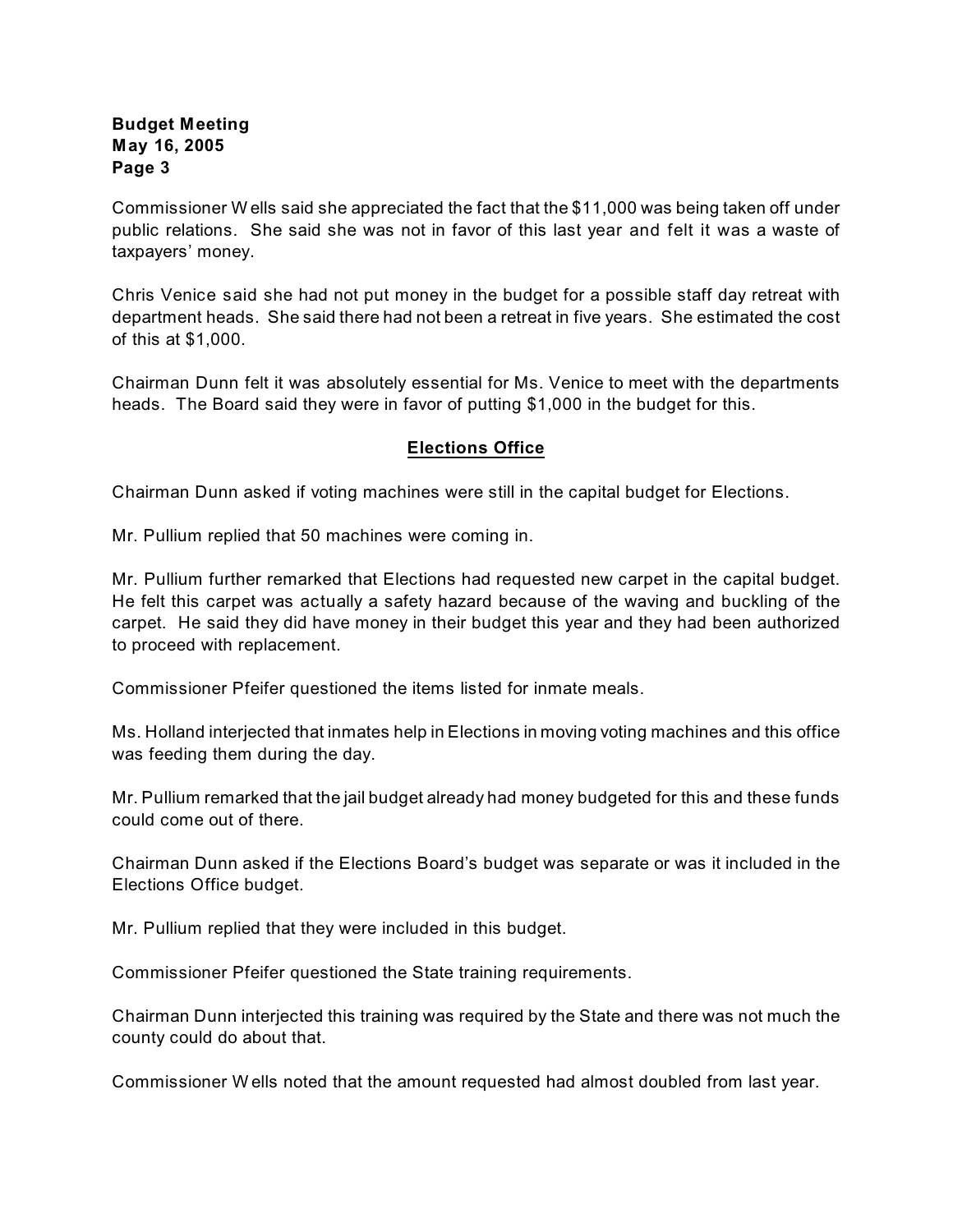Ms. Holland interjected that there were two in-State sessions planned for 2006.

Mr. Pullium remarked that there was also a series of Legislative changes where training would be necessary.

Chairman Dunn pointed out that the Elections budget had gone down by \$200,000 and Mr. Pullium remarked that this was because there was not a Presidential election this year.

Commissioner W ells clarified that the carpet was being replaced and there would be 50 new voting machines under the C.I.P.

Chairman Dunn confirmed that there would be no changes in this budget.

## **FINANCE DEPARTMENT**

Chairman Dunn remarked that staff was recommending a new position.

Ms. Holland replied that the new position was tied into the S.P.L.O.S.T. program coming on board this year.

Chairman Dunn said the county was going to appeal to the State to allow the Cities to manage their own 30% funds. He said this would relieve a new person in getting involved in the three Cities S.P.L.O.S.T. monies.

Ms. Holland said she had done some calculations based on the information that she had. She said this was in regard to the payable items. She said there was an estimate of 1,400 items per month to be processed related to the projects that had been outlined including the Cities. She pointed out without the Cities it was still 780 items. She said this just involved the Accounts Payable part. She stated there was also the revenue coming in

from the State. She said there would have to be proper accounting of these payables and with this volume somebody would need to be on top of that. She noted that these payables would have to be charged to the correct project as well as the proper reporting as required by the State that has to be published. She said with the Cities involved she had requested one and a half people. She stated without the Cities she believed this could be done with one person. She said she had also requested a part time person in regard to the S.P.L.O.S.T. as well.

Ms. Holland further remarked that besides the S.P.L.O.S.T. coming on board they had experienced an 8% increase in payable transactions over this past year.

Chairman Dunn felt the S.P.L.O.S.T. was not a work load factor. He noted that without the Cities involved these transactions would be cut in half to 780 items.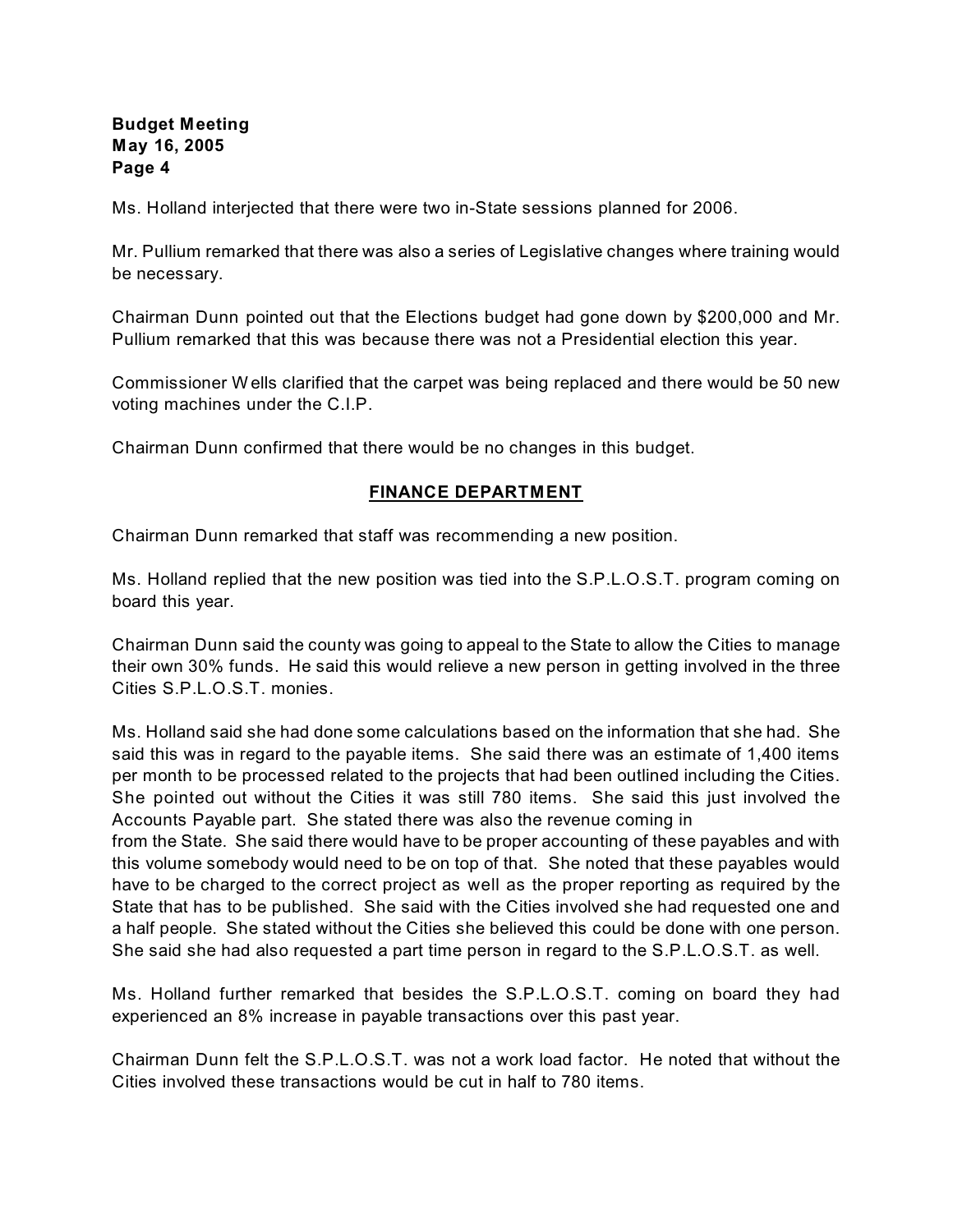Mr. Pullium said it would be incumbent upon the county to account for the money. He said an Intergovernmental Agreement might work if established but questioned if the audit responsibility then shifted from the County to the Cities.

Mr. Pullium remarked that in terms of these position requests irrespective of the end result, the County had the auditing requirements that must be completed. He said it required meticulous accounting and error free accounting. He said he was asking for these two positions in order to be able to meet the requirements of the S.P.L.O.S.T. and meet the requirements from an auditing perspective and this was the reason he had asked for them. Ms. Holland interjected that the volume of transactions would be in the county's portion. She noted that the transactions were more project accounting versus just maintenance.

Chairman Dunn interjected that nothing would be happening in many of the projects for several years. He said the 70% lump sum would be spent over the next twenty-five years and not over the next five or six years.

Mr. Pullium said they would need to start right up front and establish the project by project budgets, set them up and get them approved by the Board, publish it in the newspaper and then from that time on the Finance Department would have to keep this meticulously. He said this would have to be done not only on the budgeting side but also on the expenditure side of it. He said this work would be on top of what the Finance Department was already doing.

Commissioner W ells said the county would just be handling 30% of the money this first year. She asked if one full time position could handle that this year and then have it reviewed next year.

Ms. Holland said these items needed to be closely analyzed. She said she believed they could start with one new person.

Mr. Pullium said he would like to add a caveat to that and that was if the county was going to end up doing the Cities' work, then he would like to request an additional part time position.

Commissioner W ells agreed and said if Mark felt like this was going to be a lot more work with the Cities involvement, then the Board would need to approve the additional manpower to accomplish that.

Chairman Dunn clarified that the Board was approving the full time position now and would reconsider additional personnel later.

Commissioner W ells questioned the new position requested in the Purchasing Department's budget for an Accounting Technician Inventory Control person. She asked if this should be in the Finance Department's budget.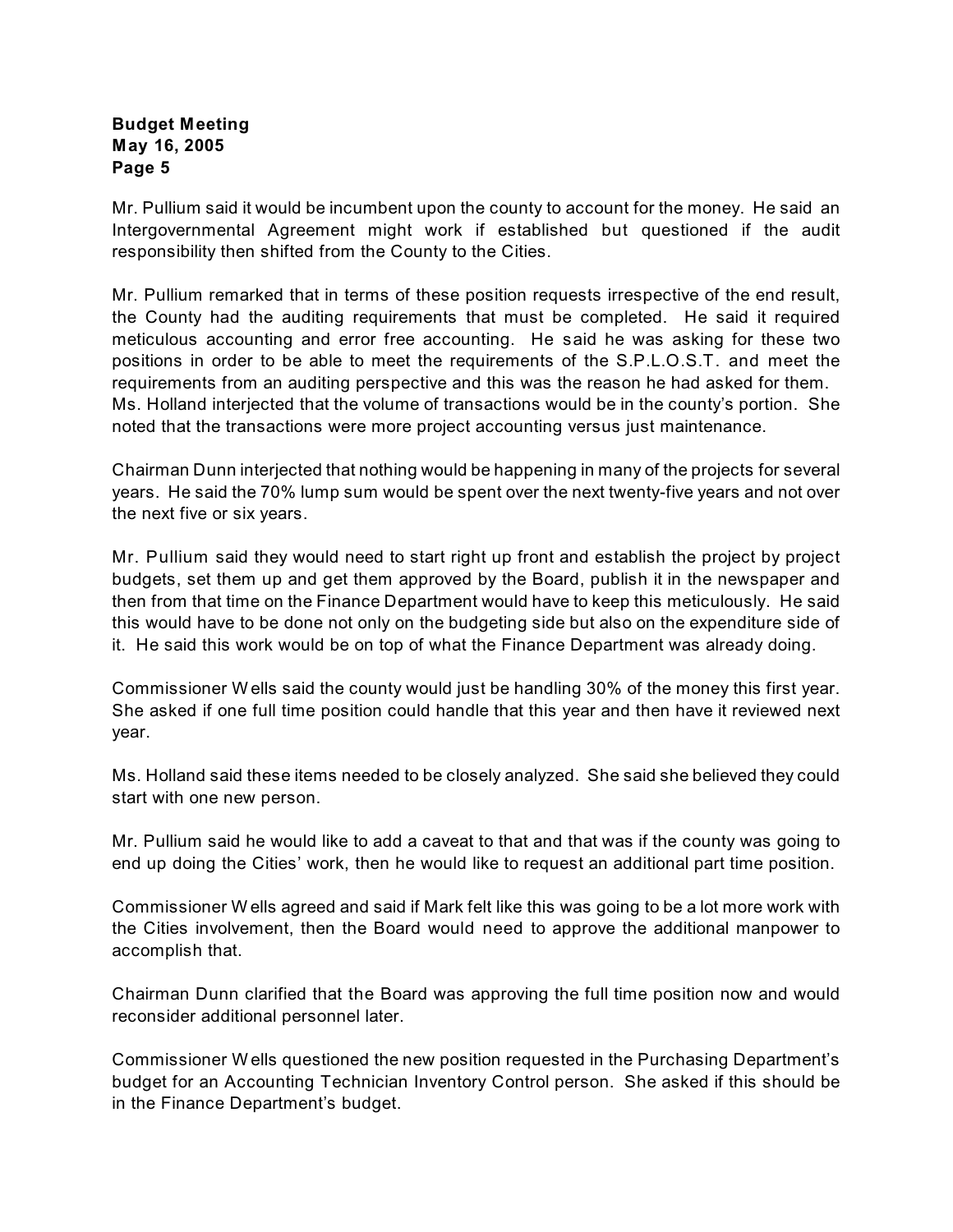Ms. Holland said right now the Finance Department was just not able to handle that inventory.

Commissioner W ells said this would work for people who go through Purchasing but not for people who did not go through Purchasing.

Ms. Holland replied that she understood and that was fine. She said she was willing to do that but needed someone to help do it.

Mr. Pullium interjected that they could make the transfer.

Chairman Dunn noted that Mr. Pullium was actually looking for almost three new people.

Ms. Holland said this actually came to two new people.

Commissioner W ells said she was in favor of the full time person in Finance Department and the part time for the inventory. She said the part time person doing inventory should be taken out of the Purchasing budget and put back into Finance. She said this came to one and threequarters new people. She said they would not be approving the part time accounting technician at this time but relook it at a later date.

Mr. Pullium asked for the Board's consideration to outsource EMS billing. He said this was a reduction of one person in Finance.

Chairman Dunn pointed out that if the EMS billing was not outsourced, then Finance would need the person.

Commissioner W ells questioned seminars and dues and asked which seminars were required.

Ms. Holland replied that the main ones were the GFOA, the GGFOA and then the Munis training as well.

Chairman Dunn clarified that the Board agreed to the full time position and Purchasing can have the 73% person but that person would be assigned to the Finance Department.

Mr. Pullium clarified that the part time position would be moved to the Finance Department.

Chairman Dunn asked that Director of Purchasing Tim Jones know that the Board had taken care of this.

Chairman Dunn remarked that the other position request would be looked at later if the work load became heavy.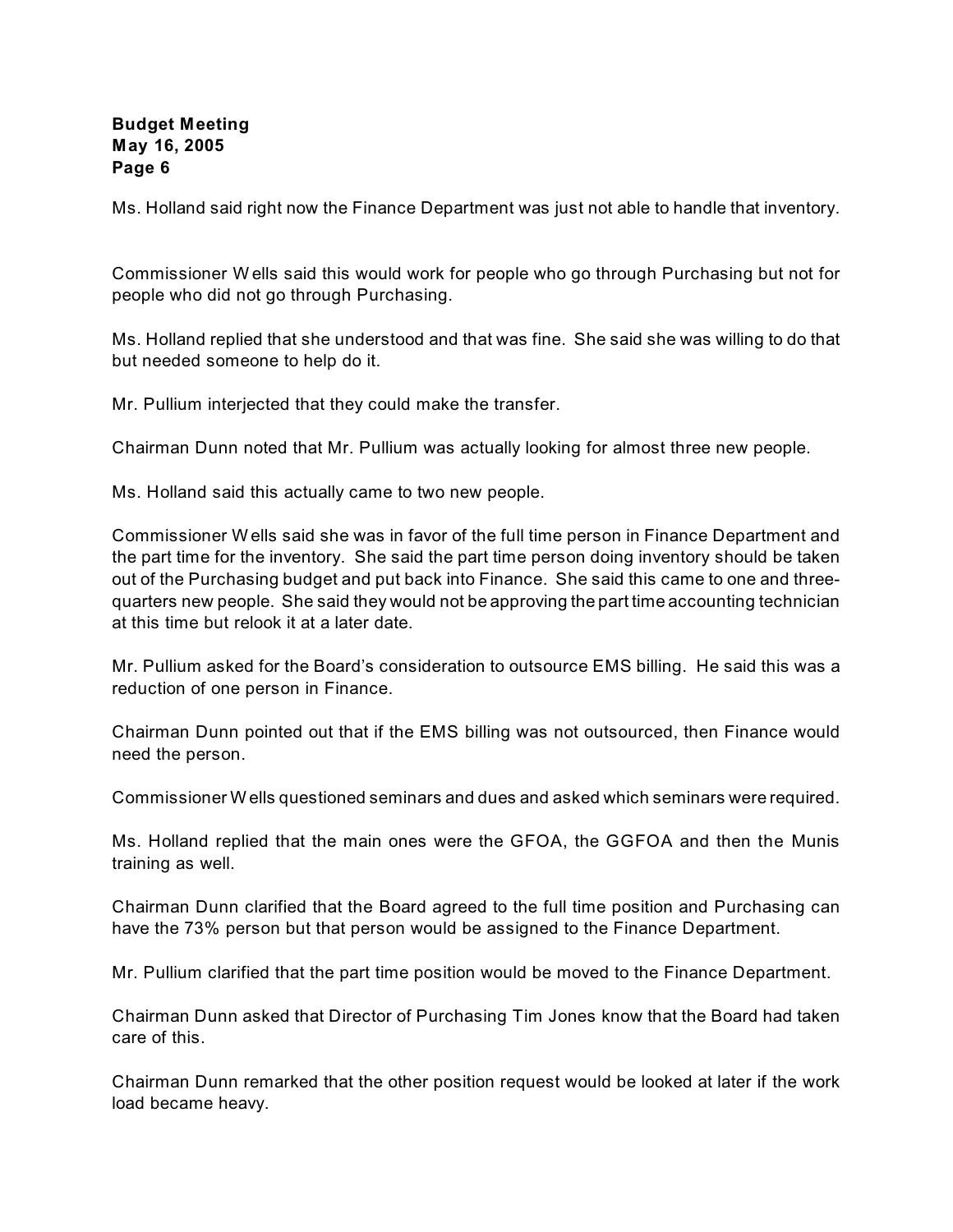Mr. Pullium said there was a promotion requested in this department and he just wanted to make sure the Board was in agreement with that request.

Chairman Dunn said he wanted to make sure that this person had a different job with a different job description and increased responsibilities.

Ms. Holland replied yes that was the case here.

#### **PURCHASING DEPARTMENT**

Commissioner W ells said she had a question about lodging and meals. She questioned lodging and meals as listed on page 31 regarding seminars that were listed. She felt this was far too much training.

Mr. Pullium felt the lodging and meals category could be reduced down to \$400.

Chairman Dunn questioned the \$21,000 on page 32 which was a new program. He noted that this would be migrating to the Finance Department.

Chairman Dunn questioned the \$300 for car rental.

Commissioner W ells said she had no problem with leaving that in to cover a reasonable expense of car rental after flying to a seminar.

Mr. Pullium said these travel issues were being addressed in a new county travel policy.

Chairman Dunn said a county travel policy would dictate what needed to be done.

Mr. Pullium asked Mr. Sawyer to clarify the Purchasing Department budget.

Mr. Sawyer remarked that the rental car allowance would remain in the budget; reduce lodging and meals by \$1,200 down to \$400; eliminated the position from Purchasing by \$20,383 reduction; also remove the two Sams Club memberships.

Chairman Dunn clarified that the position of \$20,383 would go to the Finance Department's budget.

#### **INFORMATION SYSTEMS DEPARTMENT**

Chairman Dunn remarked that this department had requested two new positions.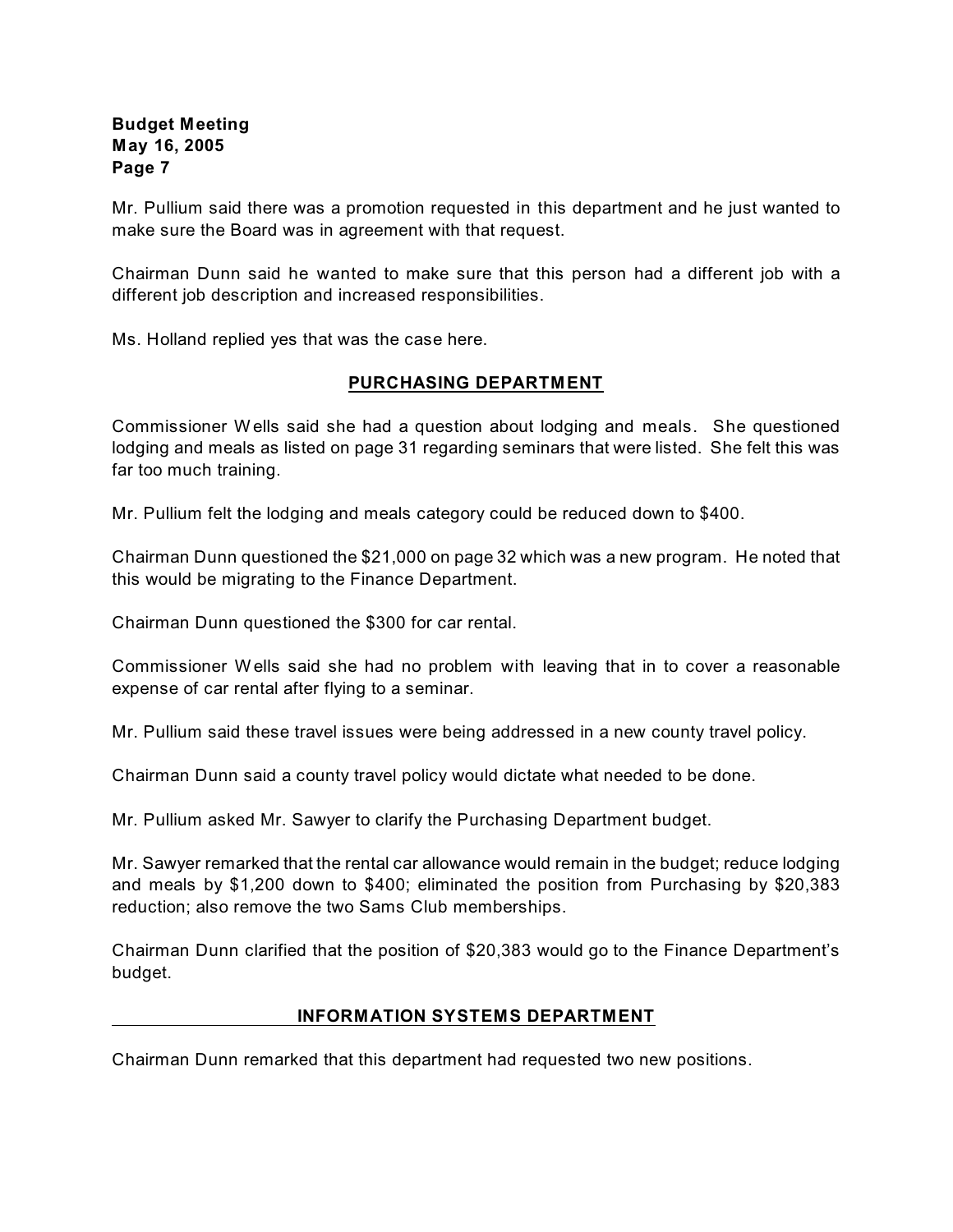Mr. Pullium stated that the request was for a System Analyst and an Information System Technician. He said staff felt the best solution for IS would be to contract this out on a project by project basis with an outside firm to handle any additional work load. He said staff felt that was a better solution than hiring full time staff with full time salaries and benefits.

Mr. Pullium remarked that staff was in the process of developing business continuation plans as well as developing a more moderate computer replacement program. He said he would not recommend at this time outsourcing this entirely.

It was the consensus of the Board to deny the request for two new positions.

Commissioner W ells questioned the seminars and dues category of this budget.

Mr. Pullium remarked that the biggest difference in training with this department was related to the GIS program. He said the other aspect of the budget was to ensure training for all of the staff in this department. He said one of the issues that he had with this particular department was making sure that all of the IS personnel go for training. He said some of the staff members had not been able to go to training. He said this was the reason he was in agreement with the \$17,000 request for this category. He pointed out that some of the classes were quite expensive because they were technologically advanced and the teachers were experts in their fields.

Chairman Dunn said he had no further questions in this budget.

#### **HUMAN RESOURCES DEPARTMENT**

Chairman Dunn remarked that the Director of Human Resources had asked for a new position. He said staff had recommended approval of the position but he noted there was absolutely no justification for the position. He said the request was for an Assistant Director of Human Resources.

Mr. Pullium explained the justification for the new Assistant position. He pointed out that there were a lot of projects that the current Director just could not get to due to the workload and mandates that were coming out in this arena as well as the changing legal compliance environment. He said there was a need for additional strength in the Human Resources' staff.

Commissioner W ells felt policy oversight and compliance needed to be addressed.

Commissioner Frady felt the Assistant Human Resource Director would be a perfect new position in the organization that might be flexible and also work for other departments and not just one department. He said the county would not want to hire ten new people and this one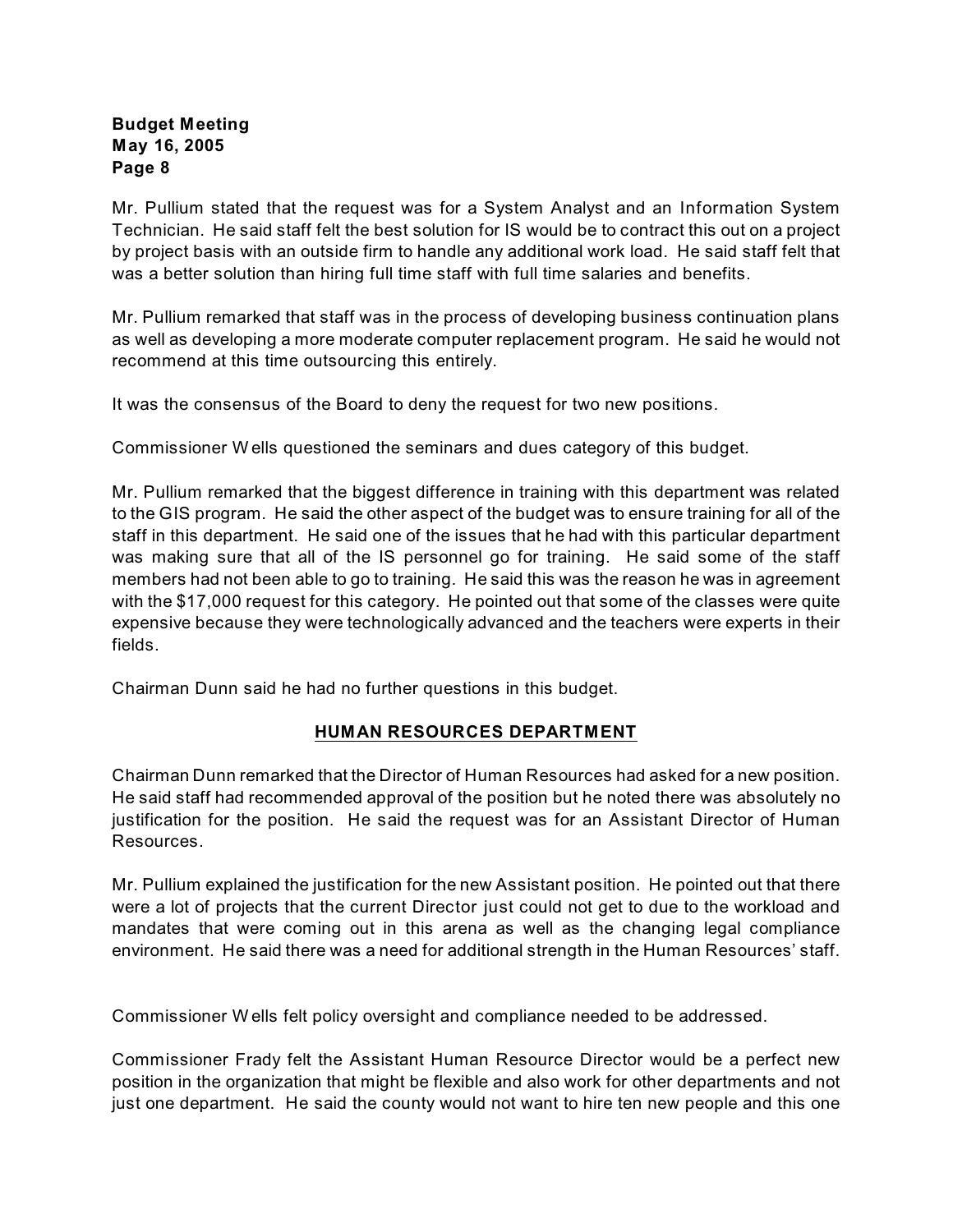Assistant could help in more departments. He said a Human Resources person could be used in all departments.

Chairman Dunn felt in the last few years there had not been justifications for new positions. He felt departments just picked these randomly and asked for them.

Mr. Pullium said he felt the new person should have a Master's Degree with training in Human Resources from an academic background with an appropriate amount of experience to be able to come in and have a definitive impact on the policies, procedures and compliance.

Chairman Dunn said he wanted to see a job description before he could vote on this request and the Board agreed.

Chris Venice said she had two issues to discuss under this budget. She said several years at Christmastime had given out certificates for employees to get a turkey or a ham at a designated store. She said this was very well received. She remarked that last year for some reason the Board had given each employee a certificate for \$10 to go toward the purchase of a turkey or ham. She said this was a small change but huge in its perception and gratuitousness. She asked for the Board's consideration to return to the certificate for an entire turkey or ham at a certain poundage limit. She said she had been informed that if the Board approved this approximately \$3,500 would have to be added in the budget to cover the cost of this. She said this was under the public relations category of the Human Resources budget.

It was the consensus of the Board that they agreed with going back to the certificates for a turkey or a ham.

Ms. Venice remarked that the second issue was the Mystery Shopper Program. She said this would save the county \$10,000 to \$12,000 per year. She said this program had been in place for the last seven years or so. She said there had been concerns about the program in that the questions asked did not necessarily relate to a certain department. She said over the years the results had gone up and down. She suggested that the new mystery shopper program would be that twice a week she would make an unsolicited phone call through the major line to a department and she expected four things. She said she expected good morning, good afternoon, the department and may I help you. She said if she did not get that greeting then she would have a conversation with the department head. She felt this would be as effective as any mystery shopper program that the county would pay for.

Chairman Dunn said he felt the mystery to him was why the county had paid for this program during all of these years and never gotten anything out of it. He said that was the mystery to him. He said the concept was great but no one ever saw any feed back from any results.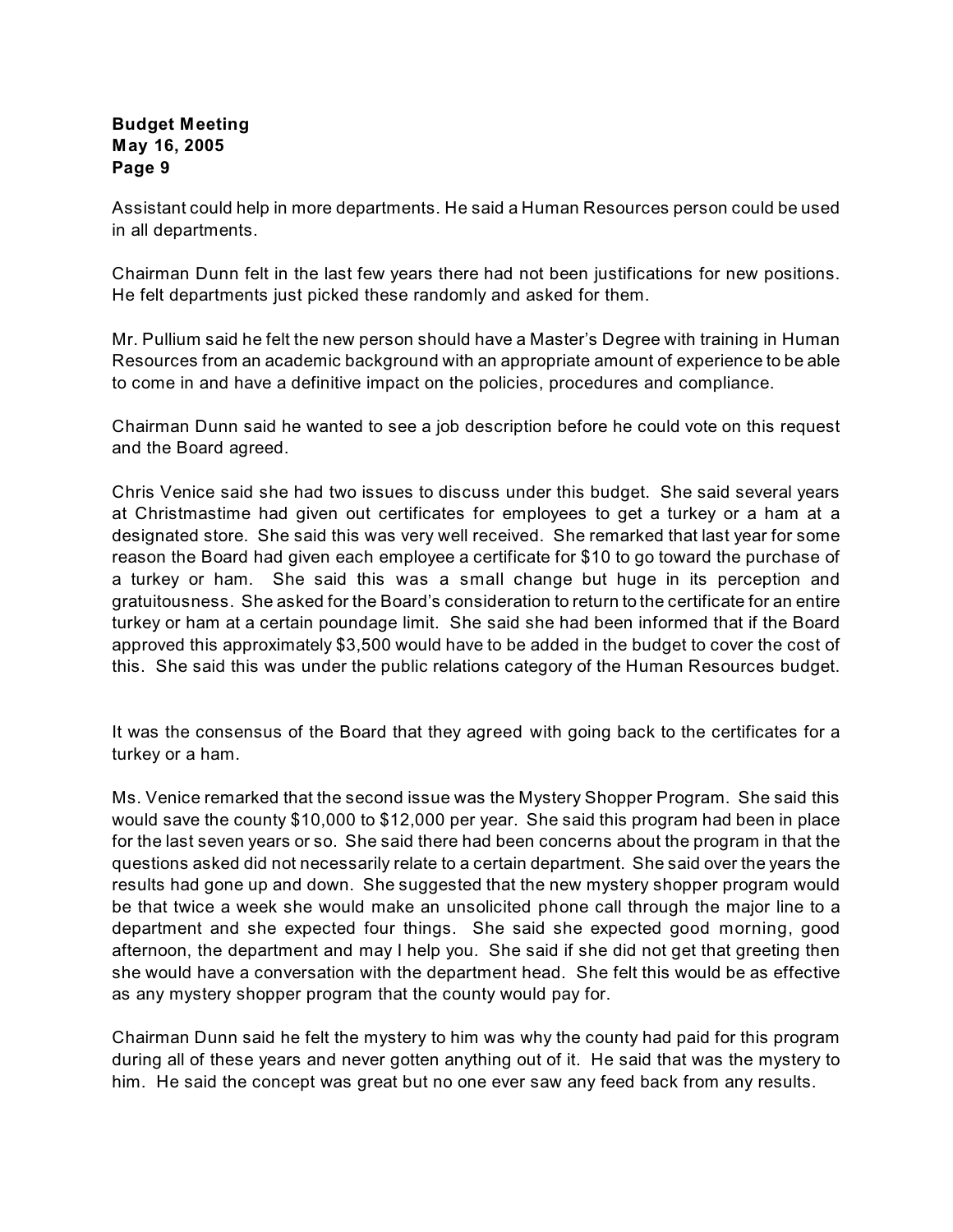It was the consensus of the Board to take out the Mystery Shopper Program from this budget. **TAX ASSESSOR'S OFFICE**

Chairman Dunn remarked that the Tax Assessor had asked for a new person and staff had denied this. He said staff was recommending the promotion.

Commissioner W ells said this came back to the Board's question on promotions if the person was actually responsible for more or just getting a promotion because of certification.

Chairman Dunn asked for clarification first if the Board agreed with staff's recommendation that another assessor was not needed.

Mr. Pullium said staff felt another person would not qualify to perform the work they had requested but suggested a C.P.A. firm would be necessary.

It was the consensus of the Board that a new position was not necessary in this department.

Chairman Dunn commented on the request for a promotion in this department. He said this was the same issue that the Board would be dealing with at the W ater System, in the Permits and Inspections Department and in some cases Emergency Services.

Ms. Venice felt there should be a county-wide policy to address this issue drawn up during the next year.

Chairman Dunn said the policy should be that there are no promotions if there are no vacancies for certain level positions regardless if that employee gets certification. He said that employees would have to qualify for a promotion to fill an existing position.

Chairman Dunn said he firmly believed in training and the county paying for this training but he was not in favor of paying an employee earlier for a job that they were not really doing and had not been hired for.

Commissioner W ells said an employee was paid and hired for a certain position and unless they were qualified and a position open at the next level, they would not automatically fill that slot with an increase in pay.

Chairman Dunn remarked that there needed to be a policy stating that employees would not be promoted to be in jobs that did not exist.

Commissioner Frady clarified that the Board was not approving any hiring or promoting in this department.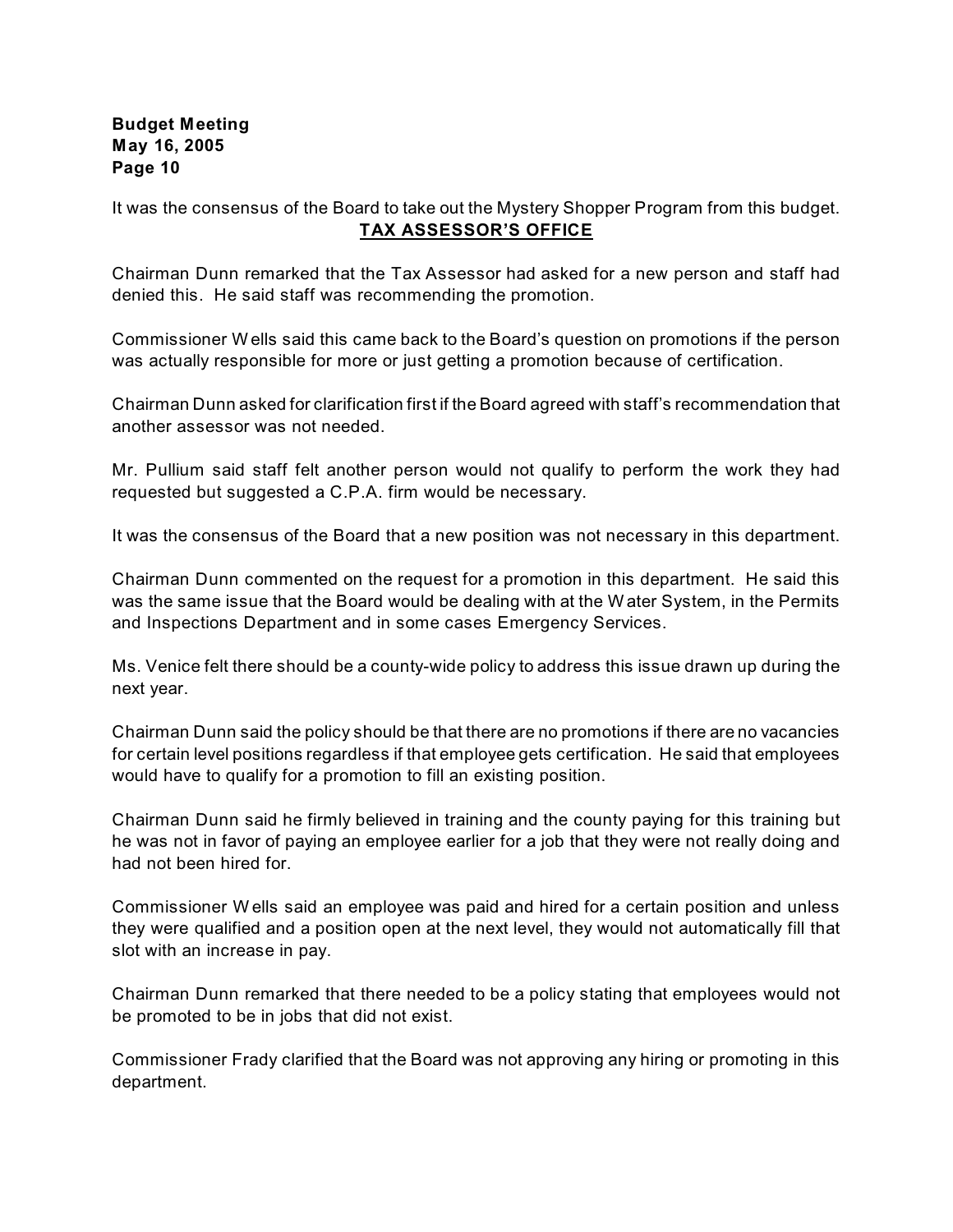#### **SHERIFF'S OFFICE - ADMINISTRATION**

Linda Jones asked for the Board's consideration in approving the new position for the clerk. She presented the justification for this position as well as work load indicators to the Board for review.

Chairman Dunn remarked that staff was not in favor of this new position.

Ms. Jones said she firmly believed that she adequately justified the need for the additional clerical position. She said of the current personnel in this section of her division, two of these were GCIC operators and one of which worked evenings. She said the other two positions who worked during the day were dedicated to entering all of the incident reports, accident reports and did all of the filing. She remarked that there had not been a person added to this section in ten years.

Ms. Jones remarked that the total request was for \$27,760 annually including all benefits. She said the only additional cost would be for a computer. She said the benefit of this position would greatly enhance the work productivity of the Sheriff's Office as well as the citizens of the county.

Ms. Jones said she would also like to discuss the figure listed for gasoline on page 151. She said this was based on the annual mileage for five vehicles which included the Sheriff and Captain Meyer who was over the canine division and he had two vehicles. She said they had based this on the actual mileage year-to-date driven as well as the total mileage for 2004.

Commissioner W ells remarked that this figure had been down graded because there was not an accurate record of exactly what each vehicle used.

Ms. Jones said the gasoline pumps at the Sheriff's Office were computerized. She said they had not worked properly since installation. She said the person who ordered the gasoline and got the gasoline bill had been charging her division 1% of the gasoline bill. She noted that \$50 out of just about every gasoline bill had come out of administrative services for those five vehicles.

Chairman Dunn remarked that the gasoline issue was one of the legal issues that the county was currently working through.

Commissioner Pfeifer said he did not understand why the computer at the gasoline pumps would be down and not working.

Ms. Jones said it had been an ongoing problem but it currently was working.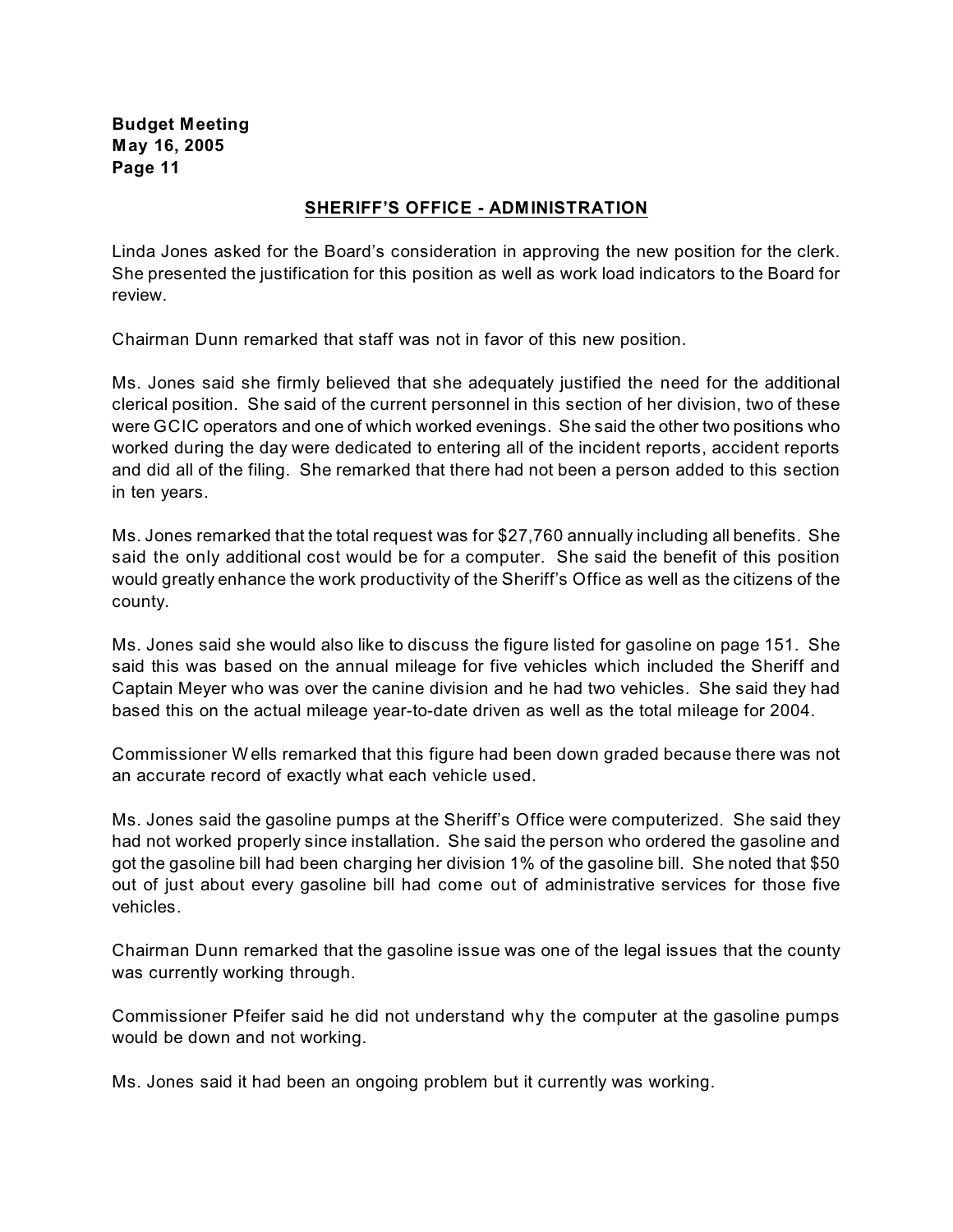Chairman Dunn asked who provided the gas for that gasoline pump.

Ms. Jones responded that Lori Littlejohn handled all of that. She felt there should be a way to retrieve the information for each department.

Mr. Pullium remarked that this was being done at the Fleet Maintenance and Chairman Dunn said this was another one of the issues.

Chairman Dunn remarked that the county had agreements with every government that everybody could gas up at each other's pumps and then there was one single source of gasoline. He said the only one that was not doing it this way was the Sheriff's Department. Ms. Jones said she just wanted to point out that the figure shown was not indicative of what was actually spent. She estimated \$8,000 was spent just in that division.

Chairman Dunn commented on the position request and remarked that the Sheriff could move people around from other departments in order to assist Ms. Jones.

Commissioner W ells asked Ms. Jones if the Board were to approve this position would it be filled.

Ms. Jones replied yes it would be filled immediately.

Commissioner W ells remarked that the Board had approved a number of positions over there that had not been filled.

Commissioner Frady asked Mr. Jones who recommends that these people be shifted around.

Ms. Jones replied she was over that division and Olivia was her assistant and they make the decision. She said they did not actually hire people but her division does all of the testing and background investigations and gets these to the divisions that have openings.

Commissioner W ells referred to page 145 regarding office equipment. She said one of the catch phrases that always makes her uncomfortable were things listed as unanticipated. She said there were a few listed on page 145 and page 146. She suggested this be removed and if there was a need later the Board could look at it.

Commissioner W ells questioned vehicle repair where it stated funding for any unanticipated insurance deductible was also included in this. She asked what the amount was for that item.

Ms. Jones replied that referred to insurance deductibles in case of an accident.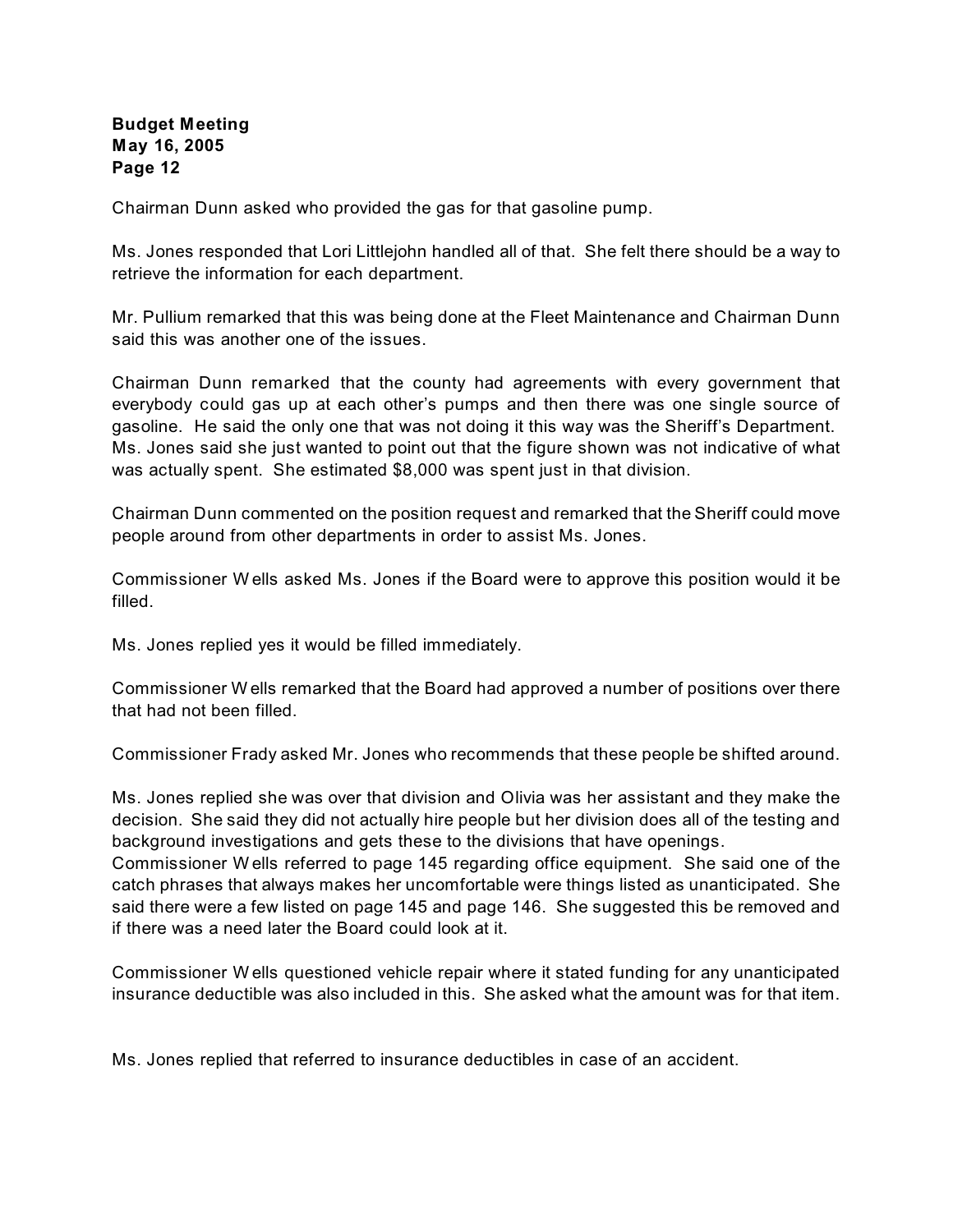Chairman Dunn remarked that there was another issue here. He said maintenance of vehicles was supposed to be done at the county facility and that issue would be adjudicated as well.

Commissioner W ells questioned the building maintenance fund.

Ms. Jones remarked that they have had plumbing problems from the very beginning and this was coming out of her budget. She said they have had electrical issues and problems with doors. She noted that the doors were not part of the renovation. She said they have had to pay a door company to come out and work on the doors.

Mr. Pullium interjected that \$929 had been spent for that.

Chairman Dunn pointed out that this would come under normal maintenance and there was money budgeted for that.

Mr. Pullium said the question was with the unforeseen portion of the maintenance budget.

Commissioner W ells said the unforeseen portion would be deducted.

Commissioner W ells questioned the lodging and meals portion of the budget. She noted that last year \$2,500 was budgeted and this year's request was for \$7,367. She said the recommendation was \$3,489. She asked Mr. Pullium how he had derived at the recommended figure of \$3,489.

Mr. Pullium replied that in this particular case it was an incidence where the department had shown the justification as to who they wanted to attend the various conferences. He said staff had worked through the essential conferences versus the non-essential conferences. He said this was the figure that was determined to be essential training.

Commissioner W ells asked if the \$800 had been taken out listed as unexpected training. She questioned in that amount was part of the \$3,489.

Mr. Pullium replied no, the \$800 had been taken out.

Commissioner W ells also asked if the \$800 listed on page 149 under seminars and dues was also taken out.

Ms. Jones remarked that there was a request for \$190 to pay for the Sheriff's Chamber of Commerce dues. She said there was a notation where it was not recommended because the county had an institutional membership in the organization. She asked where the Sheriff would fit into that.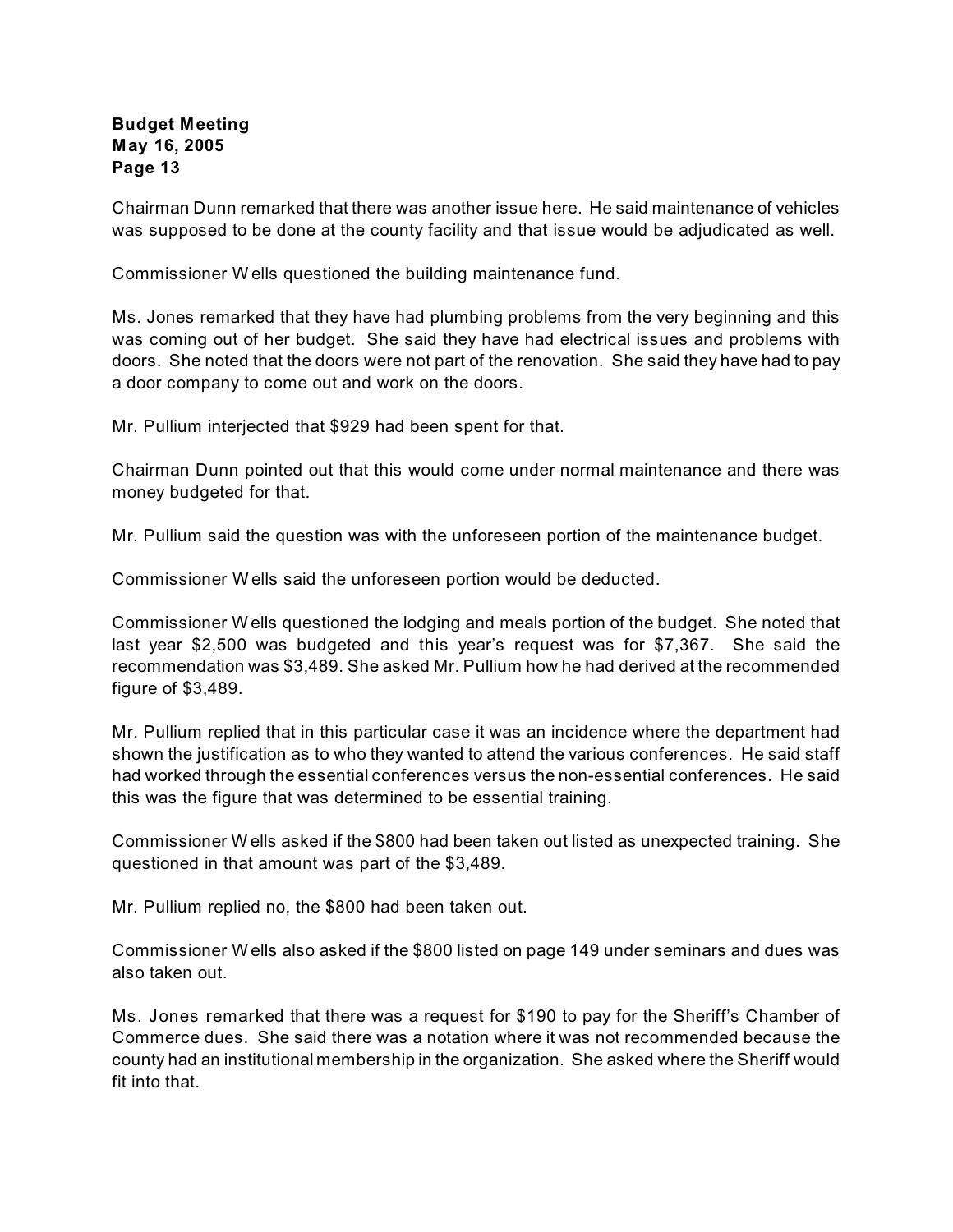Mr. Pullium said the county was discussing this with the Chamber and that was to buy one institutional membership and then have the mailings go to the appropriate officials in the county. He said this would also impact some of the other offices and not just the Sheriff's Department. He said this would allow a membership in the name of Fayette County Government. He said it would be a lot cheaper and would accomplish the same thing.

Commissioner W ells said the Sheriff would still be a member under the auspices of Fayette County.

Commissioner W ells remarked that she had noticed the expenditures for the drug funds that there was a number of payments over to Autry's Gun Range. She said she noticed this throughout the Sheriff's Department budgets that there had been a huge increase in requests for ammunition. She asked if deputies were still going to Autry's.

Ms. Jones replied yes as far as she knew.

Commissioner W ells asked if they take their own ammunition. She said each person was paying a huge fee every time they go which was approximately \$3,500 per month.

Ms. Jones said this question would have to be addressed with Bruce Jordan because she did not participate in that.

Ms. Jones said this portion of her budget regarding ammunition was in connection with practicing and qualifying at the range. She said there was nothing in her budget for Autry's. She said this was for the Sheriff, Captain Meyer and Belinda McCastle.

Chairman Dunn asked how many times per year that the law required certification for each deputy.

Ms. Jones replied that they needed 20 hours each year and they go to training quarterly and qualify twice each year.

Commissioner W ells remarked that approximately 66 rounds of ammunition per individual had been requested. She said department wide they had requested 117 cases of ammunition for 214 employees and some she assumed were clerical personnel.

Ms. Jones remarked that unless the jail staff were certified officers, the jailers did not participate.

Commissioner W ells said she found that interesting since the jail requested a number of rounds of ammunition.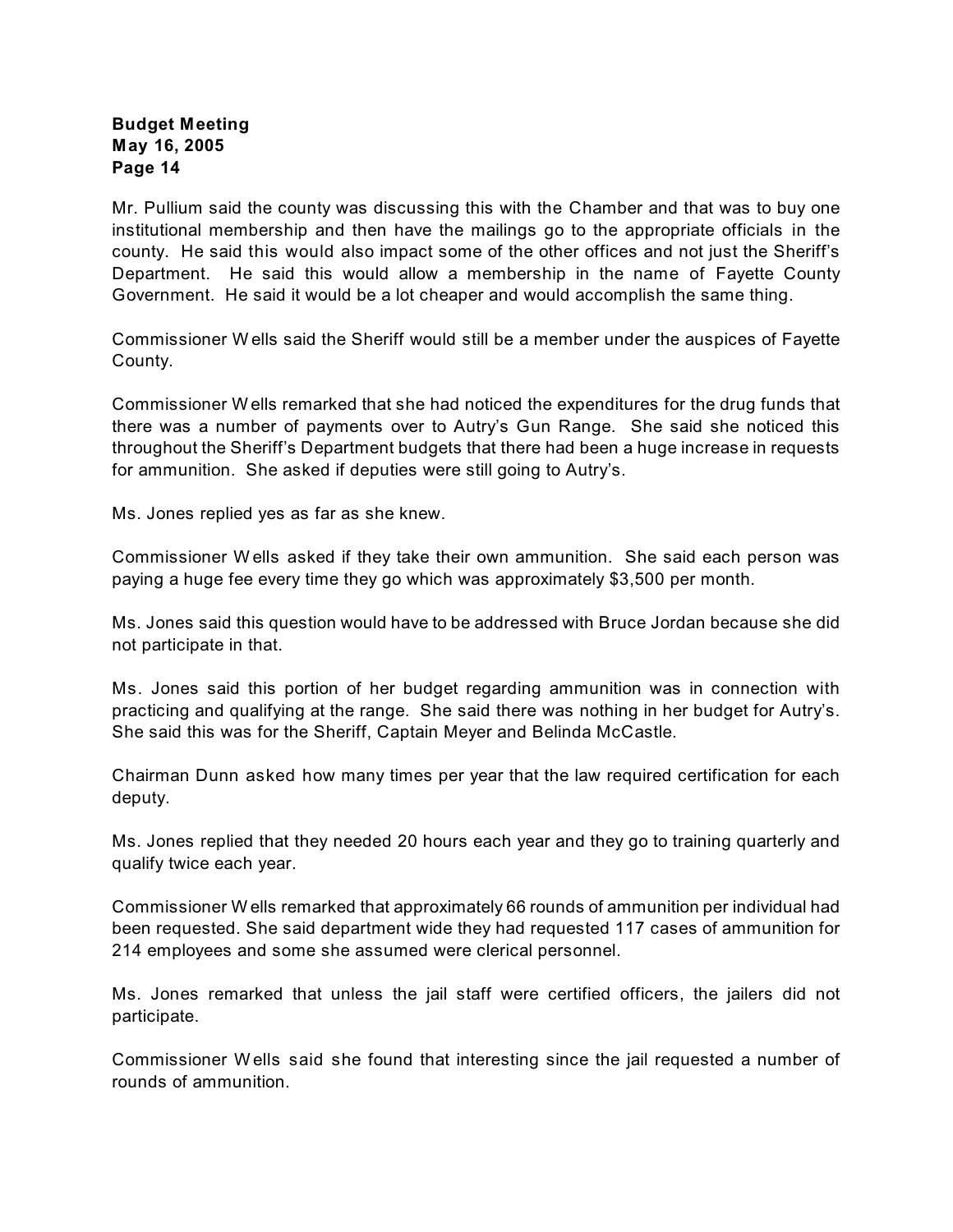Commissioner W ells asked Ms. Jones how many certified personnel there were.

Ms. Jones replied that it was approximately 150 and that might be on the high side. She said it might be 140 who were certified.

Commissioner W ells clarified that there were 140 persons shooting 117 cases of ammunition.

Ms. Jones said she would be glad to get the exact number for the Board. She pointed out that once a person was issued a gun they were required to maintain training and to qualify with the weapon to be able to carry it.

Commissioner W ells asked for the number of jailers.

Olivia Seidel of the Sheriff's Department replied that there was 95 people on that staff which included two clerical positions for the jail.

Commissioner W ells remarked that just for the jailers they were requesting \$8,571 for ammunition. She said that was not included in her figure of 117 cases.

Mr. Pullium remarked one more item that they had requested and staff had recommended was the upgrade to their record management system.

Ms. Jones said the certified officers could go to the firing range once a month to practice but the Sheriff did not require them to go.

Commissioner W ells asked if the ammunition was acquired through a State contract.

Ms. Seidel replied yes and stated that it was ordered through GT Distributors and they have a State contract price.

Commissioner W ells clarified that staff was recommending the computer upgrade.

Commissioner W ells clarified that the following would be removed from this budget: \$500 from the office equipment because it was for unknown incidentals; \$1,000 off vehicle repairs because that was for unanticipated; and \$1,000 off building maintenance.

Chairman Dunn remarked that there was also the issue of the position that the Board would vote on when Commissioner VanLandingham arrived. He said he could not support the request for the position at this point but would review the information that Ms. Jones had provided the Board today.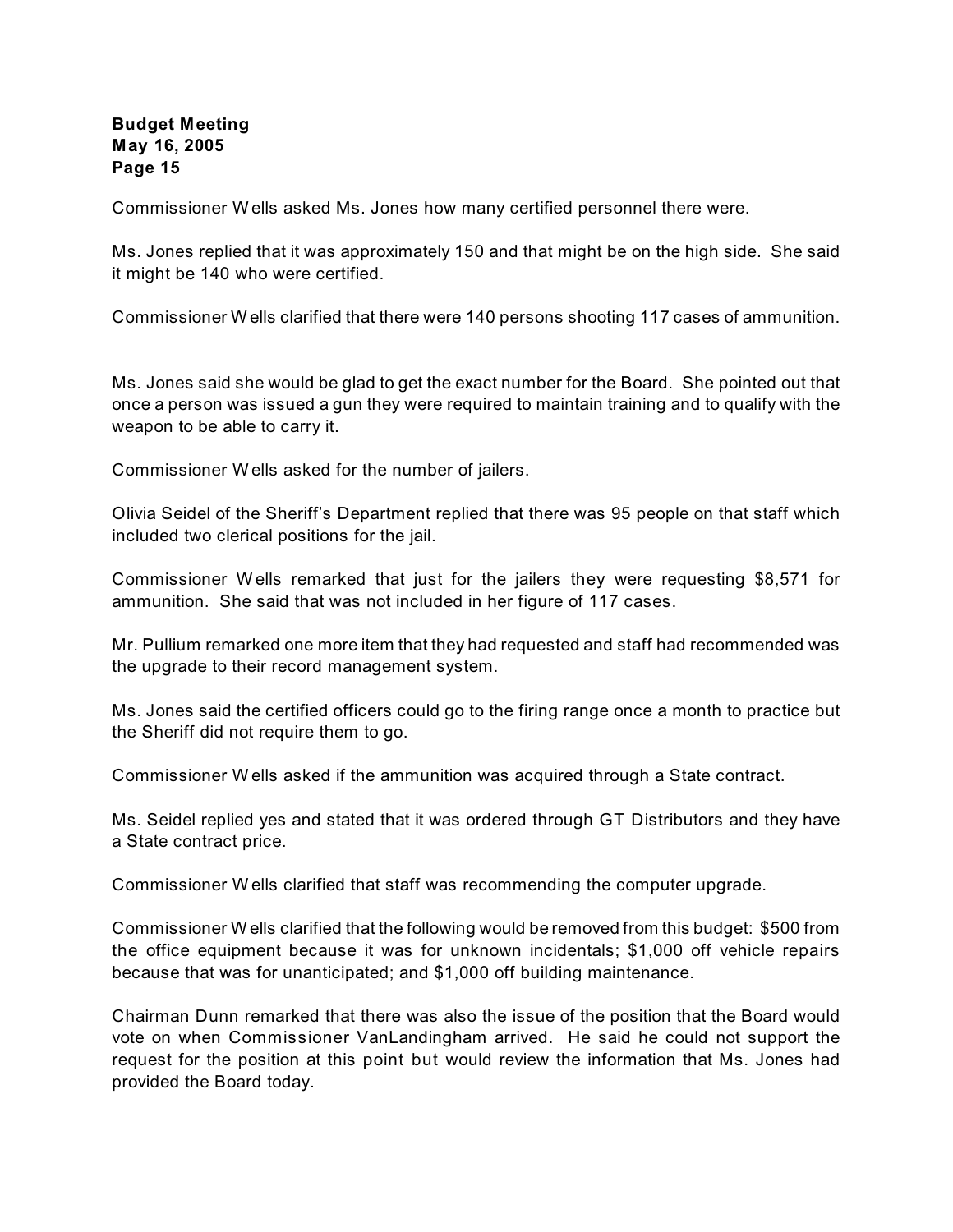Commissioner W ells asked Ms. Jones how many people were in this division.

Ms. Jones replied there were 12.

Chairman Dunn asked how many of the 12 were certified.

Ms. Jones replied three and they were the Sheriff, Captain Meyer and Belinda McCastle. Commissioner W ells clarified that there were five vehicles for 12 people.

Chairman Dunn asked Ms. Jones if there were non-certified officers driving vehicles home.

Ms. Jones replied that the canine handler had two vehicles, the Sheriff had a vehicle, Belinda McCastle had a vehicle, and she had a vehicle. She said she takes a car home sometimes and she was the only non-certified person who takes one home.

Ms. Jones questioned the Sheriff's expense allowance for \$6,000. She said she had not budgeted that and questioned if staff had entered it. She remarked that this had been reduced to \$3,600.

Chairman Dunn asked Ms. Jones if she was aware of the issue involved.

Ms. Jones replied that originally they had been told that the amount budgeted had to include enough for taxes and so forth thus allowing the Sheriff to net \$300 per month.

Chairman Dunn said that was what staff had told all of the constitutional officers. He said the problem with that was that the I.R.S. did not agree with that. He said you would either have to claim the \$300 to get it non-taxable with documentation or if you did not claim it then you would pay tax on it. He said each constitutional officer would receive the \$300 but they would not get \$600 plus a month in order to net out \$300. He said if an officer wanted to receive the entire \$300 all they would have to do would be to provide the back up documentation for the expenses. He said the Board was having to inform everyone on this issue and it certainly was not just the Sheriff. He said this involved all of the people. He said staff had made a decision a couple of years ago and this was unbeknownst to the Board. He said after some questions arose, the Board became aware of this situation. He remarked that even one of the Board's own staff members had done the same thing. He said the Board had taken care of that here and now the Board was trying to get everyone else in line with the I.R.S. requirements.

Chairman Dunn said that was everything that he had questions on in this budget.

#### **BUILDINGS AND GROUNDS MAINTENANCE**

Commissioner W ells said she did not have a problem with anything in this budget.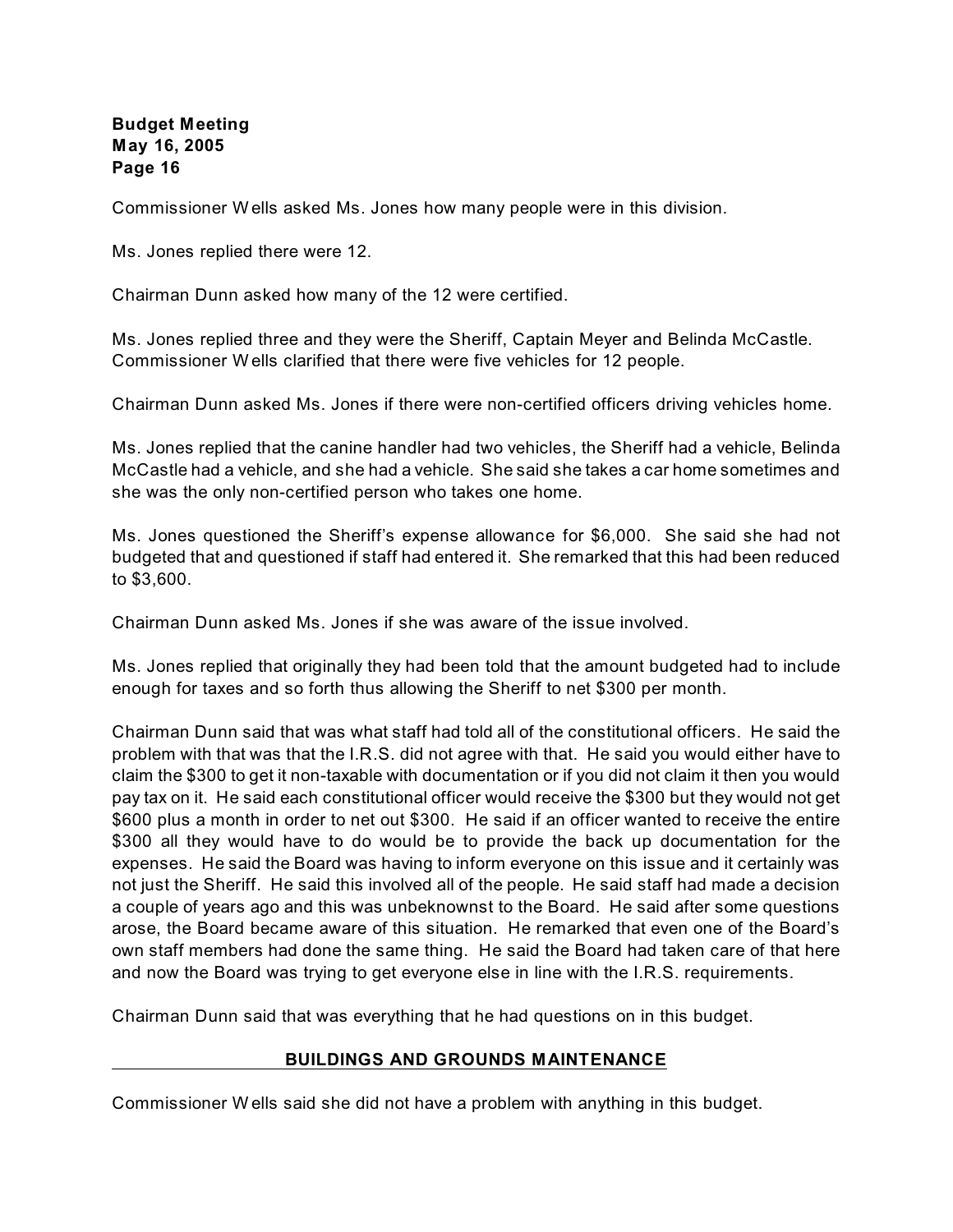Commissioner Pfeifer questioned the increase and asked if it was a result of the new courthouse and Commissioner W ells responded yes.

Chairman Dunn remarked that there were 866 additional hours shown. He asked what these hours were for.

Mr. Pullium replied that was for a part time person who mowed grass from May through September forty hours per week with no benefits. He said this was a temporary position.

Chairman Dunn clarified that this would be a part time employee and not a contract employee.

Mr. Pullium said this would be a seasonal temporary employee without benefits.

It was the consensus of the Board that there were no problems with this budget.

## **ENGINEERING DEPARTMENT**

Chairman Dunn remarked that staff was recommending the new civil engineer but not the promotion request.

Ms. Venice said this would be an E.I.T. position but not a certified engineer.

Chairman Dunn asked how staff anticipated handling leisure services now. He asked if this new position would work in leisure services.

Ms. Venice replied yes, the way the county was currently structured. She said this person would actually be a staff position under the Director of Engineering. She said there had been no decision made on the leisure services position.

Chairman Dunn clarified that Ms. Venice had suggested putting solid waste under the Engineering Department and he felt that made perfect sense.

Ms. Venice said the other departments that needed to be addressed were Recreation and Building and Grounds Maintenance. She said she proposed putting Recreation under Community Development and Building and Grounds Maintenance under Engineering and leave Engineering to report directly to the County Administrator for the time being but not as a separate division. She said this would eliminate two people reporting to her temporarily.

Commissioner W ells asked if the Board had any problems with this budget and there were none.

#### **CONTINGENCY FUND**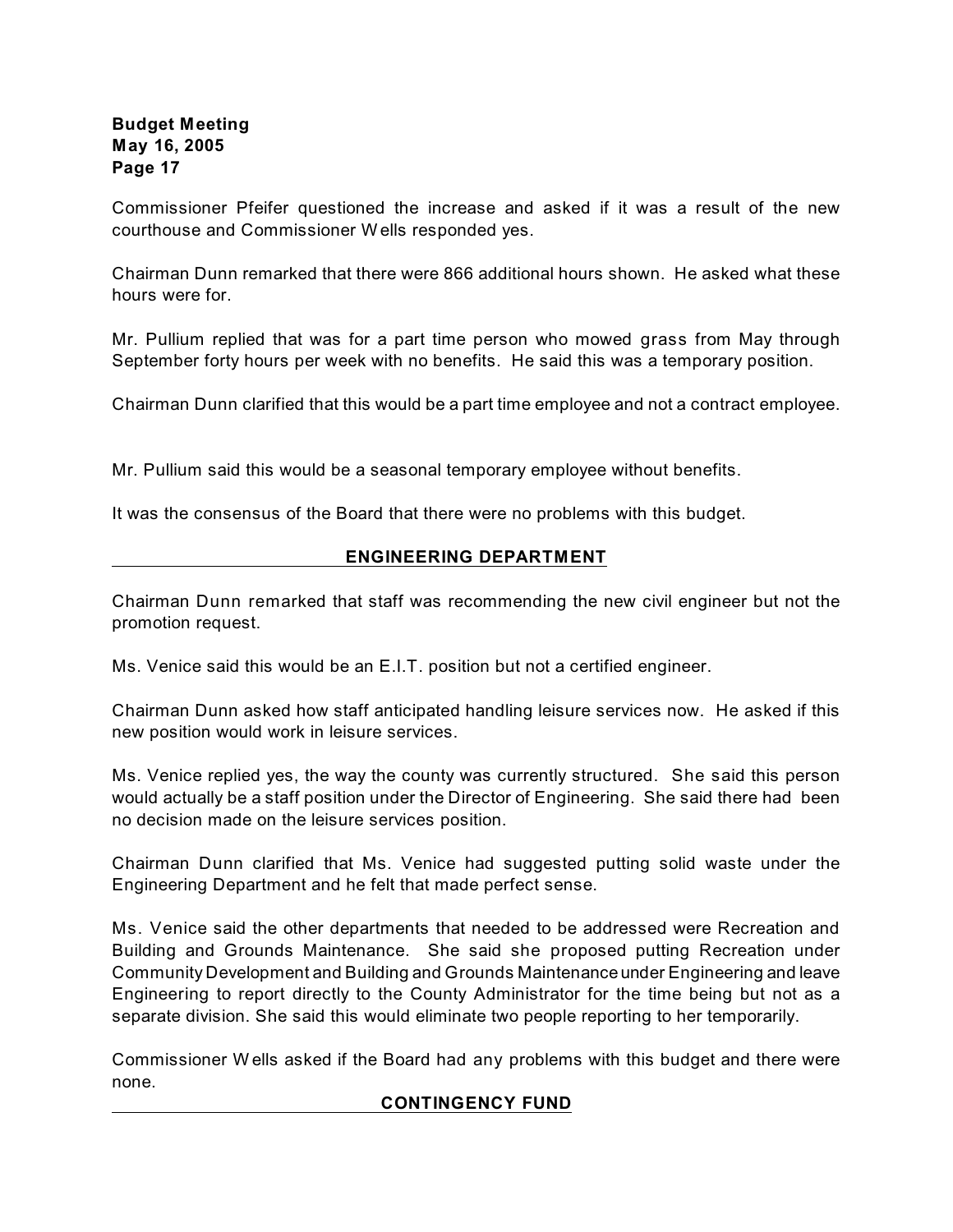Chairman Dunn remarked that there was \$585,000 in this fund.

Mr. Pullium discussed the gasoline pumps at Public W orks. He said gasoline could be budgeted in one central location instead of many different budgets and have this effective July  $1<sup>st</sup>$ . He said he had discussed this with staff and the county would have the capability of approximately less than \$2,000 to convert the meter reading system at Public W orks. He said each person who was assigned a vehicle would have a card. He said the employee would put their card in the machine, put in their code and staff would know exactly how much gasoline was put in that car. He said the pump would not be authorized until the card was activated. He said cameras could be installed at the pumps to make sure this system was working correctly.

Mr. Pullium discussed the oil and grease used at Public W orks for County vehicles.

Chairman Dunn clarified that the Board was in agreement that the county would buy the gasoline for every County vehicle and not budget every department gasoline money.

Mr. Pullium said that was what he would recommend.

Chairman Dunn suggested the Board wait to vote on this until Commissioner VanLandingham was present.

#### **NON-DEPARTMENTAL JUDICIAL BUDGET**

Commissioner W ells asked who had prepared this budget.

Mary Holland replied that this was a combination of the Finance Department and Buildings and Grounds Maintenance Department.

Commissioner W ells questioned the expenditure listed for Christmas decorations in the amount of \$7,000.

Commissioner VanLandingham entered the meeting at this time 2:55 p.m.

Chairman Dunn remarked that the judicial center was not the official county headquarters. He asked what the \$7,000 included.

Commissioner VanLandingham remarked that since the judicial center was new they had not purchased many decorations. He pointed out that the Christmas tree located at Heritage Park cost \$13,000.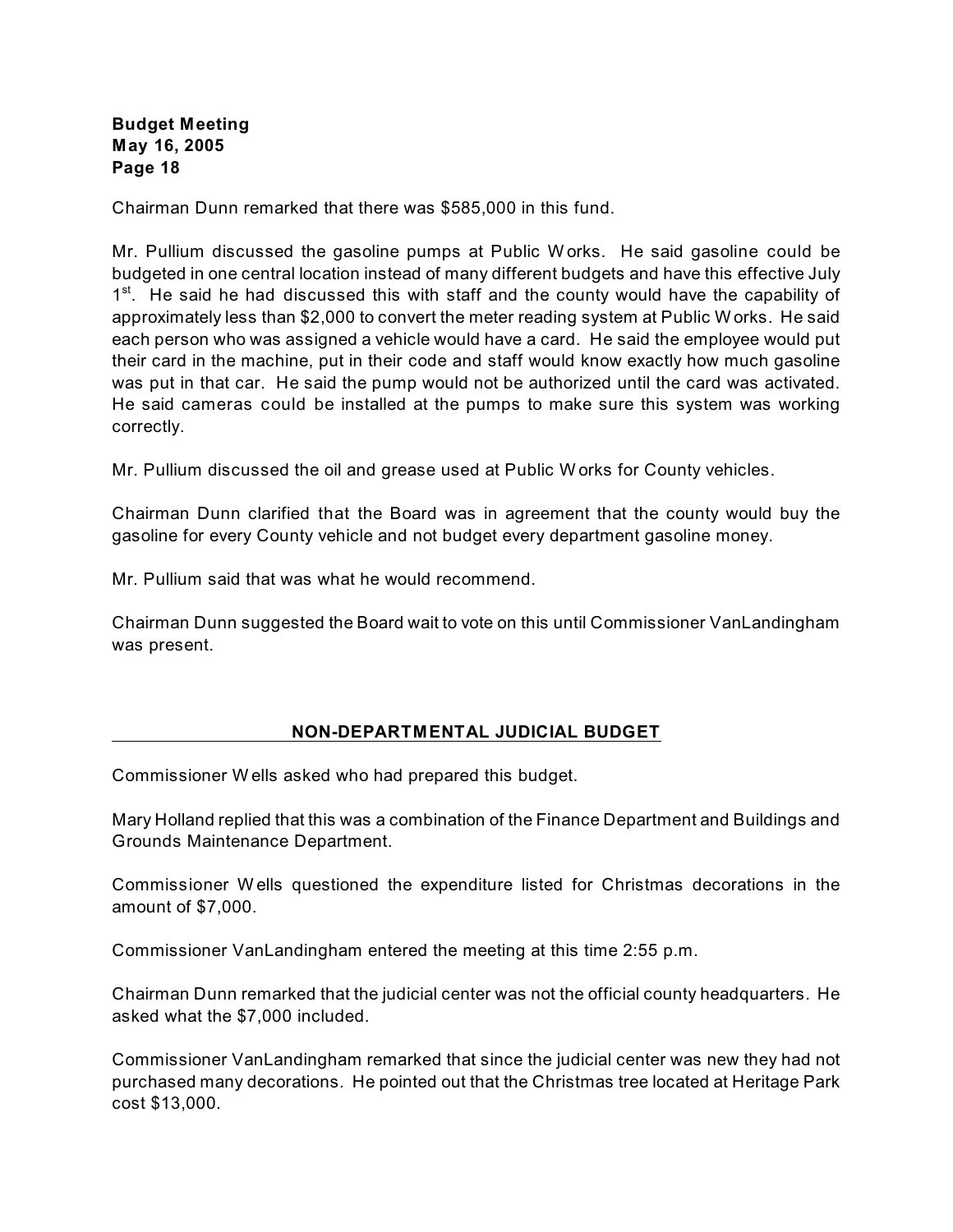Carol Chandler interjected that the \$13,000 cost of the Christmas tree was a donation from The Heritage Committee to the county. She said it did not cost the county anything.

Chairman Dunn remarked that the Main Street Committee and the City of Fayetteville representatives would be speaking with county personnel on a coordinated effort to decorate for the Christmas holidays. He said he was supportive of that rather than everybody doing something separate.

Chairman Dunn further remarked that there was no court in session during the Christmas holidays and no one would see these decorations.

Commissioner W ells felt \$1,000 would be sufficient for these decorations.

Commissioner VanLandingham felt \$1,000 would not go far for that large building.

Commissioner W ells felt \$3,500 would be enough for the decorations at the judicial center. She suggested Carol Chandler could coordinate this with the judicial center.

Chris Venice asked if all of the county's holiday decorations would come under the Buildings and Grounds budget.

Commissioner W ells said the buildings and grounds maintenance staff could coordinate the decorations and they would know what they had in stock and what was needed.

Commissioner Frady clarified that this would only be for decorating the outside of the judicial center.

Commissioner VanLandingham said he would agree to the \$3,500 for holiday decorations.

Commissioner VanLandingham questioned the \$18,180 listed for HVAC. He said this figure was listed at the top of the page and then listed again at the bottom of the page.

Mary Holland said she would contact Greg Ownby and question this.

Mark Pullium suggested taking out the \$1,500 for fire pump and sprinkler repair and the \$2,500 for mechanical repair for the HVAC units. He said if money for repairs was needed it could come out of the contingency fund and the Board was in agreement of this recommendation.

# **VICTIMS' ASSISTANCE - (PROMISE LAND)**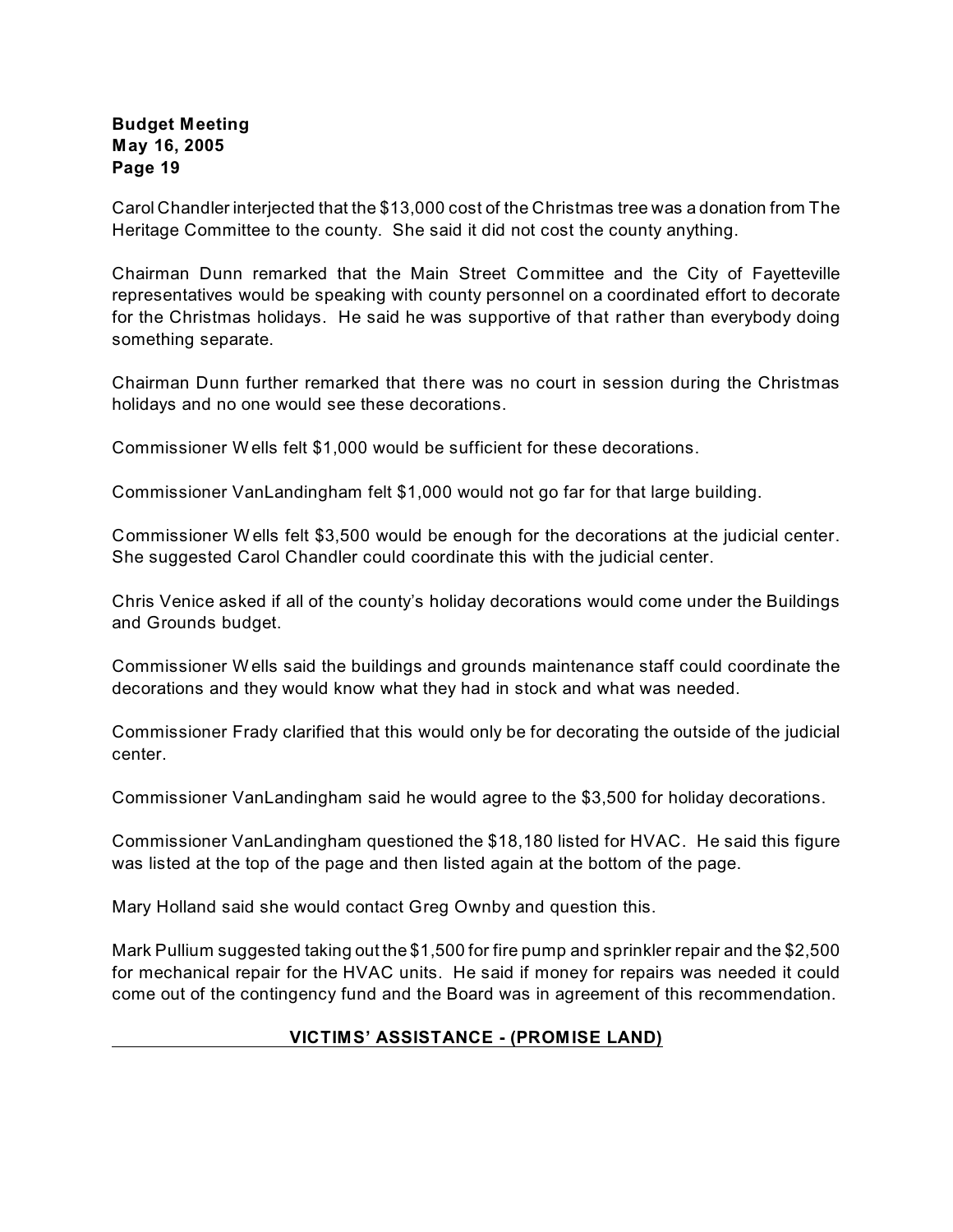Sonja Strickland, Director of Promise Land appeared to discuss this budget with her staff Office Manager Rebecca Harris, Case Manager Cindi Polo, Program Coordinator Vanessa Montley and Community Outreach Director Heidi Becker.

Director of Promise Land Sonja Strickland said they had requested an increase from the \$10,000 that they receive every year to \$20,000. She said they had also requested an increase from the 5% Victim's Assistance fund to \$20,000 annually. She said their services had continue to grow and last year they had served 468 women just from Fayette County. She said they also offered crisis counseling 24 hour emergency hotline, food pantry, weekly support group with free childcare, legal advocacy and a teen dating violation program. She said this year they were actually expanding services to children and they had received a \$15,000 United W ay Grant. She said this was a pilot grant for therapeutic support group and individual counseling for children.

Ms. Strickland further remarked that they have a transitional housing program which had been open since 1992. She said last year they had assisted nine women and fifteen children. She pointed out that many of those families had moved out into self-sustaining households. She remarked that their current annual budget was \$170,000. She said she felt that this was a fairly small budget for the many services that they offer. She said they were constantly trying to raise money for the organization and they did have several fundraisers.

Chairman Dunn asked for their largest source of funding.

Ms. Strickland replied that was the Thrift Shop and stated that they received \$36,000 per year from them. She said they were trying to get State certified so they would qualify for State funding. She felt it would be another two years before they qualified for State funding.

Commissioner VanLandingham asked for the criteria for State funding.

Ms. Strickland said they must be certified. She pointed out that Fayette County was not a needs priority area but Upson County was and that was in the judicial circuit so they were expanding services to that area so they can open funding up for them.

Chairman Dunn asked what area they supported now and the Director replied that they were mainly in Fayette County and the majority of victims were Fayette County victims.

Ms. Strickland said they did take people from adjoining counties but the 93 protective orders that they had last year were all from Fayette County. She said they saw a tremendous amount from Peachtree City, Fayette County and the Tyrone area. She said they see people from all walks of life including doctors, lawyers, and pilots. She said they have seen women and men from very high paying jobs who were in a domestic violence situation who needed assistance. She said all of their services were free to victims.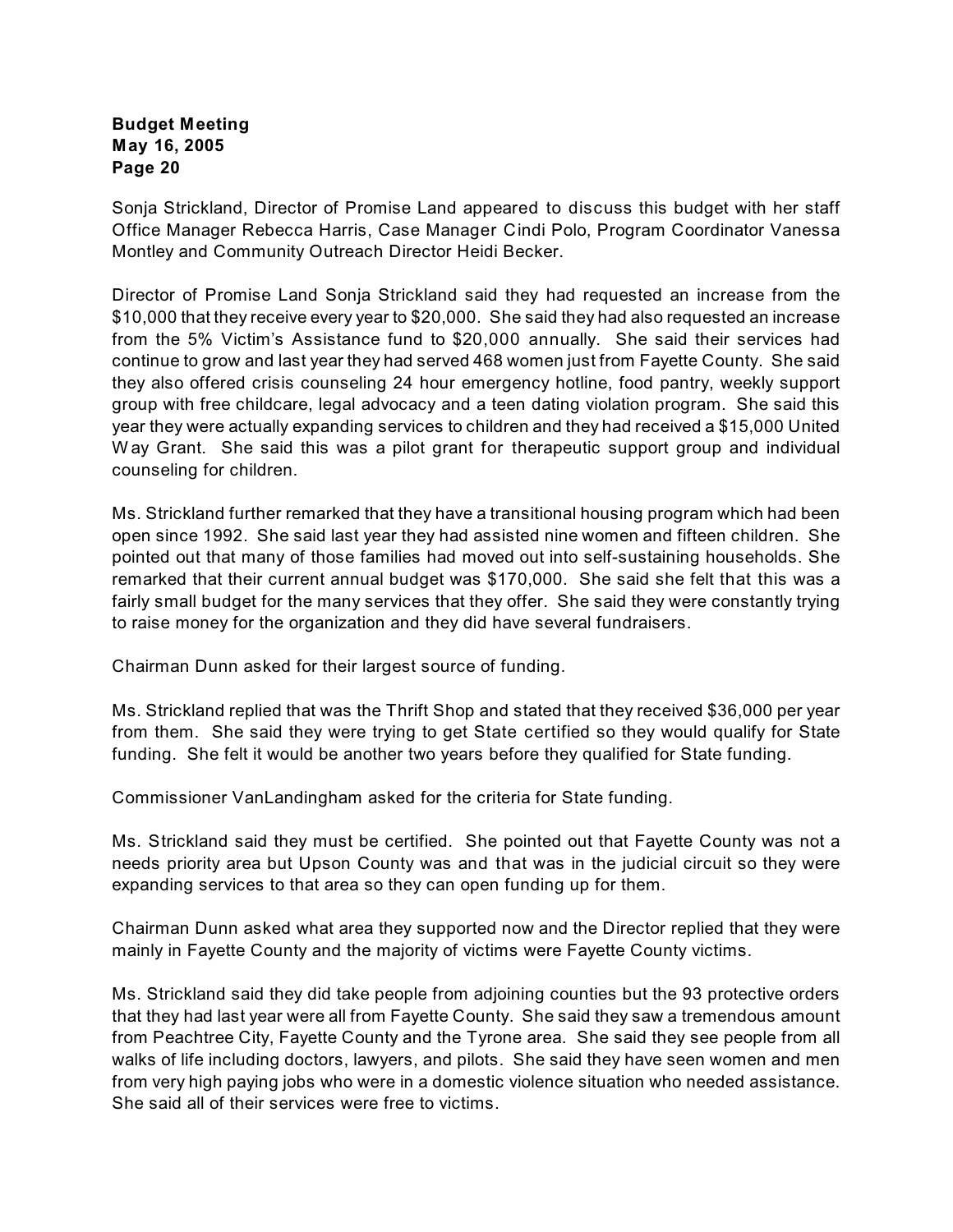Commissioner VanLandingham asked if the entire judicial district had to be certified.

Ms. Strickland replied that their program had to become certified and that would cover the entire judicial circuit.

Chairman Dunn clarified that when they become certified by the State they would be serving the four counties.

Ms. Strickland replied yes and at that time they would be asking the State for more money. She said at this point in time their primary office was in Fayette County and most of the clients that they served were in Fayette County.

Commissioner VanLandingham asked how many out of town clients they had.

Ms. Strickland replied that all of the women living in the transitional house right now were Fayette County residents.

Ms. Strickland further remarked that they did all of the protective orders in the Griffin Judicial Circuit for the District Attorney's Office.

Commissioner W ells asked how much of the \$170,000 budget applied toward salaries.

Ms. Strickland replied that the majority of the \$170,000 goes toward salaries. She said \$120,000 goes toward salaries and \$25,000 comes from the State. She noted that the \$25,000 was included in the \$170,000. She also remarked that the \$10,000 coming from the County and the \$10,000 from the 5% fund also helped meet salaries.

Commissioner VanLandingham asked if the \$25,000 grant from the State had been accepted and Ms. Strickland replied yes.

Commissioner VanLandingham clarified that it was to expand services in the judicial district. He asked if the rest of the judicial district was sharing in the cost.

Ms. Strickland replied that Vanessa's part of the program was completely self-sustaining. She said Vanessa received \$25,000 which covered her salary and she had an office in the Spalding County Sheriff's Department that they provided for her.

Chairman Dunn asked for the exact salary figure for the total number of five employees.

Ms. Strickland remarked that the total budget for staffing right now was \$104,711.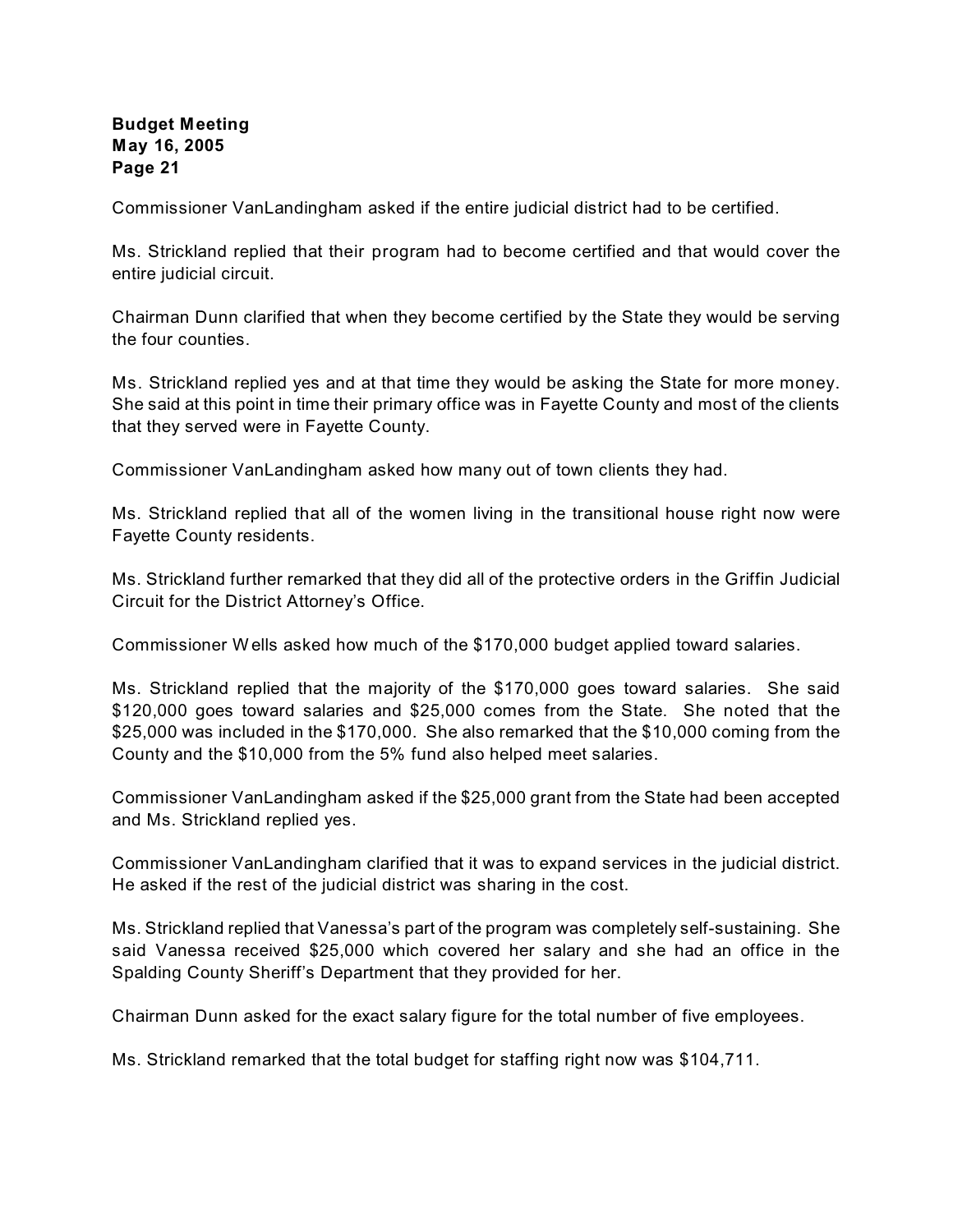Chairman Dunn clarified that the \$25,000 grant money was for the salary of a State employee and nothing else.

Commissioner W ells asked if this was a one time grant and Ms. Strickland replied no.

Ms. Strickland said it was self-sustaining as long as they were providing services then it would continue. She said as they grow in services they would be eligible for more funding. Commissioner W ells clarified that it was not a VOCA grant and Ms. Strickland replied no it was not.

Commissioner W ells asked if the \$104,711 that went toward salaries included the \$25,000 and Ms. Strickland replied yes it did.

Chairman Dunn said there was \$65,000 for operations and programs.

Mr. Pullium asked Ms. Strickland if she had requested money from the Spalding County Commission.

Ms. Strickland said they had asked them last year and the Commission had told them no. She said she was working on that again this year.

Commissioner W ells asked if Peachtree City was still contributing and Ms. Strickland replied yes, \$7,500.

Chairman Dunn asked if Spalding County had a center or a program there and Ms. Strickland replied no but they have the Christian W omen's Center Shelter there.

Commissioner W ells remarked that this was an emergency shelter.

Chairman Dunn asked Mr. Pullium why staff was not recommending the additional new program.

Mr. Pullium replied that it was for lack of resources. He said this program had merit but not enough money to cover this request.

Ms. Strickland remarked that last year they almost ran out of money and came very close to shutting their doors. She said they had worked well in obtaining funding but there was no room for error.

Commissioner W ells said she was glad that Ms. Strickland brought this up and she was aware that they were having financial trouble last year. She pointed out in 2004 they almost ran out of money and then in 2005 they added a project coordinator for almost \$25,000.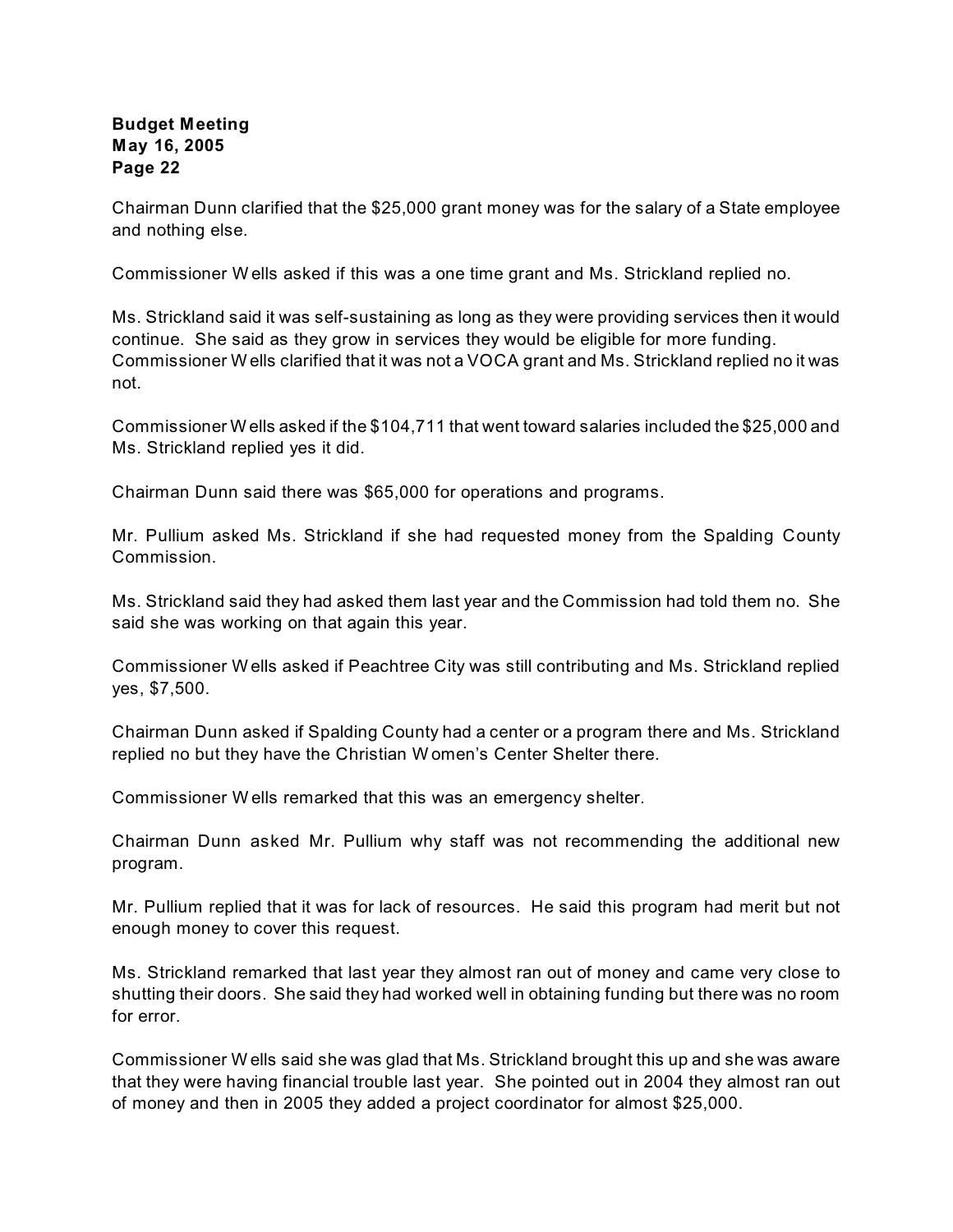Ms. Strickland remarked that the project coordinator was actually Vanessa's position and that was paid with State money.

Commissioner W ells remarked that there were two part time people and questioned who the other person was.

Ms. Strickland replied that Heidi Becker had just come on board. She said Heidi had to raise the money she got paid. She said if Heidi did not raise the money then she would not earn any money. She said the problem that they had run into was that services outweighed fundraising.

Commissioner W ells asked Ms. Strickland if they were still charging for the transitional house.

Ms. Strickland replied yes, it was 30% depending upon what they made.

Commissioner W ells said she did not see it listed at all as income. She asked if it was included in program service fees.

Ms. Strickland replied yes it was.

Commissioner W ells said it was her understanding that they would be building a shelter here.

Ms. Strickland replied that was a future goal but that would not be something that they would undertake until they were financially ready. She said this would come about when money became available through the State.

Chairman Dunn questioned the name Promise Place.

Ms. Strickland replied that they came up with that name because a lot of people felt this facility was completely sustained by the County. She said this was what was really behind the name change. She pointed out that since they were also providing services for Spalding, Pike and Upson they could not say that they were just a Fayette County facility.

Chairman Dunn remarked that this agency was doing a great job with a little bit of money. He said there were hundreds of charities in this county who were also asking for money every single year and there were only about a half dozen that the County contributed to. He said it was a hard choice that the Board had to make every year at budget time.

Ms. Strickland asked for the Board's consideration for an additional \$10,000 from the 5% fund. She pointed out that they did work with a lot of crime victims and provide a lot of support services for the court system.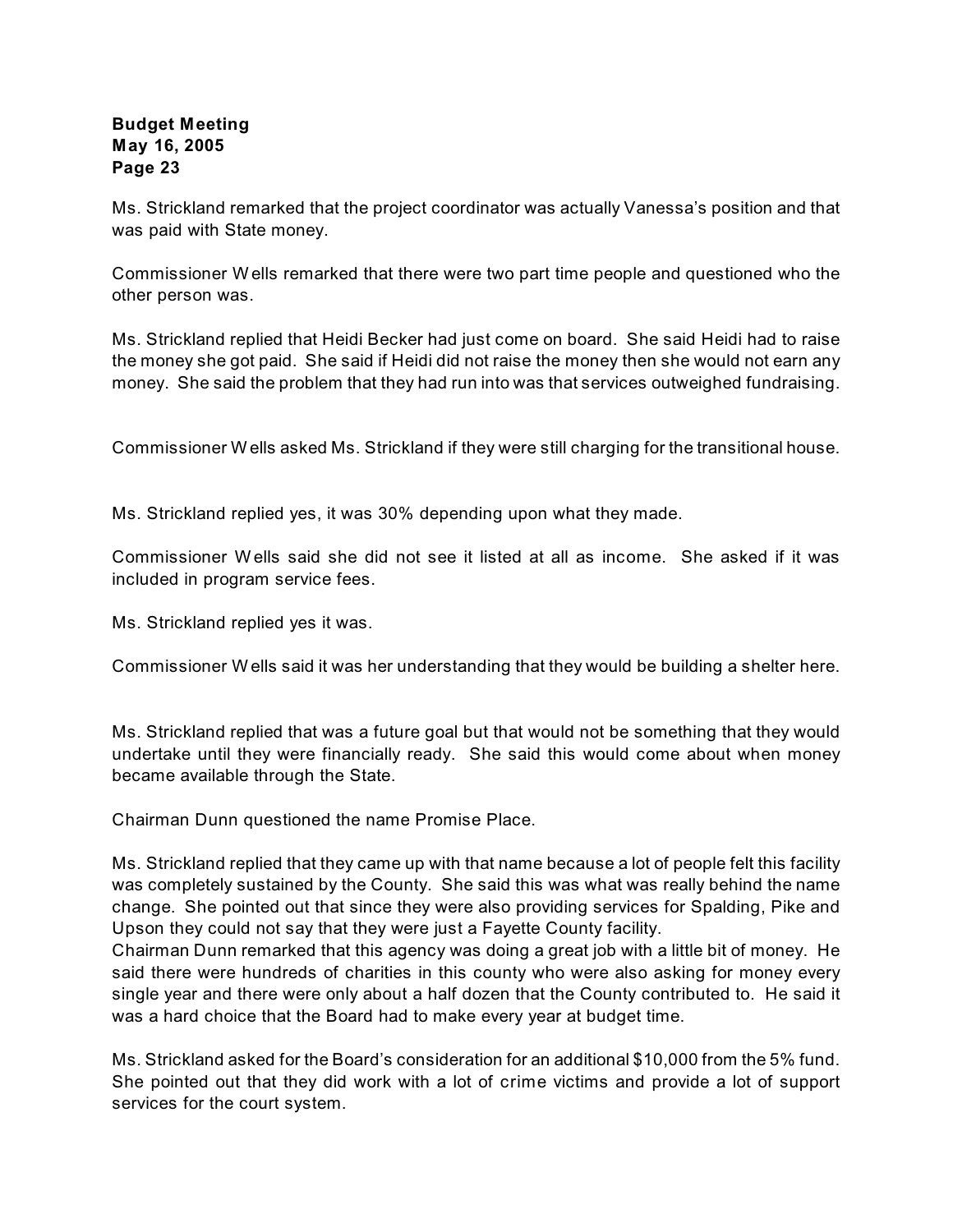Chairman Dunn asked Ms. Strickland if she had spoken with the individuals who dispense funds from the Victims' Assistance Fund.

Ms. Strickland replied that they had spoken with them a few times. She said they had also spoken with Scott Ballard concerning help with more funding and he was open to that.

Commissioner VanLandingham said he still had somewhat of a problem with the \$25,000 grant. He said this was supposed to be used for the judicial district and not Spalding County.

Ms. Strickland replied that the grant was for expansion of services for Spalding, Pike and Upson Counties.

Commissioner VanLandingham felt if the other counties were benefitting from the grant then they needed to contribute. He said it was his understanding that they were not contributing.

Ms. Strickland remarked that this was a work in progress to approach the different funding sources and have them to approve their facility.

Commissioner VanLandingham remarked if there were going to be expanded services for these counties and until they contributed some money, Fayette County would be footing the bill for the entire facility. He said he did not feel like this was fair.

Commissioner Frady felt if this agency was going to represent the entire judicial circuit then something needed to be done for the other counties to contribute.

Ms. Strickland said they would definitely work on that.

Commissioner Frady said he had difficulty with spending some of Fayette County's dollars on something that was not a Fayette County purpose. He said he hated to say that but it was something that needed to be looked at.

Chairman Dunn pointed out that the four counties were involved in the court system. He said Fayette County paid a per capita share of the court costs. He felt this would be a good challenge for this agency and that would be for Ms. Strickland to appear before the County Commissions in the other three Counties and asked them the way they do the courts and have them pay their fair share. He said they could at least match percentage wise what Fayette County was paying.

Commissioner W ells remarked that when she was involved in this agency, the County gave no money to them.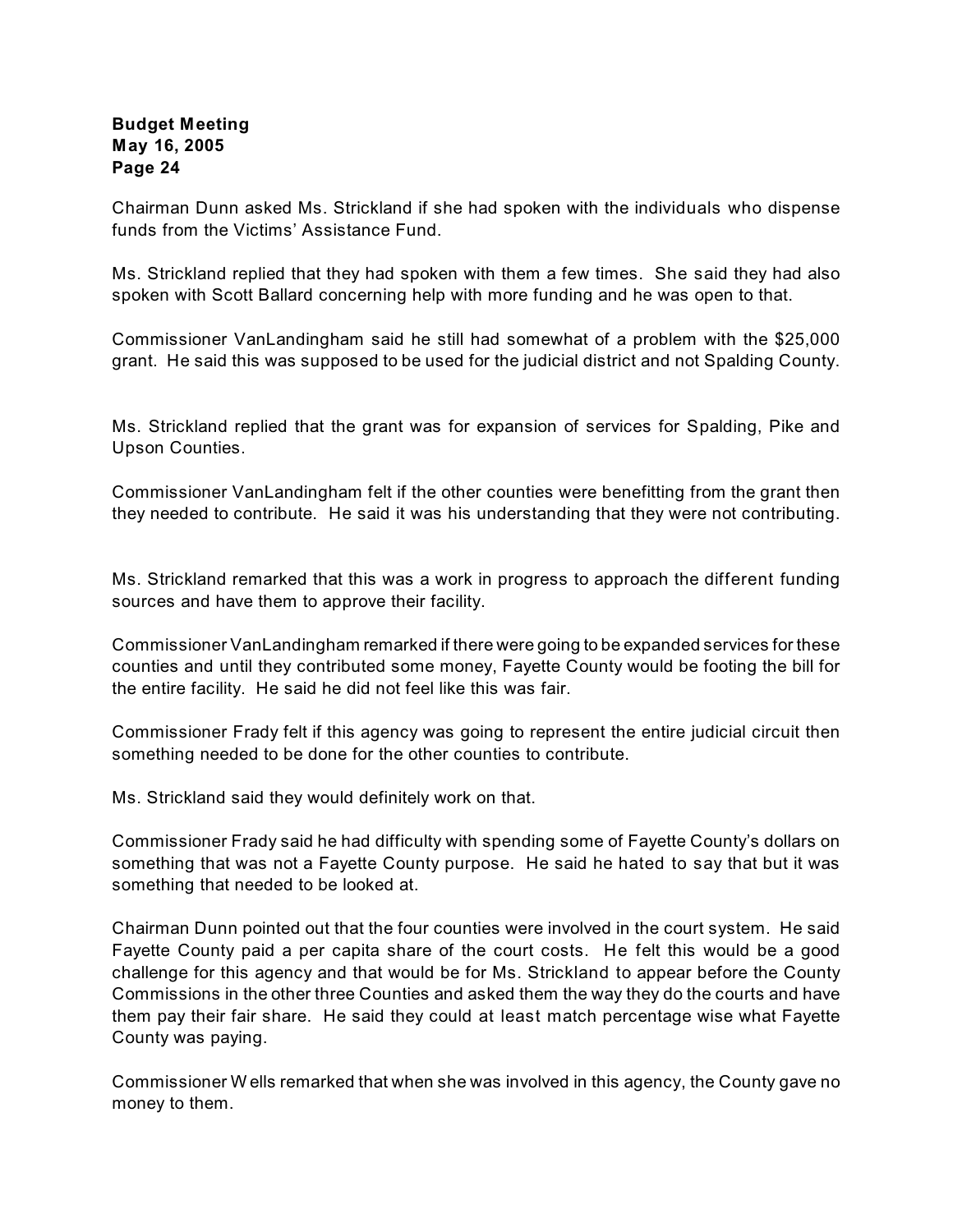Ms. Strickland commended Commissioner W ells in making great strides for this organization. She said without the County's assistance last year, they would not have been able to keep their doors open.

Chairman Dunn remarked that Fayette County had more people in the judicial district than the other three counties. He said Fayette County was contributing \$20,000 and if this was broken out then the other three counties would probably be contributing \$18,000 between them. He said Fayette County was contributing 40%.

Commissioner VanLandingham pointed out that case load should also factor into this.

Chairman Dunn pointed out that Spalding County had half the population of Fayette County and had twice as many cases as Fayette County. He remarked that Fayette County was paying more money than Spalding County just for court. He said Fayette County could not continue this relationship with the district.

Chairman Dunn said he agreed with the staff's recommendation. He said the Board had not voted on this yet but it would be voting later. He said next time he would like to hear Ms. Strickland tell the Board that the other counties were contributing.

Ms. Strickland remarked that the Board would definitely hear that.

Chairman Dunn said he knew the Spalding County Chairman pretty well and he would speak to him about this personally.

Commissioner VanLandingham said he was not denying the need for more money and he felt the need was there but Fayette County's ability to accommodate them just is not. He said he would strongly suggest that Ms. Strickland try to get the other counties to participate in this at their level.

#### **MAGISTRATE COURT**

Judge Chuck Floyd and Debbie Barron appeared to discuss this budget.

Commissioner W ells said it appeared that the Magistrate Court case load was increasing but fine money was decreasing. She said there had not been any transfer of funds since February.

Debbie Barron remarked that with the new system they had run into a problem with getting the numbers to balance out. She said within the next week she would have March and April funds ready for the County. She noted that felony cases were staying pretty much the same but the civil cases had really increased from last year.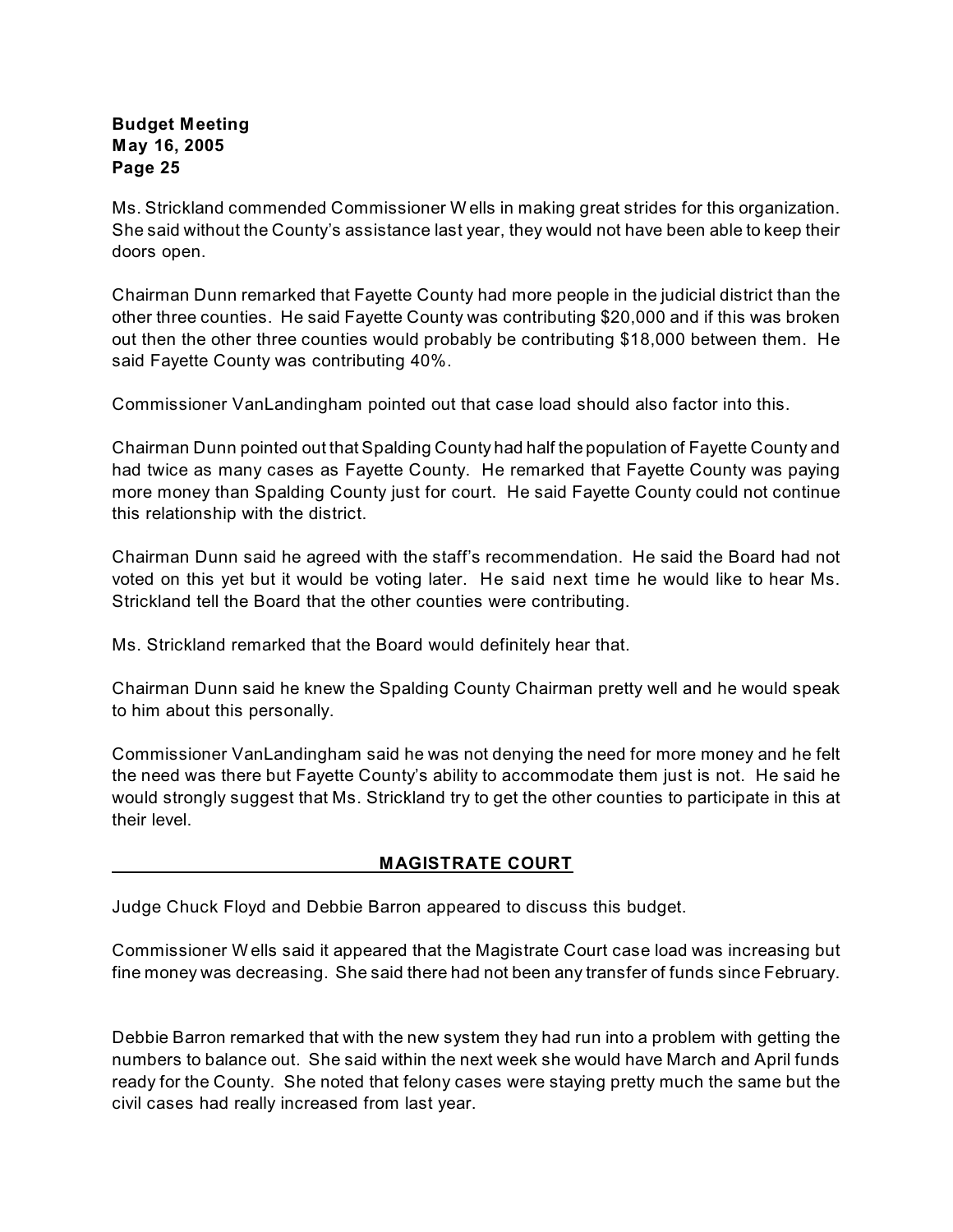Commissioner W ells asked Ms. Barron how much revenue she felt was at Magistrate Court right now.

Ms. Barron replied approximately \$20,000 and \$30,000. She felt this was a low estimate. She said the money was in the bank but it had not been transferred yet. She said they did not want to transfer the money until they had all of the figures exactly correct and balanced. Commissioner W ells said it makes it very difficult for the Board to be amenable to provide for their additional request if it appears that the work load was less. She said one of the ways that the Board looked at the work load was to look at the revenue coming in.

Ms. Barron remarked that they had been short staffed at Magistrate Court. She said she was the only person who did the accounting and when there were only two people in the office who were trying to run the entire court as well as the administrative part it was very hard.

Judge Floyd said the courts were just starting to consider a couple of different options in criminal proceedings so some of the fine money might end up being less and that was not a reflection of doing less work. He stated a new pretrial intervention program was being considered and that would defray some of the revenues that they had. He said the new regime's approach was a little different from the old regime's approach and that would affect fines. He remarked that they were looking at the entire situation a little more comprehensively and trying to be more equitable in terms of meeting appropriate remedies for various behavior breaches.

Chairman Dunn said the Board was not aware of these financial constraints. He encouraged Judge Floyd not to hesitate to call when a problem such as this occurred.

Commissioner W ells said the Board was aware of the employee constraints but not the financial one.

Chairman Dunn asked if the vehicle used by Magistrate Court was going to be replaced.

Commissioner W ells felt it should be replaced.

Mr. Pullium pointed out that the vehicle did not meet the 150,000 mile threshold. He said they had decided to replace the seat in the vehicle.

Mr. Pullium stated the vehicle was a 1997 Ford Taurus and had 115,000 miles on it.

Ms. Barron remarked that the transmission had been replaced and then it went out but it was still under warranty. She said the seat had a problem and it had been repaired.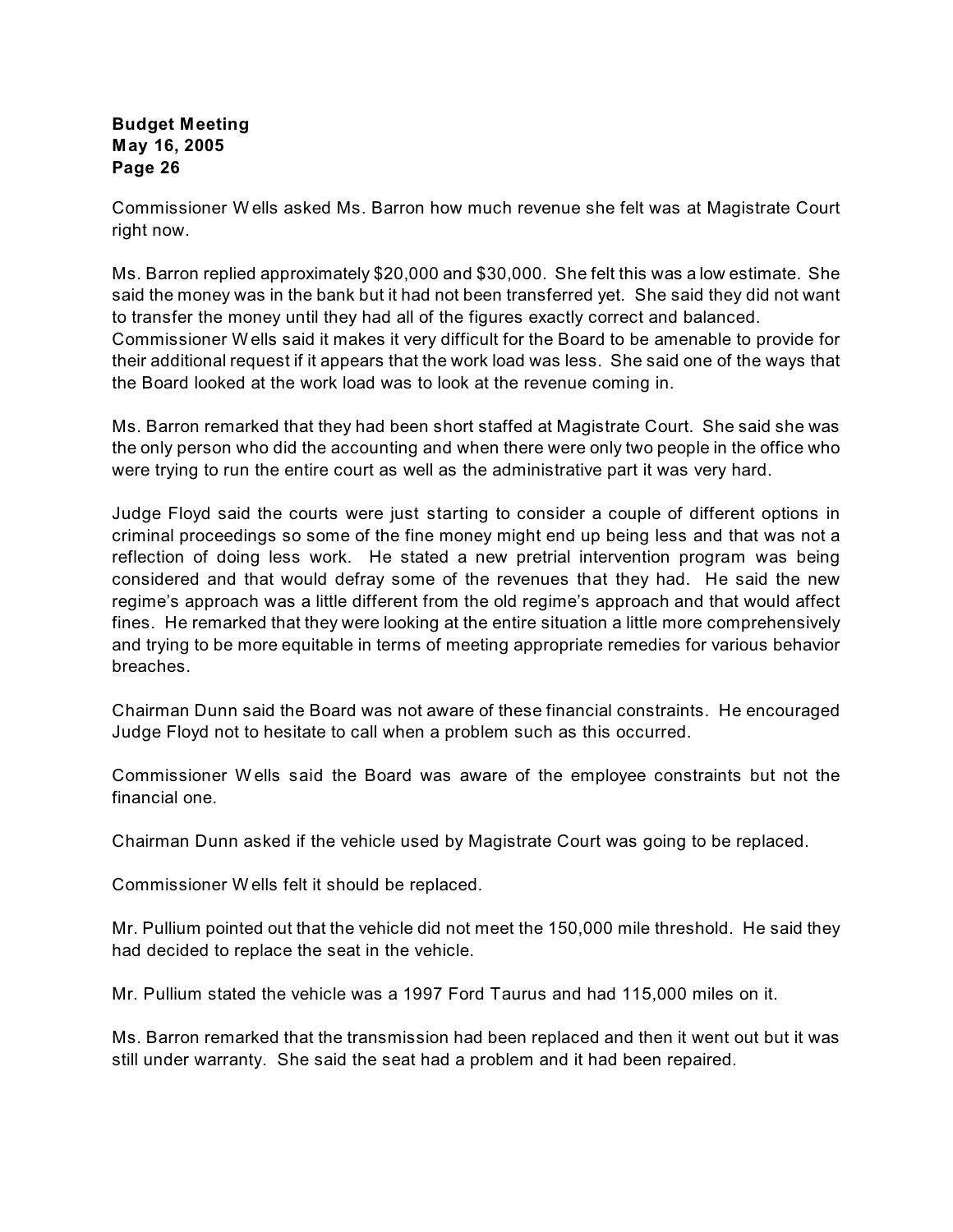Chairman Dunn remarked if the vehicle was not going to be replaced then the \$200 for tires needed to be left in.

Mr. Pullium said he had checked with Fleet Manager Bill Lackey and he said the vehicle was in fine working condition.

Chairman Dunn remarked that the main issue in the Magistrate Court's budget was a personnel issue.

Commissioner W ells said she had already discussed making the part time position a full time position. She asked Ms. Barron to explain why the part time position needed to go to a full time position.

Ms. Barron remarked that the person in the part time position had become the main focused person on the majority of the data entry. She said the person was also a supervisor over their part time person at the counter. She said their two deputy clerks were handling everything for court. She remarked that their software system was a lot more involved and was taking a lot more knowledge to operate it.

Judge Floyd said this person handled the overflow on both the civil and criminal calendars and monitored the ongoing activities of the office. He said she was also training the new person on the front counter.

Ms. Barron said they felt this person was very deserving of this promotion and the new responsibilities.

Commissioner W ells asked if there would be a new job description.

Ms. Barron replied yes there was a new job description. She said it fit in with the Superior Court III's job description. She said there would be additional job responsibilities and a new job description.

Commissioner VanLandingham remarked that it would cost \$19,000 additional for salary and benefits to upgrade this position from part time to full time.

Tom Sawyer interjected the \$8,500 listed was just for the salary.

Chairman Dunn said there were no benefits being paid right now for the part time position and this expense would be added to the \$8,500 salary figure.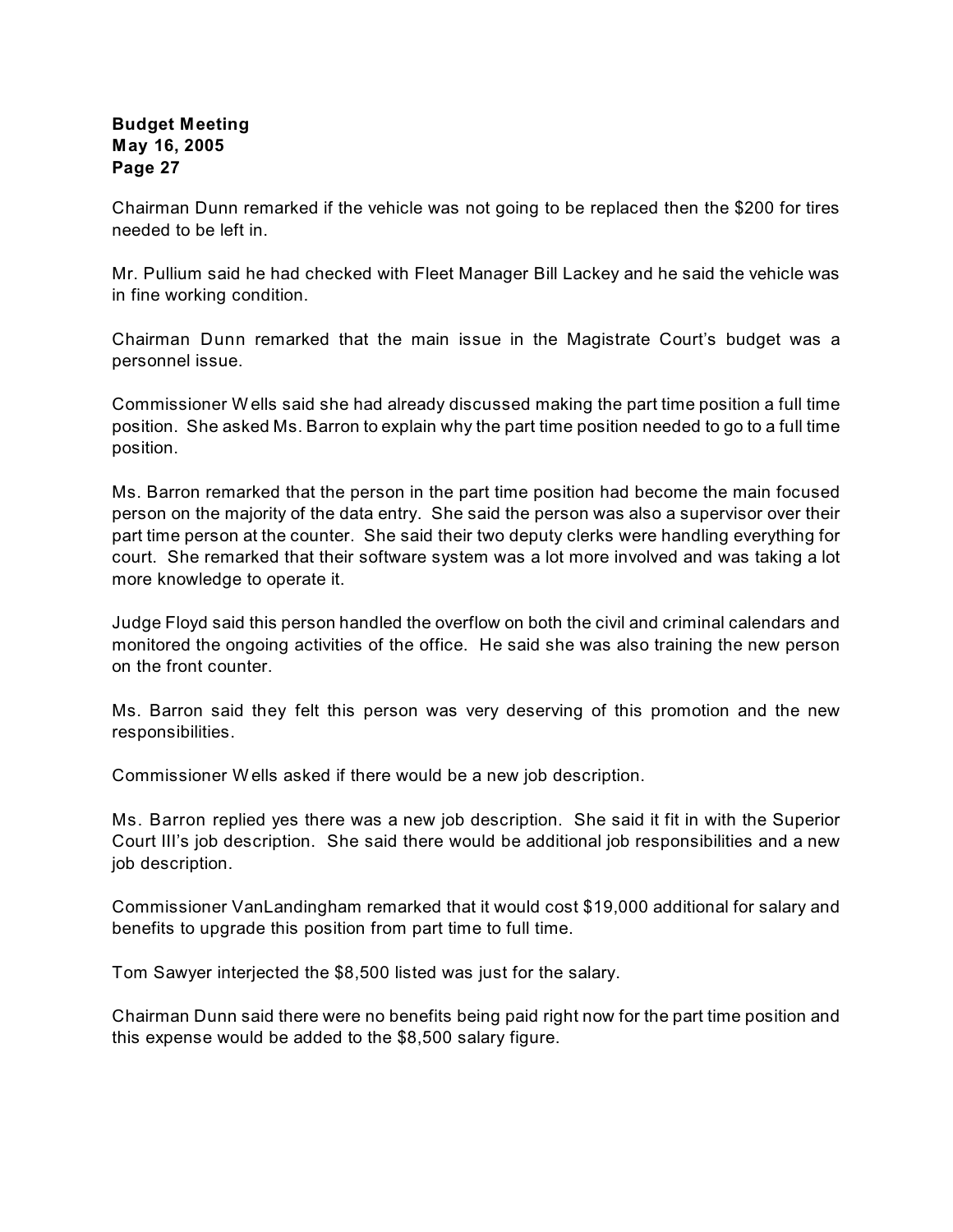Commissioner W ells said she did not see how the Board could not support this. She said this promotion would help make the jobs more efficient but would also help the morale. She said these personnel were overwhelmed. She said she strongly supported this promotion.

Mr. Pullium remarked that the total cost of converting the part time position to a full time position for salary and benefits was \$14,993.56.

Chairman Dunn asked if anyone did not support this request.

Commissioner VanLandingham questioned how many hours was the part time person working now.

Ms. Barron replied 24 hours per week.

Commissioner VanLandingham clarified that 16 hours would be added to this position and her pay would be more than doubled for less time.

Commissioner W ells pointed out that this figure also included the cost of benefits.

Commissioner VanLandingham questioned if they could get another part time person which would result in more hours and no payment of benefits.

Judge Floyd pointed out that the person in that position right now was a very strong person and he was not sure what they would get in a new part time person.

Commissioner VanLandingham said he would support the full time person and Commissioner Frady agreed.

Chairman Dunn clarified that the entire Board would support this full time position. He said the Board was not taking an official vote on items at this time but would vote later. He said the Board would vote in favor of the full time position later. He asked if they wanted to discuss the request for a part time position.

Mr. Pullium remarked on the promotional request. He said the total cost for salaries and benefits would be \$3,325 per year.

Commissioner W ells asked how long this person had worked in Magistrate Court.

Ms. Barron replied the person had been with them for almost four years and with the County five years.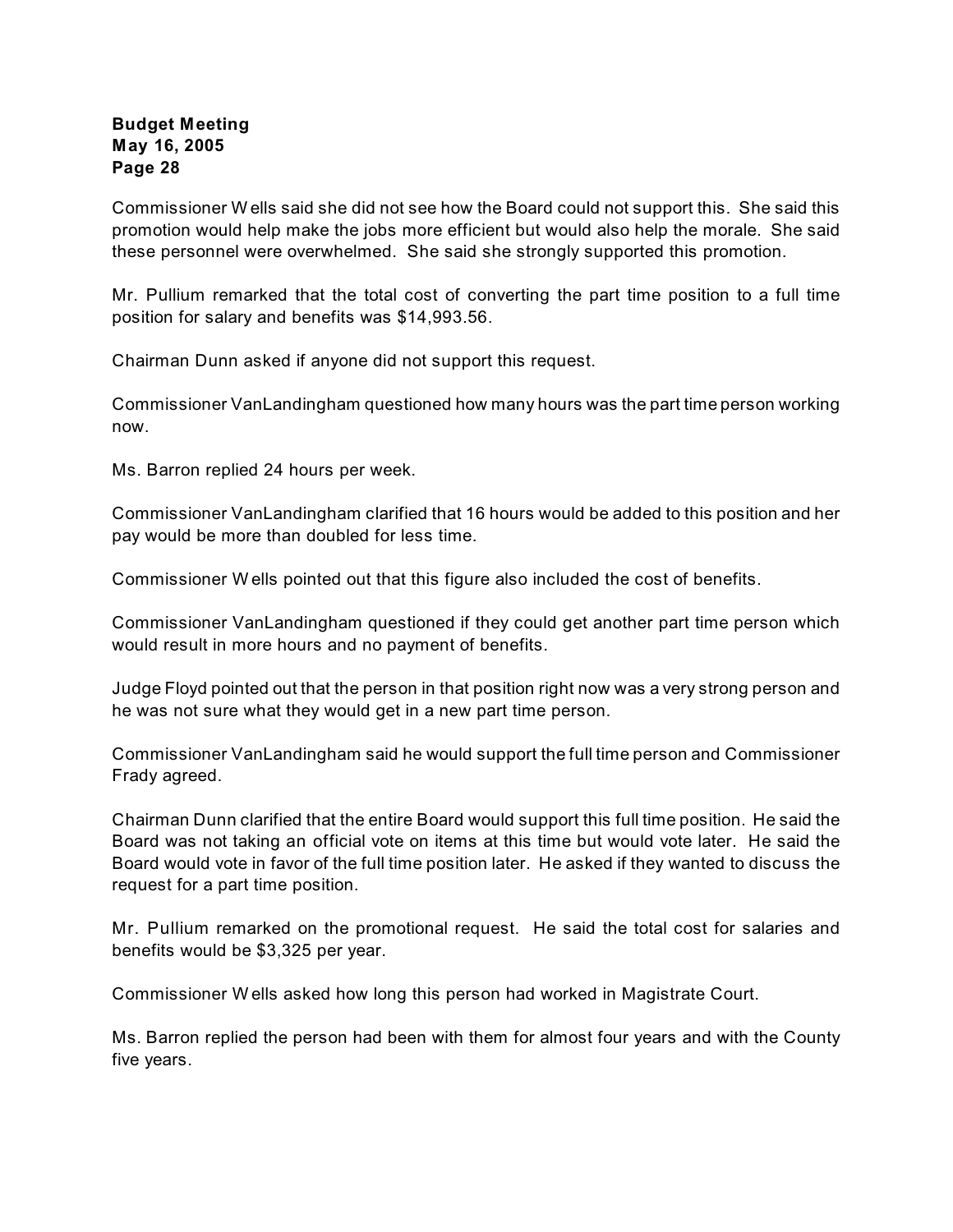Commissioner W ells remarked that in essence they were creating a new position and Ms. Barron replied yes.

Commissioner W ells asked for justification for this new position.

Ms. Barron said this person had new responsibilities because of the new computer system at Magistrate Court. She said the new system had changed the whole outlook on the way that they were operating their office. She said it more than doubled the information that was available to their office, to the public and also to the other courts. She said the system that they have now starts in their office and then generates to the other departments so that data did not have to be entered two or three times. She said this information was made available to the public and in order to do that it was taking more time to enter all of this data. She said this involved more time and more thought process. She pointed out that this job had become a lot more complicated. She said they felt this person was very deserving of this promotion.

Chris Venice asked if this person would be supervising anyone and Ms. Barron replied yes. Ms. Venice said staff had not recommended this position because of the reason that it was not abundantly clear that it was such a huge change in responsibilities.

Commissioner W ells pointed out that the Board had been very consistent in this budget period in not promoting people unless it was a job that needed to be filled. She felt there was a great hesitancy on the Board's part in promoting this person.

Ms. Barron said their department was five months into the new program and it was already getting more and more involved.

Judge Floyd said other departments would level off but Magistrate Court would be doing more.

Commissioner W ells asked if the pressure would diminish as the new system advanced and Ms. Barron replied no.

Commissioner W ells asked why they were going with a new system.

Judge Floyd replied that they already owned it and they did not have to purchase it outright. He pointed out that other departments in the courthouse were using it already and the new system was compatible with those departments. He said it did provide a benefit to some of the end users as to what they produce.

Commissioner W ells pointed out that the cost had been to the Magistrate Court as far as the work load increase along with the stress.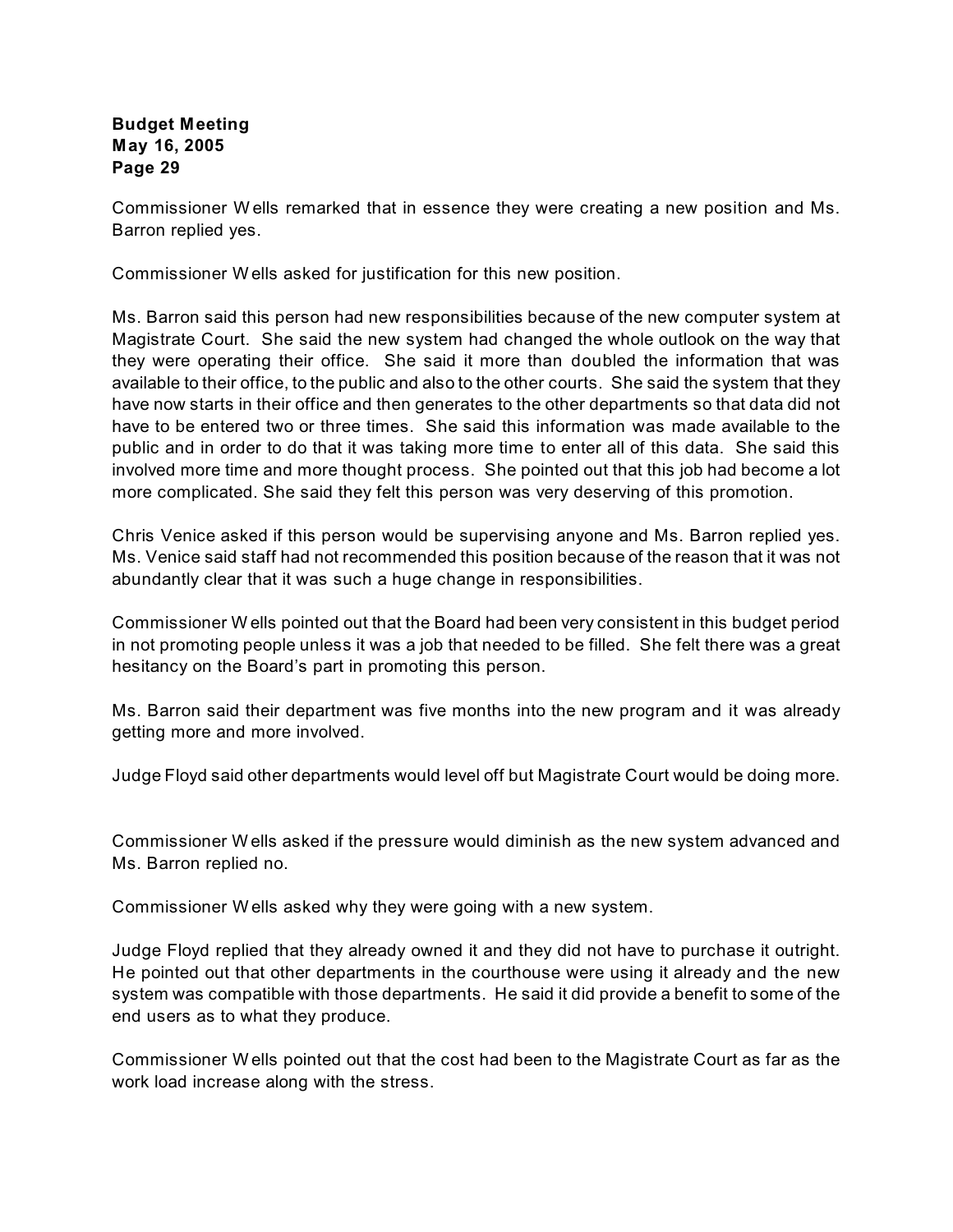Judge Floyd remarked that they were not committed to this system forever. He said there was going to be stress from converting to another system regardless of which system they chose. He said this was a system that was available to them at minimal cost to the county that provided some benefits to other departments. He said they were going to have to change in any event and they decided to go with this system. He said the morale in the office had suffered because of the added stress. He said there would have been a cost associated with any system they had gone with.

Judge Floyd remarked that not all of the departments were using this new system.

Commissioner W ells asked who was not using the new system and Judge Floyd replied the Sheriff's Department was not.

Commissioner VanLandingham remarked that when the Board was approached by departments requesting new system they are always told that the new system would save time, money, manpower and effort. He said then in the next budget cycle it turned out to be the opposite situation with requests for more personnel to operate the new system.

Chairman Dunn said he was not comfortable with this today but interested to see how this turned out in the future among the courts. He pointed out that Judge Floyd had said that they were not forever committed to this system. He said if they decided after a period of time that they did not like the new system and got rid of it, the county would still be responsible for the employee.

Ms. Barron said they had looked at several different systems before they chose this one. She said this system was the one that had been chosen by the Georgia Clerks Authority to handle the State's system. She pointed out that this system was a lot better than the other systems presented to them. She said they had not realized that the new system would involve so many steps to get one process completed. She pointed out that the Information Systems staff had written the program for their previous system and they had not appreciated what a great program they had until they changed to this new system. She said they were much better off with the old system. She said if they could have kept the old system they would have loved it but they could not.

Commissioner W ells said she understood that when data was entered into the computer there were many different screens and different categories that had to be accessed.

Ms. Barron said the old system had all of the information that they needed to access on just one screen. She said she was the Vice President of the Georgia State Clerk's Association. She said in going to meetings and speaking to the different courts, Fayette County really had a good system. She said it was just taking a lot more time to put information in and pull information out.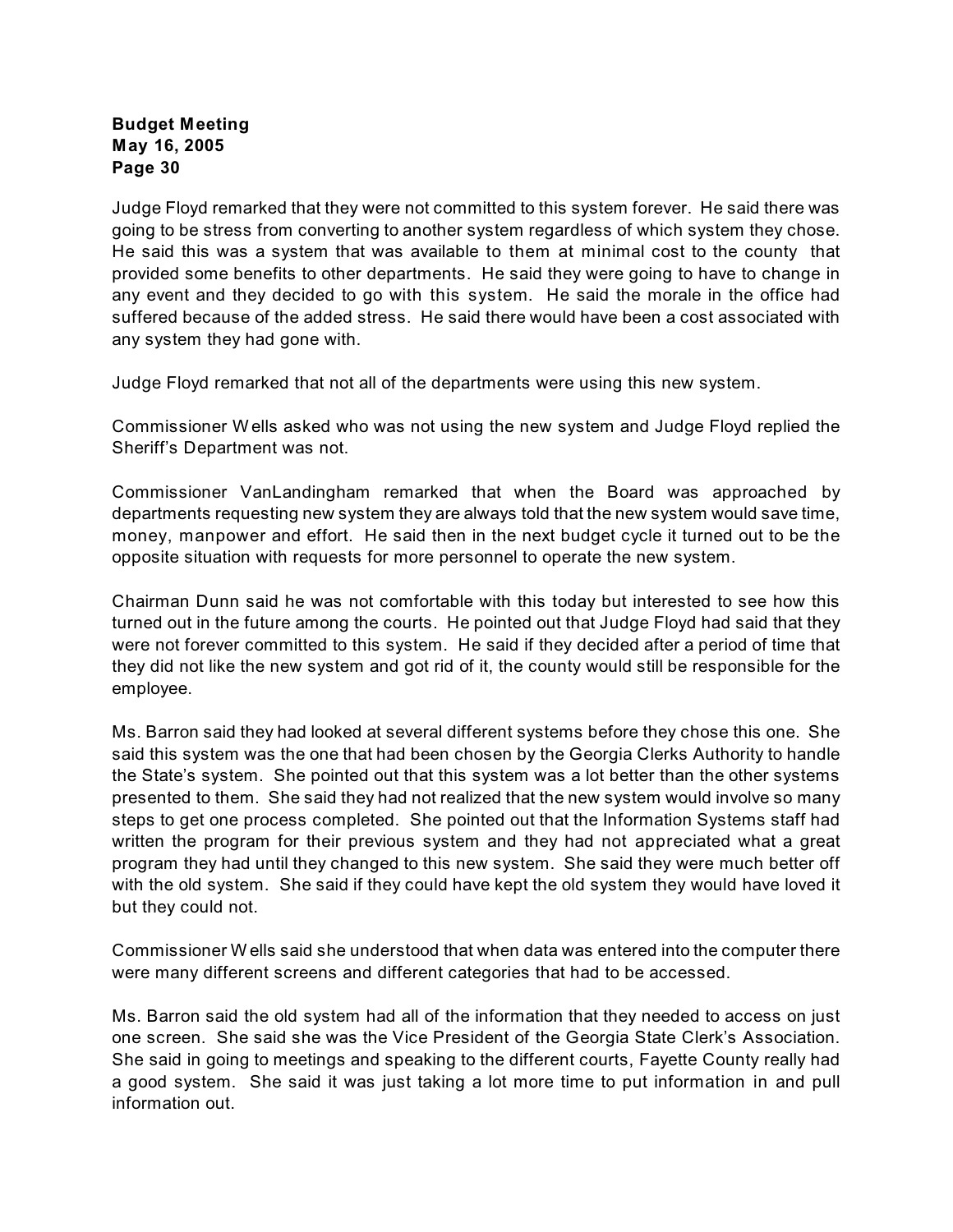Chairman Dunn asked if there were anymore issues.

Ms. Barron said they would need funds to completely dress a new Constable. She said one uniform costs approximately \$80 to \$100 for a shirt, pants and county patches. She said they would also need new shoes and they cost \$80, a belt, and possibly a gun holster. She said they would not need to purchase a gun because they had that. She said \$800 would cover the cost of the uniform and accessories.

Commissioner Frady asked what the \$800 was for if uniform costs were under \$100.

Ms. Barron said the constable would need more than one uniform.

Mr. Pullium said this would come out of the FY 2005 budget and Ms. Barron said they had \$400 in that account right now and there would be \$400 in the FY 2006 budget.

Chairman Dunn suggested this be done in this year's budget and the Board agreed.

#### **SHERIFF'S BUDGET - CID**

Major Bruce Jordan and Michelle W alker appeared to discuss this budget.

Chairman Dunn asked Major Jordan if the major issue would be the request for four investigators and staff's recommendation for two.

Major Jordan replied yes, the and stated the positions were his major concern. He said everything else looked good.

Chairman Dunn asked if this was the only thing that he wanted to talk about.

Major Jordan replied yes.

Chairman Dunn asked Major Jordan why he had requested four investigators.

Major Jordan responded that the drug squad was seriously lacking people. He said there was still only five people. He said they had not increased their size in ten years. He said he had requested two drug squad people and two detectives. He said he had increased the size of detectives because violent crimes were up and he still needed to do something about the identity problem. He said this had gone up again since we talked last year about it. He said he had discussed these positions with Mr. Pullium. He said he could live with what staff had recommended but stated they would probably be looking at the drug squad issue again next year if he did not get one this year.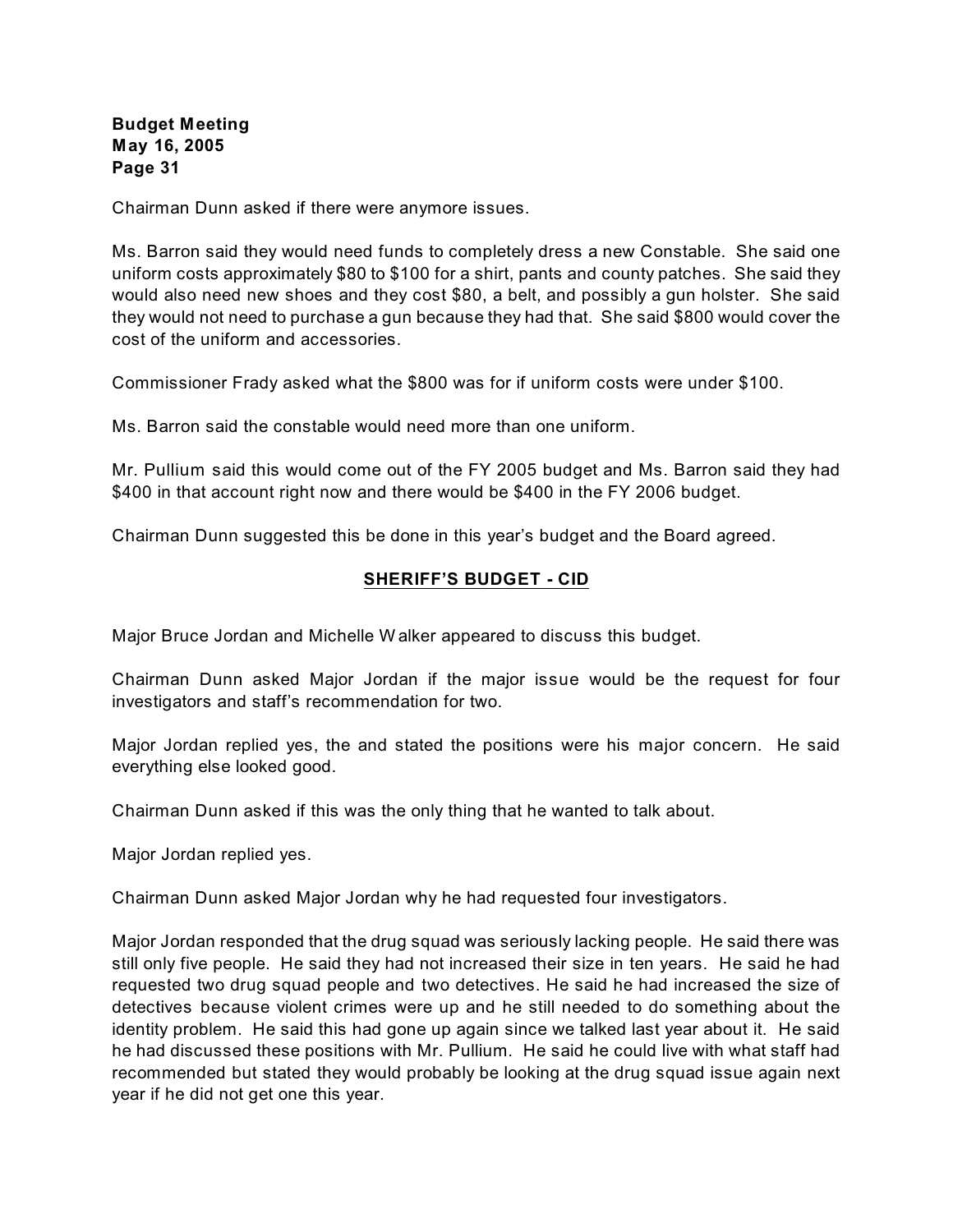Chairman Dunn asked Mr. Pullium to explain staff's recommendation. He asked if he was recommending one of each.

Mr. Pullium replied yes, that was staff's recommendation.

Commissioner W ells asked what the recommendation was based on.

Mr. Pullium replied that the basis for the drug task force recommendation in that regard was more less because of the increased trafficking in the crystal meth area throughout the County. He said they saw this not just working through Bruce's budget but in working through all of the budgets with the social services agencies throughout the County. He said they heard the common theme more and more of how that particular drug is becoming more and more prevalent in Fayette County. He gave as an example the number of placements from the DFACS into the Friday-Johnson Home had gone from around 1,000 days of service three years ago to nearly 3,000 days for service. He said DFACS was actually having to take children out of the home and put them in DFACS. He said this was basically because the mothers or the parents were getting involved in this terrible drug and it was just ruining their lives and ruining these children's lives. He said from a real human perspective it was his thought that there needed to be more presence and more interaction and more attention in that particular area. He said staff heard it more than once. He said staff was not just hearing this from DFACS but this was a good example of some statistics that he saw that convinced him that there needed to be more presence and interaction there.

Major Jordan remarked that the problem that they were running into was the creation of crystal meth was so easy to make now. He said someone could go to W al-Mart and buy the ingredients necessary to make methamphetamine. He said there had been a huge increase in the seizures that they were doing. He agreed with Mr. Pullium that it was not just the teenagers anymore, but the parents were getting hooked.

Commissioner W ells asked Mr. Pullium if that was his justification for one or both or what. Mr. Pullium responded that one was in the drug area but the other one that was convincing to him was the identity theft area that needed presence in that area as well. He said it was a two part recommendation from his perspective – one in the identity theft and one in the drug addiction.

Major Jordan remarked that he had requested two positions in general detectives because of the increase in homicides. He said there had been more homicides this year than ever before and then one for the identity theft. He said he agreed with Mr. Pullium at their meeting that if there was a homicide he would let the identity theft person help on the homicide too and just go with one person if he had to.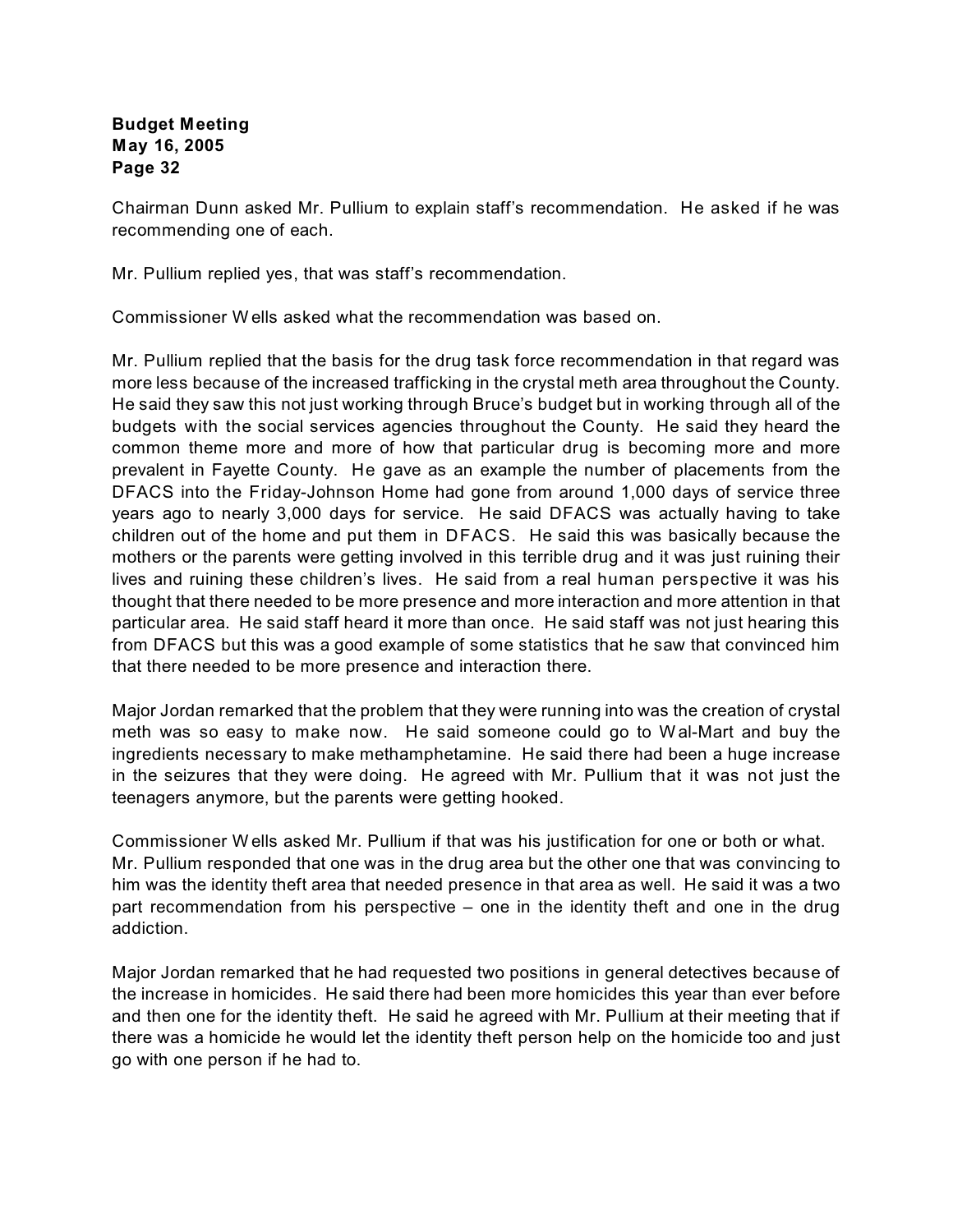Commissioner Pfeifer asked Major Jordan if he expected any positive impact from the new State law about taking the methamphetamine drugs that they make and moving them behind the counter.

Major Jordan replied yes, if they will do it. He said the problem was going to be enforcement within the stores. He said he definitely liked the law.

Commissioner W ells asked Major Jordan how many people were working drug now.

Major Jordan replied five.

Commissioner W ells asked how many people were in homicide and that area.

Major Jordan Five investigators and two supervisors.

Commissioner W ells clarified that was a total of seven.

Major Jordan replied that was not including him.

Commissioner W ells asked Major Jordan what he thought could be done about identity theft recognizing that it was a big problem and nationally it was out of control. She asked him what he saw their role in this as being.

Major Jordan stated now there was a great new identity theft law. He said if they find somebody in possession of anything that robs somebody's identity, they can be charged in this county whether they were passing checks in Coweta, Newnan or wherever and that was helping. He said if they had the people and the resources to go and try to track these people down and find them in possession of somebody from Fayette County's identification such as job applications or anything they had stolen to use for that we could charge them in Fayette County and bring them back here. He said the problem they have been having was when you have seven homicides and armed robberies were up, the detectives are prioritizing and putting identity theft low. He said if he gets this person his main job was going to have to be identity theft except when there was a homicide. He said when there was a homicide everybody drops what they were are doing until they get to the point when it was resolved.

Commissioner W ells asked Major Jordan if he saw this person working primarily in Fayette County or in the surrounding counties.

Major Jordan replied that the person would be working here and would only be working cases where citizens of Fayette County were ripped off. He said they might have to go somewhere else to find the person committing the crime.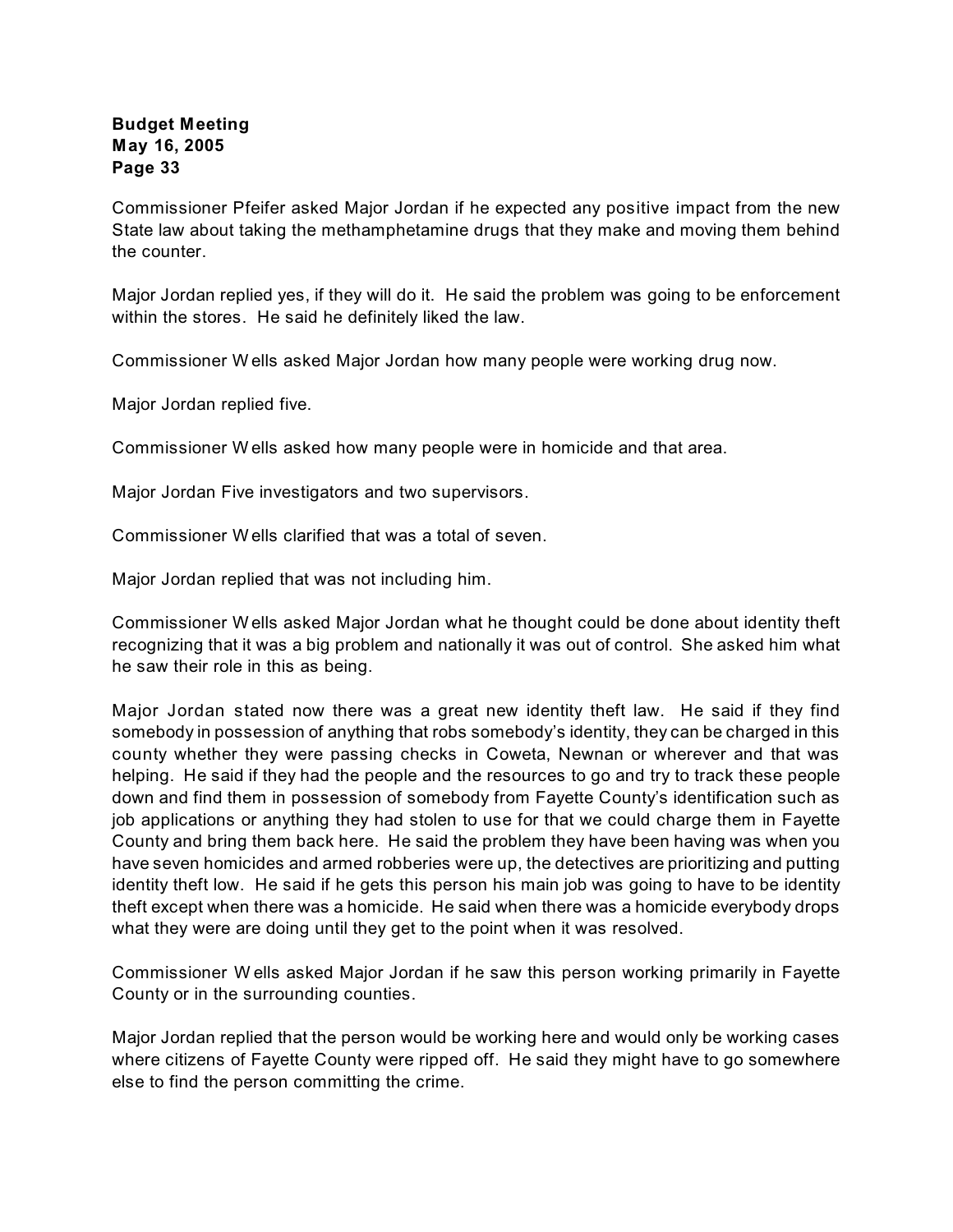Commissioner W ells asked Major Jordan if the person would need a car.

Major Jordan replied yes. He said he would be a detective and would be outfitted just like any other detective.

Commissioner W ells asked Major Jordan if they had a car available now that this person could use.

Major Jordan remarked that this question brings up another issue. He said the Sheriff's Department was recently told that the County was not going to maintain the cars that they buy with drug money. He said this person would need a car and the Sheriff's Department would also need to replace all of those drug cars that were not going to be insured anymore. He said they had 17 people driving drug cars and if the county was not going to maintain those cars they would need new cars.

Commissioner W ells asked if the Sheriff's Department could pay for the insurance with drug money.

Major Jordan replied no, they were not allowed to.

Commissioner W ells asked why not.

Major Jordan replied that was a regular budget item and he was not allowed to supplant his budget or pay for ongoing budgeted items that the county had been paying for.

Commissioner W ells asked if these were specifically drug cars for drug use.

Major Jordan replied that they were not all drug cars. He said they had bought detectives' cars. He remarked that the uniform major drives a car that they bought with drug seizure money. He said they did not just buy the drug people cars with that drug money. He said his car was purchased with drug seizure money.

Chairman Dunn asked how the Sheriff's Department was paying for the aviation maintenance then?

Major Jordan replied that the aviation unit was created and the County had never paid for it. He said the County had never paid for any of the insurance either.

Chairman Dunn replied no, but stated that the maintenance was being paid for with drug money.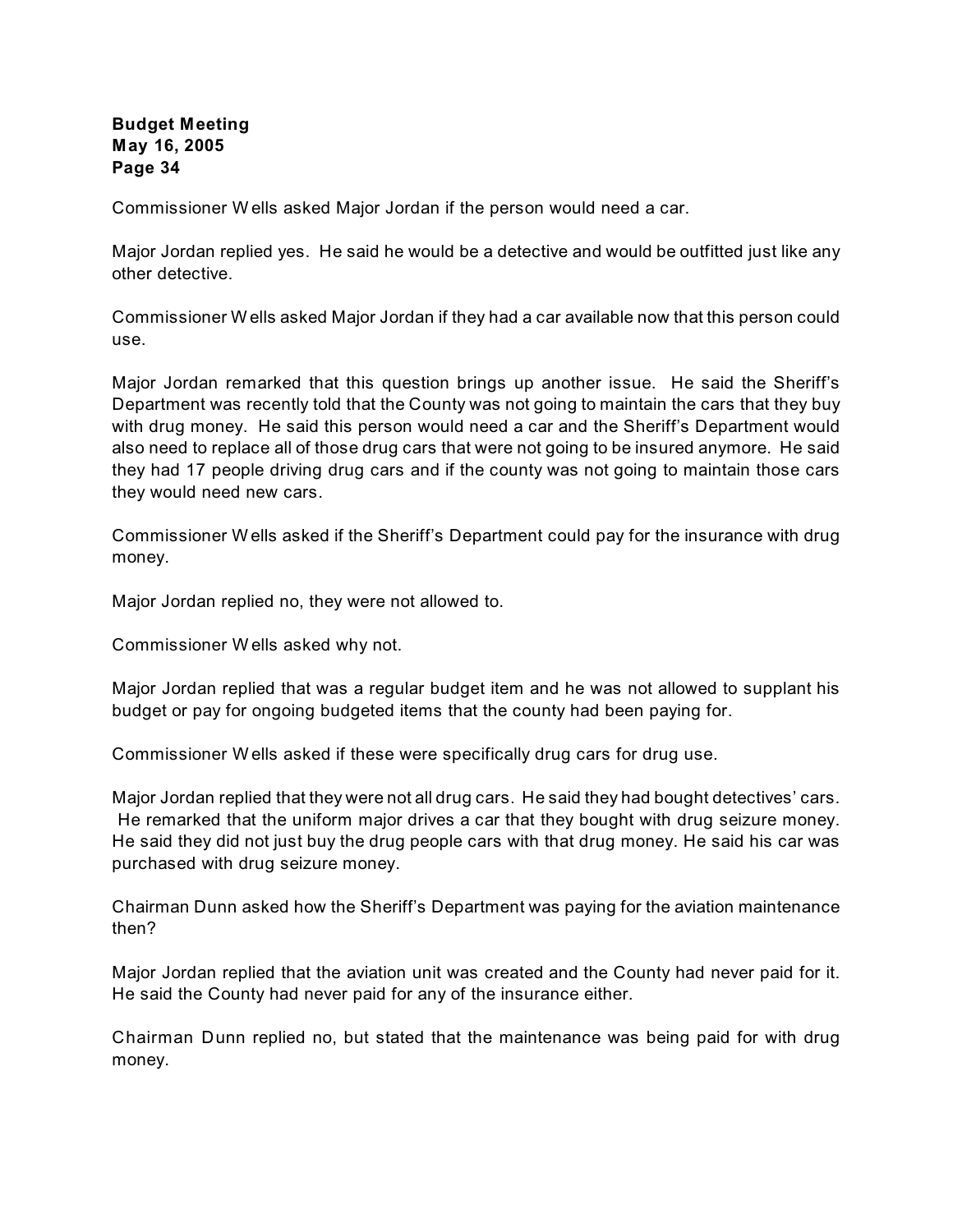Major Jordan replied that was correct but this was not something that had ever been in the general budget. He said he was not supposed to take a decrease in the general budget using the drug seizure money.

Commissioner W ells remarked that the county currently has 129 certified officers. She asked how many cars the Sheriff's Department currently had.

Major Jordan replied that he did not know. He said he could tell the Board how many cars he had. He said they generally keep two to three cars that were used for undercover buys. He said those were almost always seized cars and not the ones they have to go out and pay for. He said his department has 43 vehicles.

Commissioner W ells clarified that Major Jordan had 43 vehicles and 13 people.

Major Jordan interjected that he had more than 13 people.

Michelle W alker remarked that there were 35 people in this department.

Major Jordan stated there were school resource officers and canine under his department. He said he could tell the Board what some of those vehicles were. He said there was a SET van for the tactical team. He said there was a surveillance vehicle platform and then the undercover cars and spare cars would amount to the others.

Chairman Dunn said he thought canine was under Linda Jones' budget.

Commissioner W ells replied it was.

Major Jordan remarked that they put his budget under her but the vehicle was counted in his budget.

Ms. W alker interjected the vehicle was counted in Linda Jones' budget.

Commissioner W ells asked if they had a spare car why could it not be used for the identity theft person.

Major Jordan remarked that the spare cars were always high mileage. He said if they could get past the issue of what was going to be done about maintaining these cars that were being bought with drug money, he would consider buying the car with drug money if the position was approved. He said he could not agree to that unless he knew the County was going to maintain them.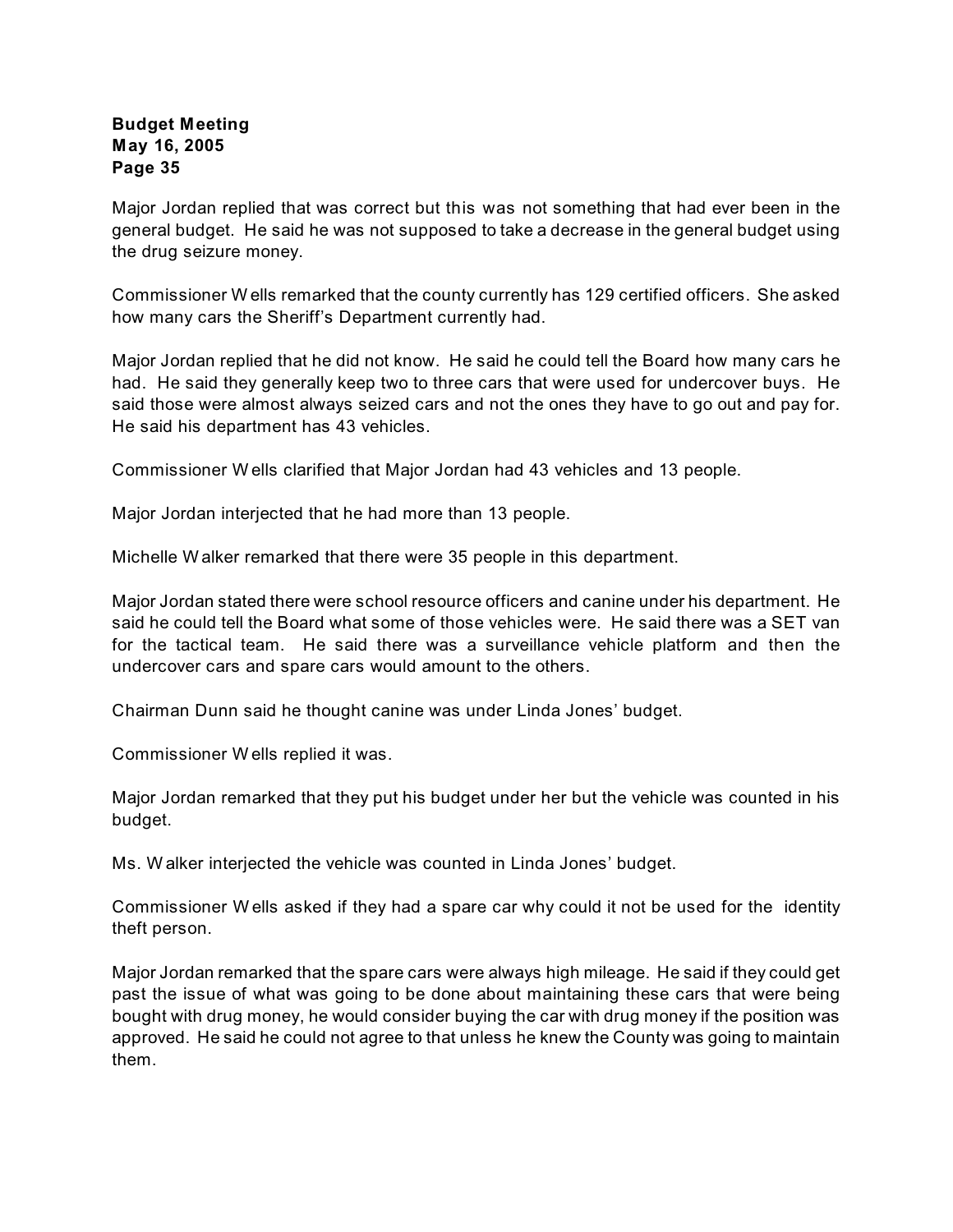Commissioner W ells said she was sure that a lot of issues would be taken care of when the lawsuit was settled.

Commissioner VanLandingham pointed out that the problem was not with the Board wanting to take care of the cars but the fact that the Board did not know about all of the cars that the Sheriff's Department has. He said it was the fact that the Board did not even know when a car was bought.

Commissioner W ells interjected or when a car was traded.

Commissioner VanLandingham said the County had to pay all of the insurance and those were unbudgeted items that had to be done.

Major Jordan remarked that if the Board would give him a set of numbers and tell him not to go above that number of cars in his division then he would not go over that number. He said this would be with the understanding that he needed spare vehicles as well as undercover cars. He said he understood what the Board was saying and it was reasonable. He felt that would solve the problem.

Commissioner VanLandingham remarked that there seemed to be a question as to the ownership of the cars. He said if the County was maintaining and insuring the vehicles but the ownership was retained by the Sheriff's Department, then there would be another problem.

Major Jordan said he felt by law that the Board had to own them.

Commissioner VanLandingham replied that was true and this was the reason for the problem.

Chairman Dunn said this was the reason the Sheriff's Department could not auction them off or trade them in.

Major Jordan remarked that the Federal Assets Reports Guidelines allows them to auction and trade. He said both issues were addressed in the Guidelines. He said they have to do it and maintain the funds.

Commissioner Frady asked Major Jordan what they were trading.

Major Jordan replied if they traded vehicles. He said the Guidelines allowed for the trading of vehicles.

Commissioner Frady asked if this pertained to the vehicles that had been purchased with drug money.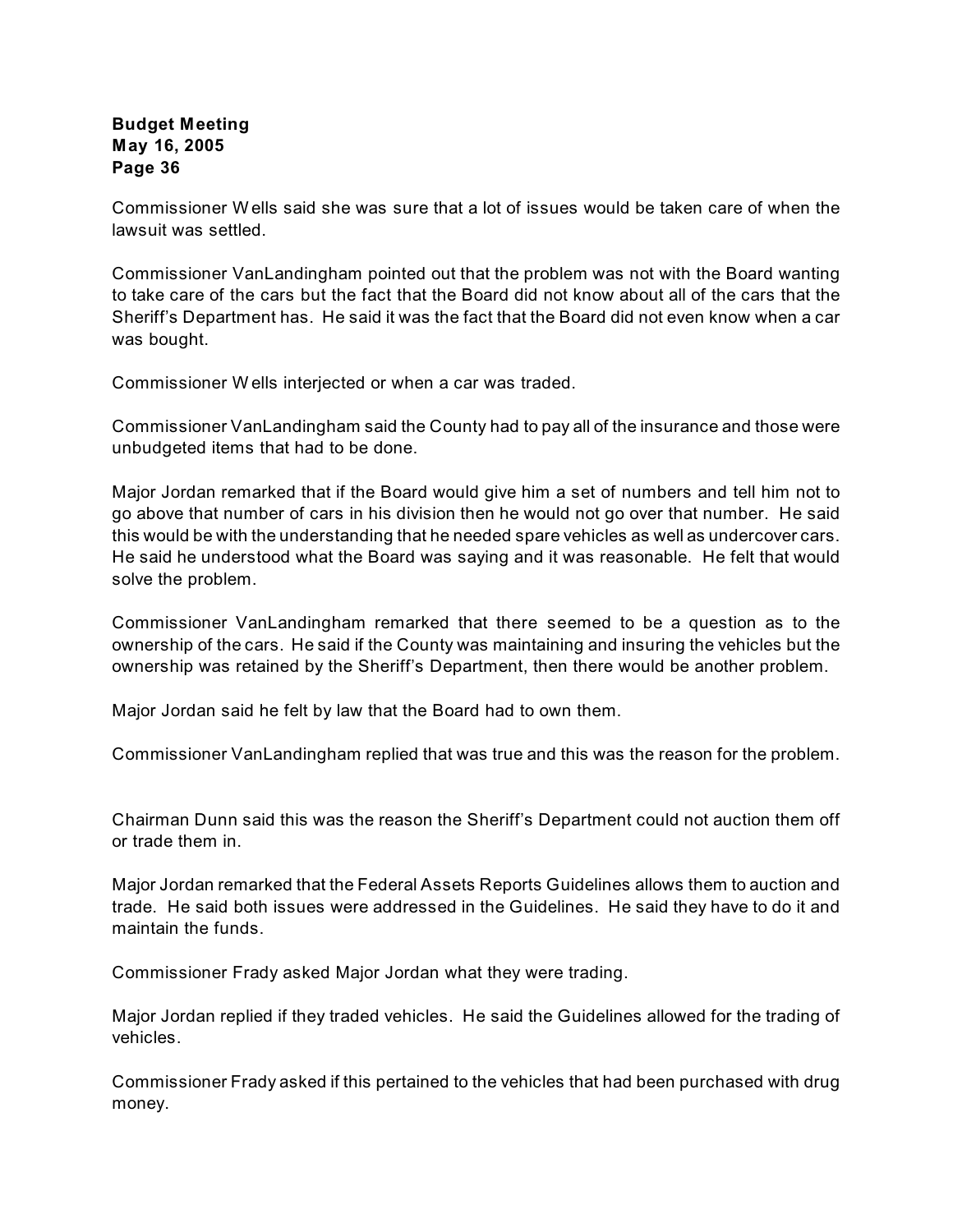Major Jordan replied yes and stated they had to do it and maintain the funds according to the Federal Guidelines separately from the General Fund. He said if they did not auction the vehicles then who would and how would this be controlled.

Mr. Pullium asked Major Jordan if he was referring to auctioning the vehicles that were seized and forfeited versus the ones that were bought with drug money. He said there was a difference.

Major Jordan replied both and stated yes there was a difference. He said they very seldom auctioned cars because they did not get much money for them. He said they get a lot more money for the vehicles when they were traded in than when they were auctioned. He said they had tried auctioning cars and they got "killed" on them. He said people come in and buy a car for \$200 and that was as high as the bidding would go.

Chairman Dunn remarked that once the Sheriff's Department purchased a car with any money it belonged to the County.

Major Jordan said he agreed with that. He stated that there were Sheriff's offices in the State that were titling those types of cars to the Sheriff's Department. He said they had never done that and he was not going to do it. He said he agreed that the car would belong to the County.

Chairman Dunn remarked that both of the helicopters belonged to the County now too.

Major Jordan interjected that actually the Sheriff's Department did not own the second helicopter.

Commissioner W ells replied yes, but the County did.

Chairman Dunn said he understood the ownership completely.

Commissioner W ells said they had legal staff check this out and it was the County's.

Commissioner Frady asked who the helicopter was titled to.

Major Jordan responded that it was not titled.

Commissioner W ells remarked that it had to be.

Commissioner Frady interjected yes it was because there was an FAA title.

Major Jordan remarked that it was registered with the FAA but there was no title for it.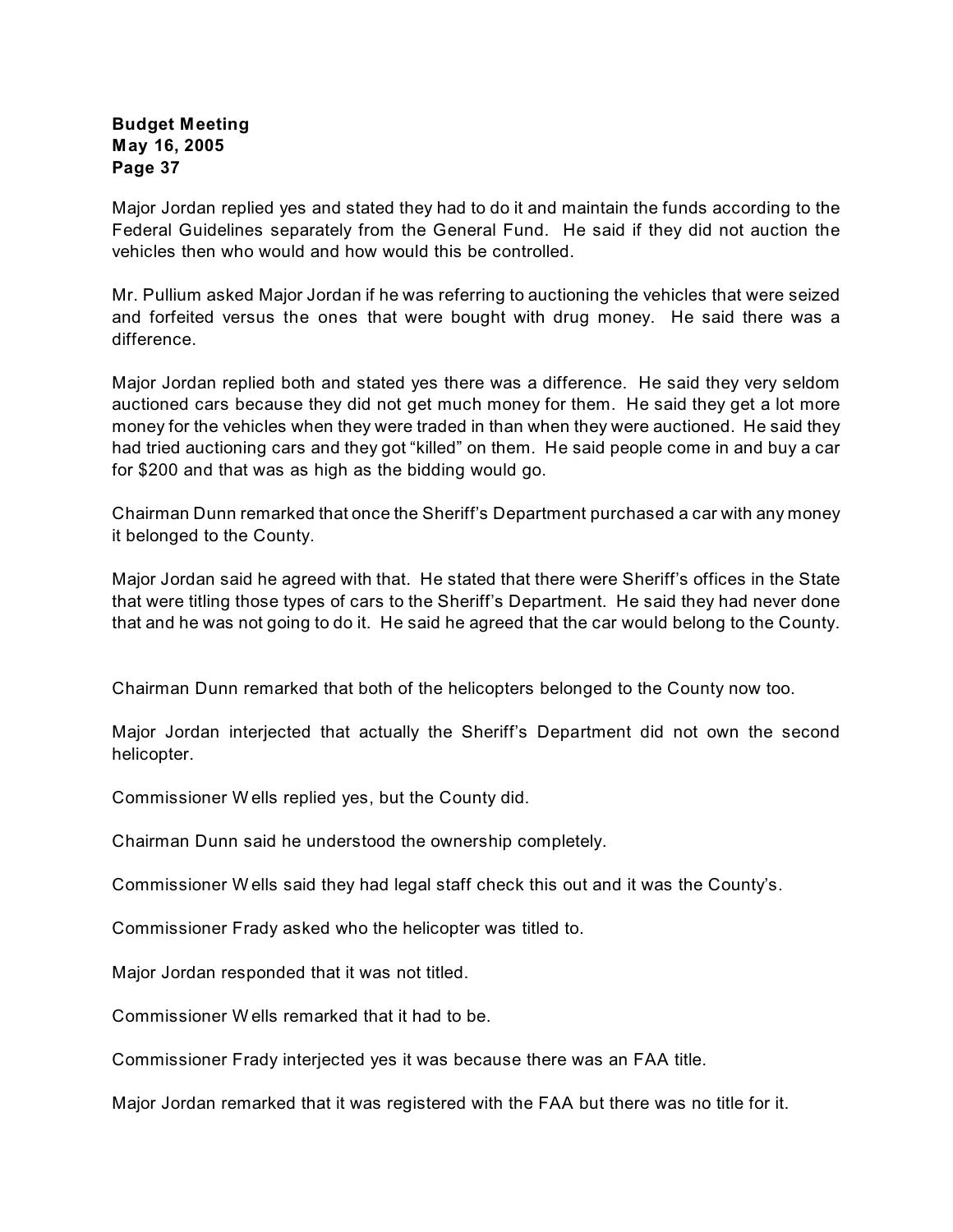Commissioner Frady remarked that it was registered to the Sheriff's Department and not the County.

Chairman Dunn said it was registered to the Sheriff's Department but the Sheriff's Department could not own it.

Commissioner Frady said it was registered to the FAA too.

Chairman Dunn said these things continued to happen where the Sheriff's Department gets cars and helicopters and the County knows nothing about it. He said then all of a sudden the County was liable for this.

Major Jordan said this was because there was no communication.

Commissioner W ells said that was not the Board's fault.

Major Jordan said if the Board did not return his phone calls then he could not communicate. He said for years Commissioners have refused to take his calls. He said he communicates as much as he can with Mr. Pullium.

Chairman Dunn said that was the most ridiculous thing he had ever heard of.

Major Jordan said some of the staff was a witness to that.

Commissioner W ells proceeded to give Major Jordan her cell phone number so that he could call her anytime.

Major Jordan said he would be glad to call her. He said he had e-mailed her one time and never got a response.

Commissioner W ells said she did not have e-mail and pointed out that her e-mail goes to Carol **Chandler** 

Chairman Dunn suggested the discussion get back to the helicopters. He asked who flies these helicopters.

Major Jordan responded that the same pilot flies both. He said it's just going to be used for parts and training.

Chairman Dunn questioned the statement about parts and said they were flying this helicopter now.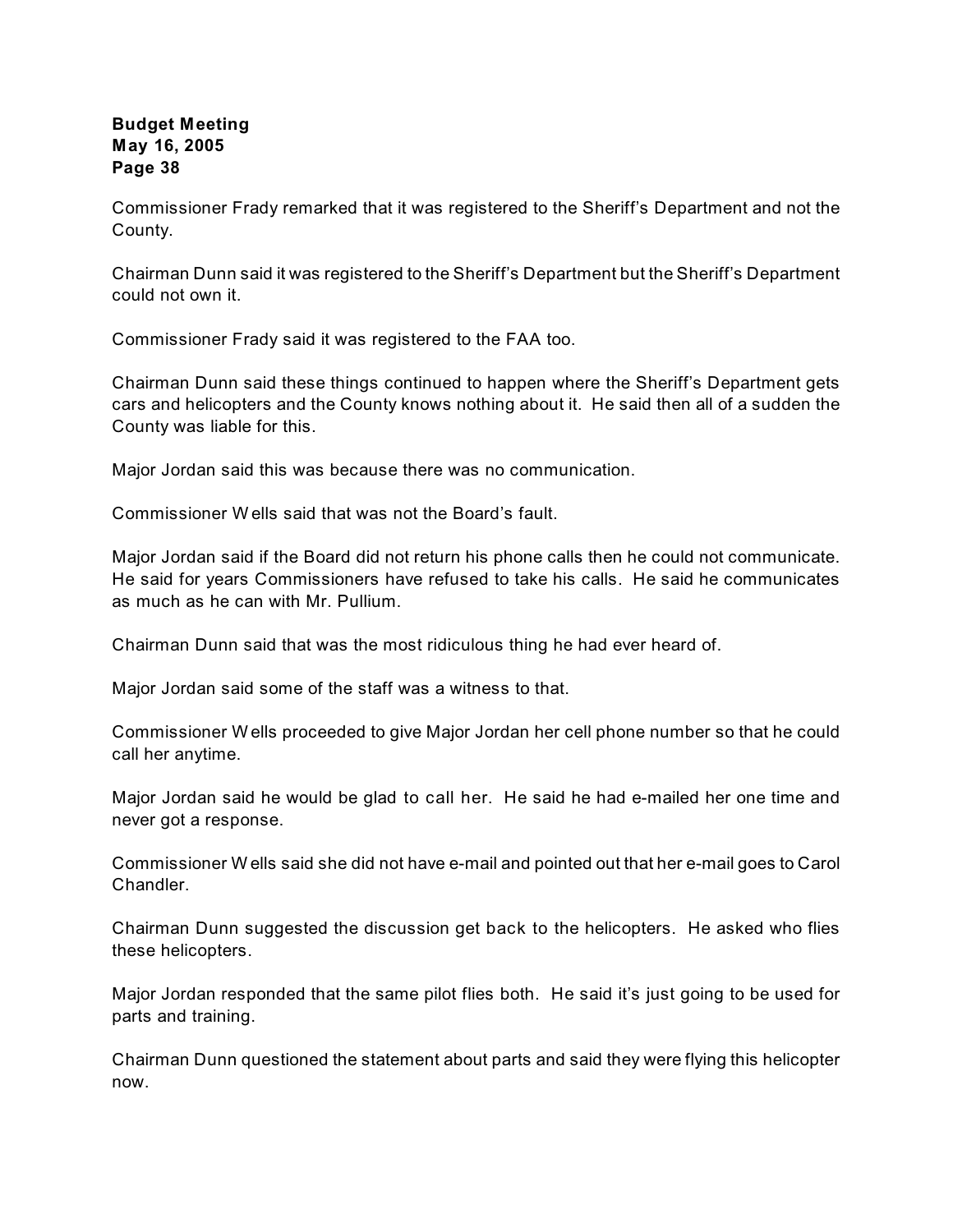Major Jordan remarked they were not flying it yet because it was in the shop. He said they keep it in flying condition because they can train in that helicopter. He said they could not train in Hawk I. W e keep it in flying condition because we can train in that helicopter. W e can't train in Hawk I.

Chairman Dunn said they could not fly it if they were taking parts off it.

Major Jordan remarked that the agreement with GEMA was that they had to put the part back on.

Chairman Dunn said this helps keep the helicopter going for five years.

Major Jordan remarked that when they replace a tail rotor, it takes a couple of weeks to get another and that one was on the ground while the other helicopter can fly.

Commissioner W ells remarked that the problem that the Board was having was the fact that the helicopter was in the Sheriff's Department's possession in July of last year and the Board did not know about it until recently. She said it was being insured or should have been insured but the Board did not know anything about it and it was being flown around the area. She said if there was an accident, then the County would be the responsible party for paying any insurance for any damages and any lawsuit that resulted. She said when there was a liability of this magnitude and the Board did not know about it then the question of what else did the Board not know like the issue of the cars and things of that nature. She said this makes the Board very concerned.

Major Jordan remarked the reason the Board did not know about that particular helicopter was because the Board did not own it. He said he did not think there was any need for the Board to be notified of it.

Commissioner W ells said if the Sheriff's Department was flying the helicopters then the County was legally responsible for everything they did and did not do.

Major Jordan stated that the helicopter was insured for the \$5 million liability that the Board had requested on the other helicopter. He said this helicopter also had \$5 million liability insurance on it.

Commissioner W ells pointed out that the Sheriff's Department could not own the helicopters by law.

Major Jordan said the Sheriff's Department did not own the helicopter either and stated that GEMA owned it. He said if the Sheriff's Department ever stopped using the helicopter then it must be given back to GEMA.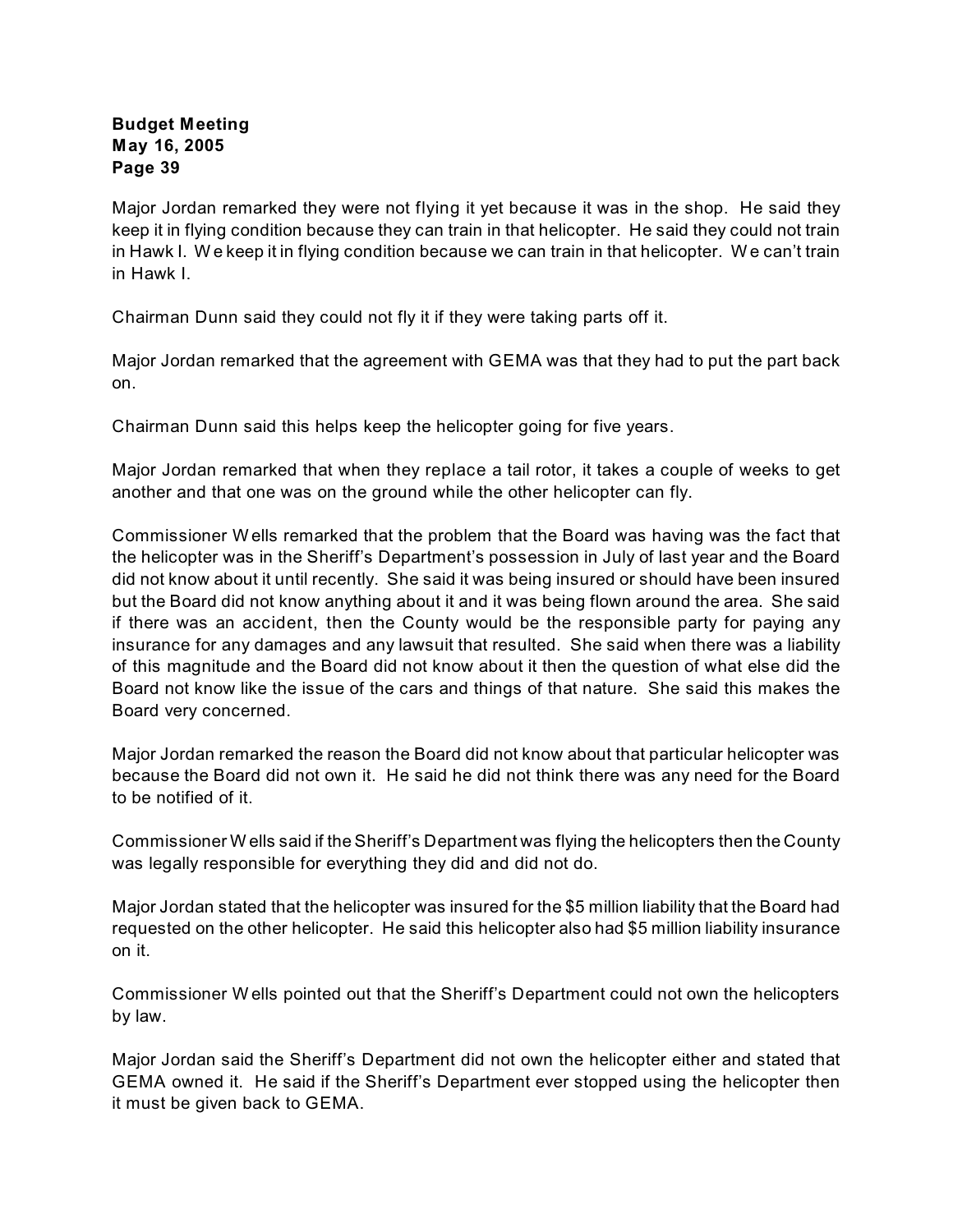Commissioner W ells said the County was responsible for it and did not even know it was responsible.

Major Jordan said he did not know the County was responsible for it because in his mind the County did not own it.

Commissioner W ells interjected that anything the Sheriff's Department did, the County was responsible for.

Major Jordan said there needed to be better communication.

Commissioner W ells said the County was responsible by law for anything the Sheriff's Department did. She said if the Sheriff's Department was sued for something then the lawsuit would be to sue the Sheriff's Department and also sue the County because the County was the insuring entity for the Sheriff's Department. She said anything that the Sheriff's Department did would adversely affect the County. She said to place the County at that type of liability without us knowing about it caused the Board a great deal of concern.

Major Jordan felt the whole problem could be solved if somebody would return his telephone calls. He said if one of the Commissioners would tell him which one they wanted him to call, then he would call that person.

Chairman Dunn remarked that he had never said that he did not want to talk to him. He said he had tried to communicate with Bruce's boss many times and asked Sheriff's Department personnel for information and they had refused to provide this information.

Commissioner Frady said this was a five member Board and Bruce could call him any time he wanted to. He said he had a cell phone and two car phones. He said Bruce did not need to say that no one would talk to him. He said he would talk to him any time.

Commissioner Frady said Bruce did not need to call just two Commissioners, he could call any of the Commissioners.

Commissioner W ells said this was what was causing the problems. She said if there was a situation like that lying on the table, it caused the Board to look at everything like this with a great deal of suspect. She said the Board needed to be apprized and when it was not, the Board members get a little unhappy just like you would be if somebody who worked for your division went out and obligated you to something and then decided that you really did not need to know about it. She said Bruce would be really upset about it and understandably so.

Major Jordan remarked that he was hearing what the Board was saying and obviously there was a problem with communication. He said he was willing to communicate.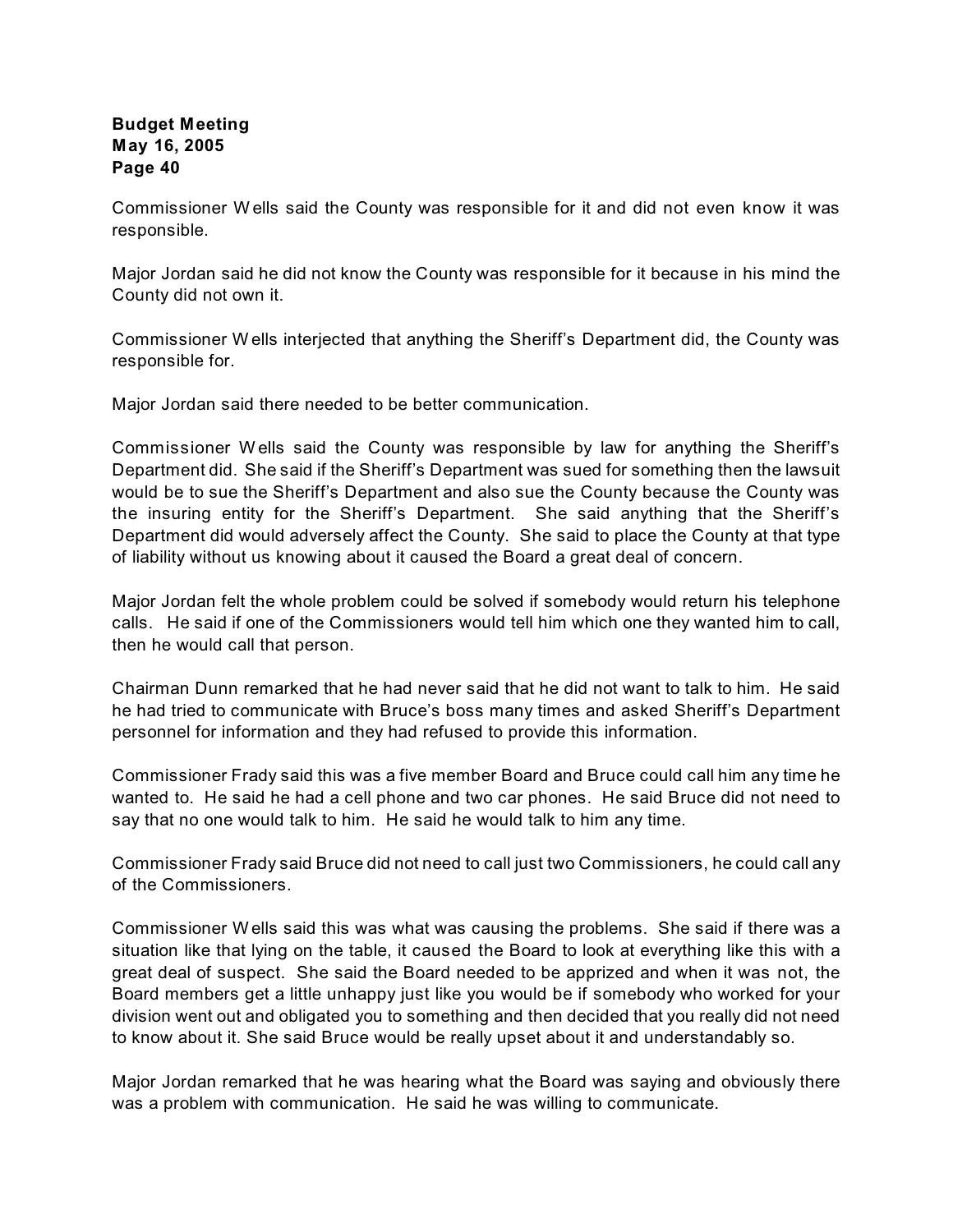Commissioner W ells commented on page 161 under investigative services and undercover capacity to buy illegal narcotics on a daily basis. She questioned if this could be taken out of drug funds.

Major Jordan responded that they had used drug funds for drug buys and usually try to put those funds back. He said the law regarding forfeiture money was that he was not supposed to be punished for having it and not take things from him because he had drug money.

Commissioner W ells remarked that she was not trying to. She said she was just asking for clarification here.

Major Jordan said in some years this money runs out and they have had to use the drug money to supply.

Commissioner VanLandingham asked if they take \$5,000 to purchase drugs and then arrest the person, then what happened to the \$5,000.

Major Jordan replied they get it back.

Commissioner VanLandingham asked where the money goes.

Major Jordan replied that the money goes back in this fund.

Commissioner VanLandingham felt it should be a perpetual fund and should not be funded every year.

Major Jordan said they had to walk a lot of the drug money that they use. He said these funds were not just used for buying drugs but also used for investigators' expenses when they were out on a deal in an investigation. He said a lot of that money was used to pay informants.

Commissioner VanLandingham said he understood that but felt money should be put back in the account that was used for the drug buy.

Major Jordan remarked that this depended on the fact if it was a buy bust or a buy walk. He said if the money walked then the Sheriff's Department did not get it back.

Commissioner VanLandingham said he understood the Sheriff's Department would have to let this person lead them to the bigger guy.

Major Jordan agreed and reiterated that a lot of that money was used to pay informants. Chairman Dunn remarked that historically they had always been money in there for this but we would not do anything that we were not supposed to do and that was that you are not allowed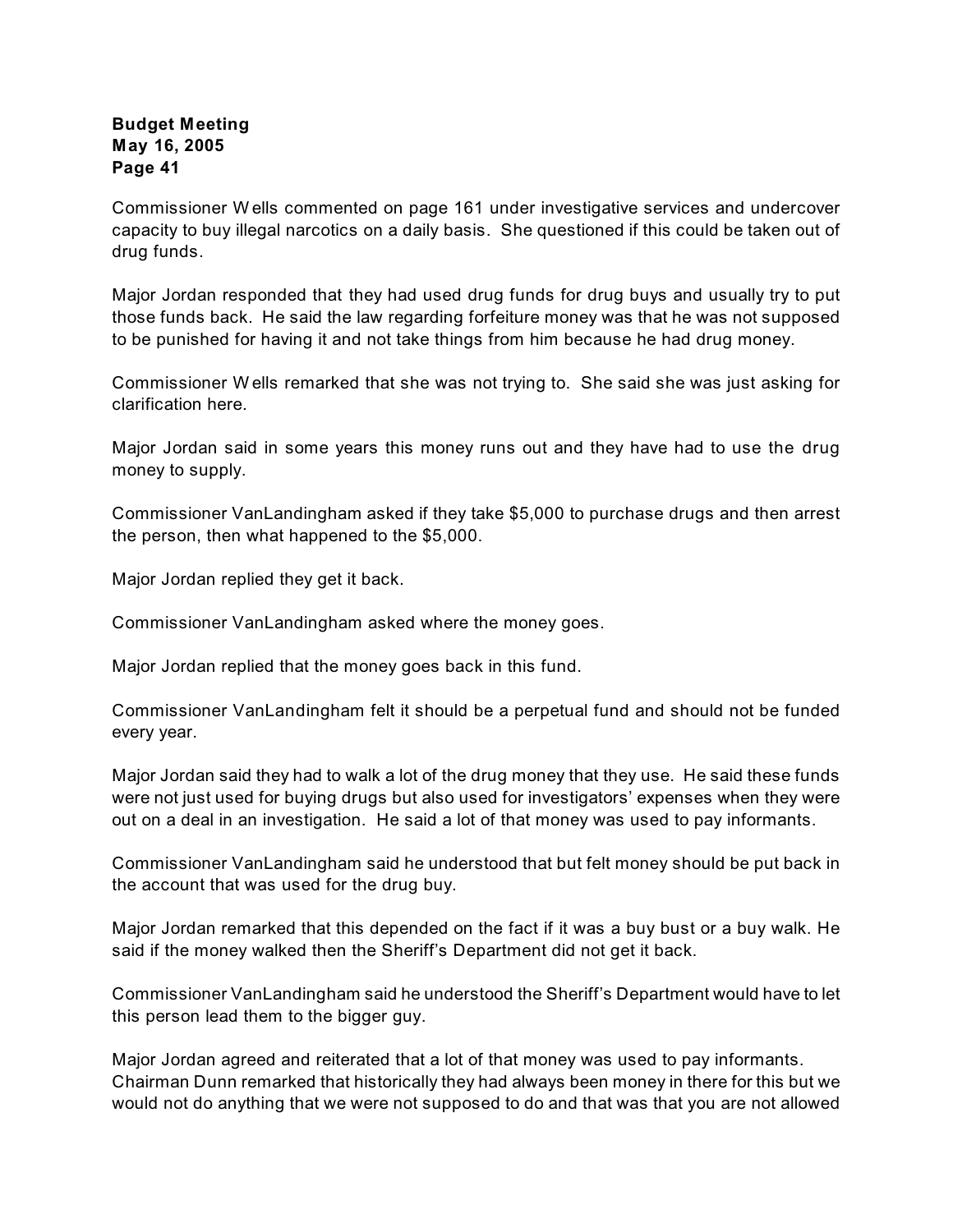to supplant the budget because of drug funds. He said that was not the nature of the question. He said if Bruce needed money above and beyond what was budgeted for drug operations, he could certainly use drug funds for that.

Major Jordan asked if this had been increased this year.

Mr. Pullium replied no.

Chairman Dunn said she was just asking if you could use it.

Commissioner W ells remarked that under vehicle repairs there was a request this year for \$45,758. She said there were a total of 43 cars over there. She said this was approximately a little over \$1,000 per car for repairs each year. She asked if these cars really needed that many repairs.

Major Jordan remarked that their maintenance costs had significantly increased and they were starting to keep cars to 100,000 miles.

Michelle W alker pointed out that the deductibles had gone up to \$2,000 on wrecks.

Commissioner W ells asked how many wrecks had this department had this year.

Ms. W alker replied that she had no idea.

Major Jordan said he knew Brian Lee had wrecked.

Ms. W alker said she was not sure.

Major Jordan asked Commissioner W ells if she was referring to his department or the division.

Commissioner W ells said it seemed that the number of wrecks had gone up this year. She said the county was receiving a lot more reports for insurance claims for wrecks and she was asking each department about that.

Major Jordan said all accidents go through the Accident Review Board and the Marshals should have all of that information.

Chairman Dunn remarked that in the last four and one half years there were 74 insurance claims.

Major Jordan asked if these were all accidents.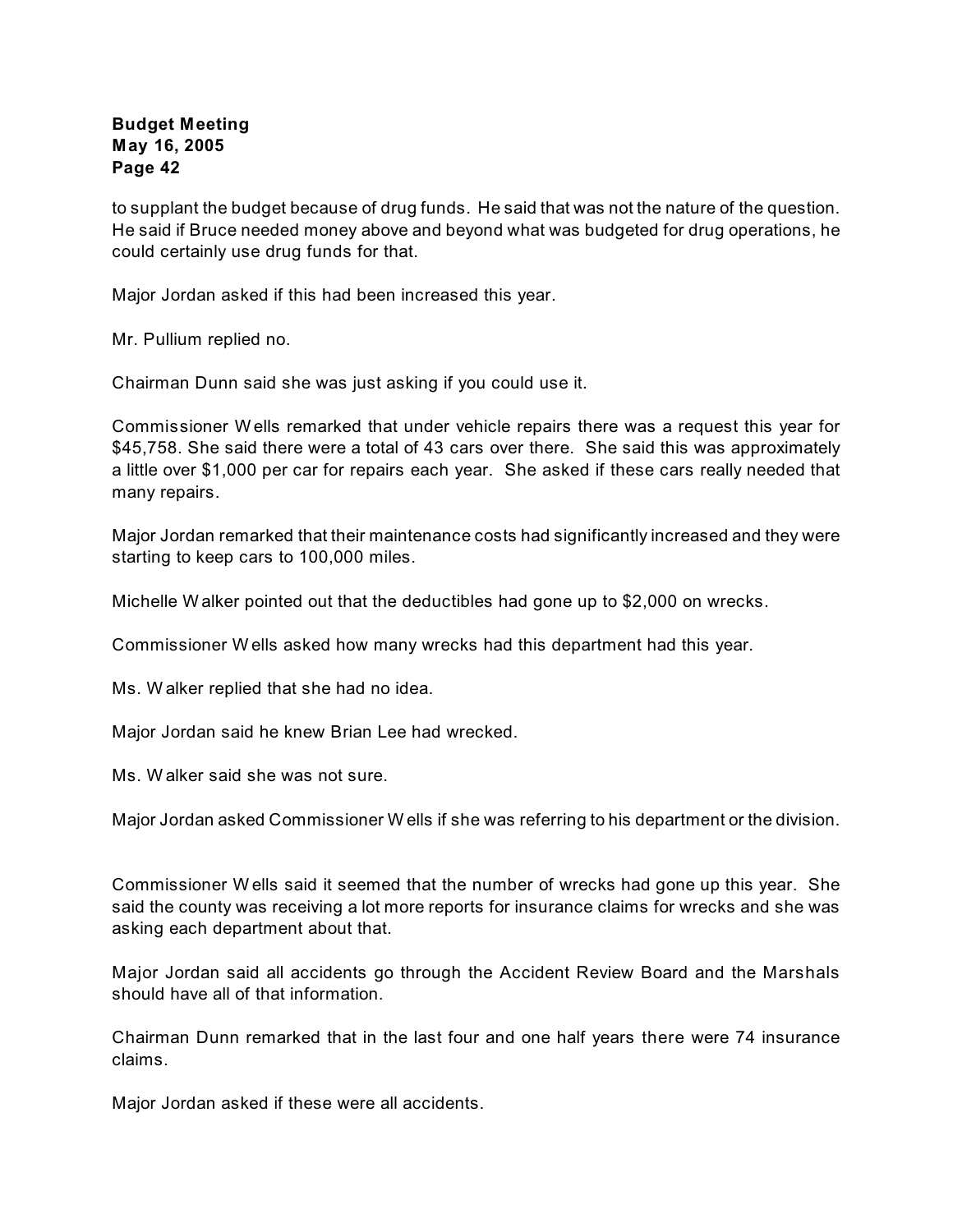Chairman Dunn said he was not sure if they were all accidents but they were insurance claims in the entire Sheriff's Department.

Commissioner W ells said this figure was up. She said she knew the first couple of years that she was on the Board there were some. She said she had gone to Forsythe and seen the defensive driving class then the number of accidents dropped. She said now all of a sudden there are a whole lot more accidents. She said she could see why the insurance was going up because of the increase in wrecks.

Major Jordan interjected that Brian Lee's vehicle got hit from behind. He said the one detective that he could think of who had a wreck in his division got hit from behind. He said Mallon was hit and it was not his fault either. He said not all of these wrecks were their fault.

Commissioner W ells remarked that it was costing approximately \$1,000 per car on average to repair these vehicles.

Ms. W alker interjected that was based on their spending from this year.

Major Jordan said if the lawsuits get worked out, then maybe Fleet Maintenance cost will go down.

Commissioner VanLandingham asked Major Jordan how many vehicles he said he had. Major Jordan replied 43 vehicles.

Commissioner W ells pointed out there were 35 people.

Commissioner VanLandingham asked how many special use vehicles there were.

Major Jordan replied there were SET vans, surveillance and probably two or three undercover cars and a couple of spar cars. He said these figures were broken down in the budget. He said they had sent a report listing everything over to Pam Reed in the Finance Department. He said Pam had a list of all the vehicles and what they were being used for.

Commissioner W ells said it was her assumption that undercover cars did not have 100,000 miles plus on them.

Major Jordan replied no, and said they were going by the same rules. He said unless there was one that there's one that gets burnt. He said they try to get generic cars. W e don't do the flashy cars anymore because word gets out on the street really quick.

Commissioner W ells asked for clarification that there were two to three spare cars.

Major Jordan replied yes.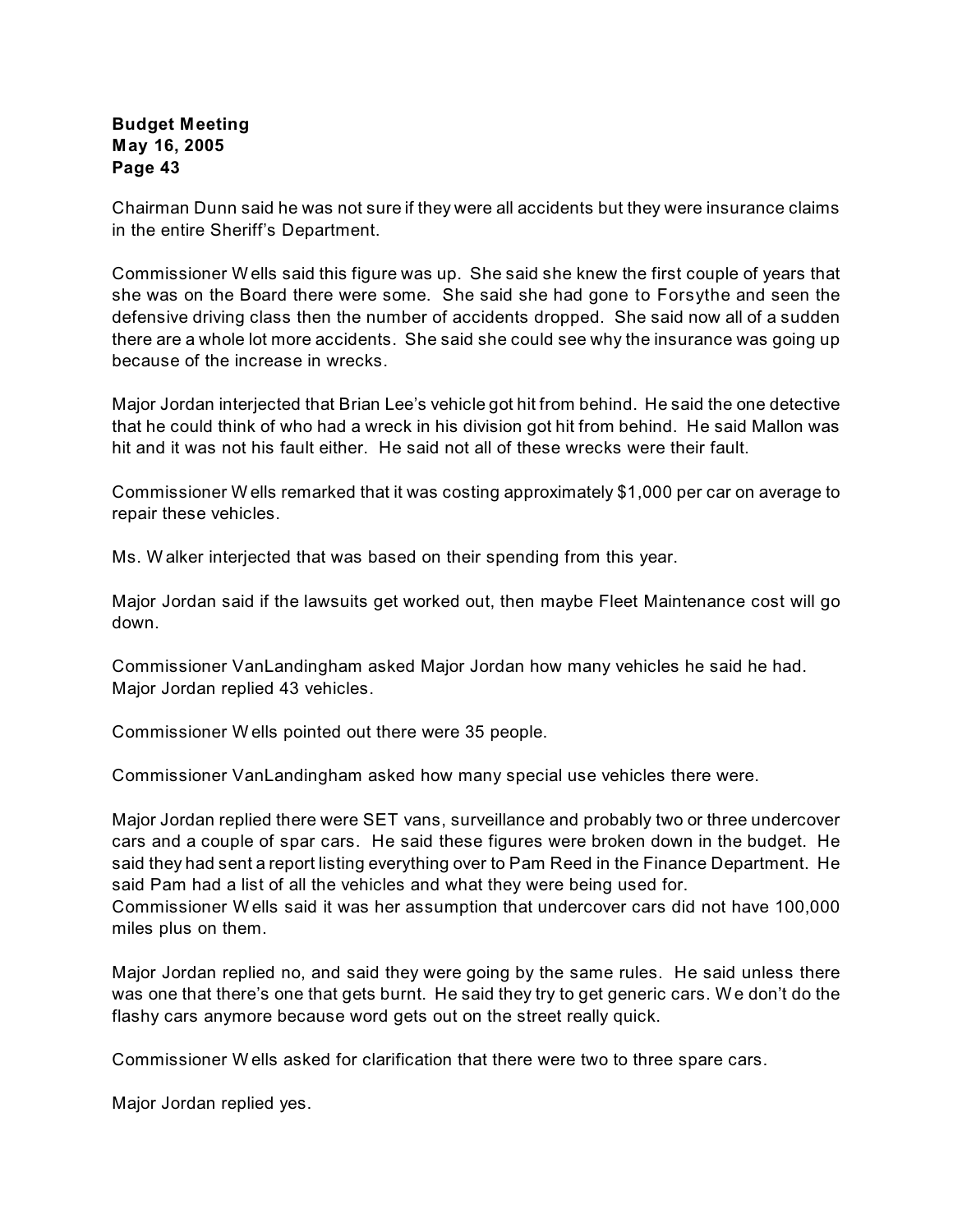Commissioner W ells clarified that there was the SET van, the surveillance van, two different undercover cars and two to three spares. She said she assumed that those were all driven less than the rest of his vehicles.

Major Jordan remarked that all of the spare vehicles were high mileage cars and were taken off the road and just kept as spares.

Commissioner W ells questioned how many of the cars were being driven home by people who were not certified officers.

Major Jordan replied none.

Mr. Pullium said his records indicated that CID had 28 plus 31 for a total of 59 altogether.

Commissioner VanLandingham asked if this was 59 vehicles and Mr. Pullium replied yes. Mary Holland remarked that 28 were listed under CID and the others were listed under the confiscated funds. She said this was a total of 59 vehicles.

Major Jordan remarked that in addition to the 43 there were two vehicles that were assigned to the District Attorney's Office.

Michelle Walker said the D A 's Office maintains those vehicles.

Commissioner W ells questioned why they had given these to the District Attorney's Office. She asked if the vehicles were extra, weren't needed or because of what.

Major Jordan replied because the District Attorney requested that the Sheriff help provide the cars.

Commissioner W ells remarked that Major Jordan could have told them no.

Major Jordan remarked that this was the Sheriff's decision.

Commissioner W ells said if the Board wanted to take those two cars back and give them to the two new people there would be two cars.

Major Jordan said he did not know what shape the vehicles were in. He recalled that they were both high, high mile cars.

Commissioner W ells asked about other vehicles.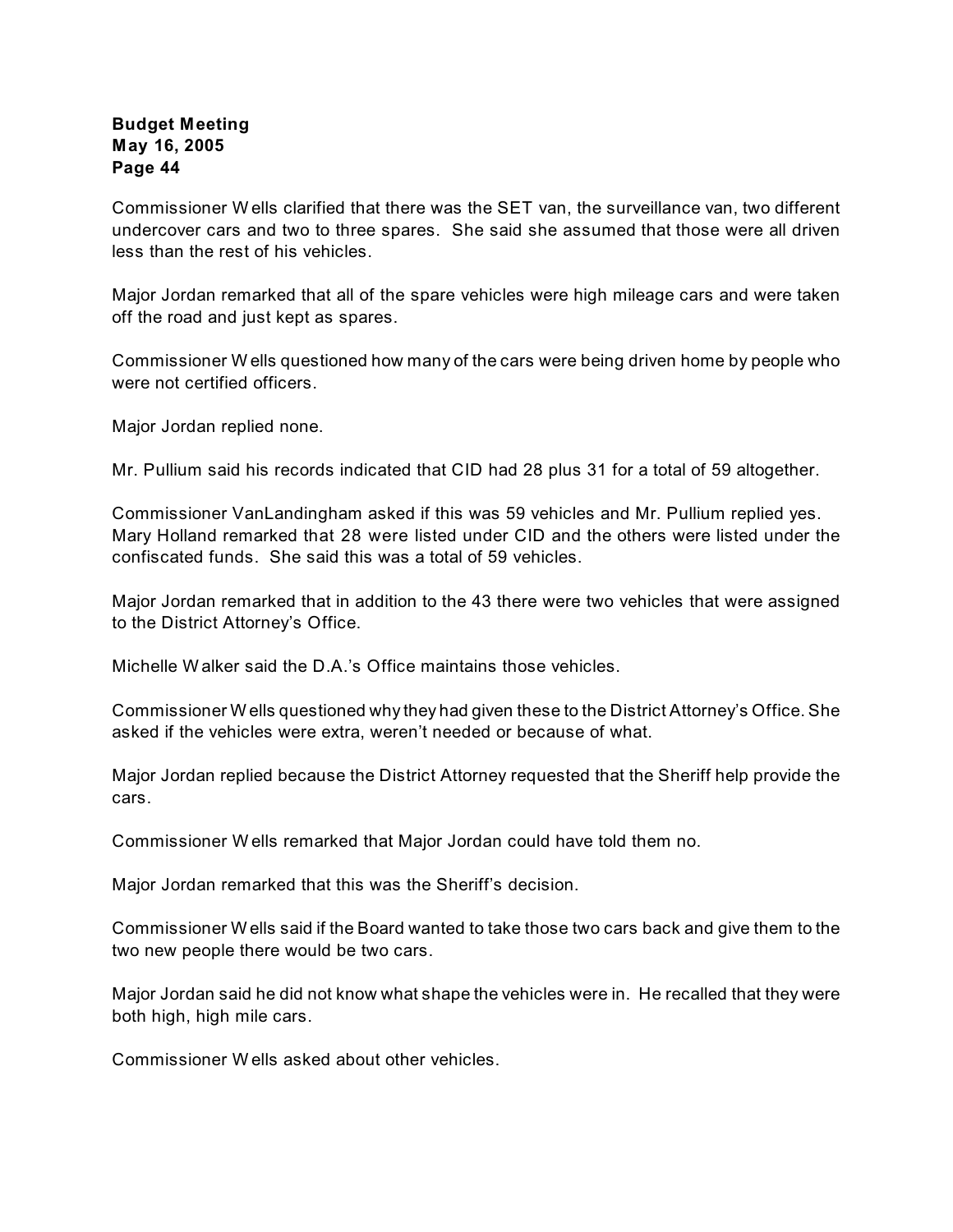Major Jordan remarked that they had four wheelers. He asked if these were also being counted and Mr. Pullium replied no.

Commissioner VanLandingham asked how many four wheelers there were.

Major Jordan replied there were 3 four wheelers. He said one of these was confiscated on a drug deal and the other two were confiscated on a drug deal and the other two were bought back when we were doing all of the searches in the W atson case.

Major Jordan asked if they were counting a mobile precinct as a vehicle.

Mr. Pullium replied no, I don't believe so.

Major Jordan asked if they were counting golf carts as vehicles.

Mr. Pullium replied no.

Commissioner W ells asked how many of these there were.

Major Jordan replied one for each school.

Chairman Dunn asked where the list that Mr. Pullium has come from.

Mr. Pullium remarked that these were the ones that staff actually physically saw and got the vehicle numbers off as well as the mileages.

Commissioner Frady asked when.

Mary Holland replied this was about a year and a half ago.

Major Jordan remarked that they had a fuel truck and an army truck but the County did not maintain those. He said the Sheriff's Department did.

Mr. Pullium said they were not on here.

Major Jordan said he was not operating 59 vehicles. He said he did not have 59 people. Major Jordan said he had 8 vehicles that he was planning to sell that were seizure cars. He said there were two undercover vehicles and one vehicle died.

Michelle W alker remarked that Pam Reed in the Finance Department had this list because she did the inventory.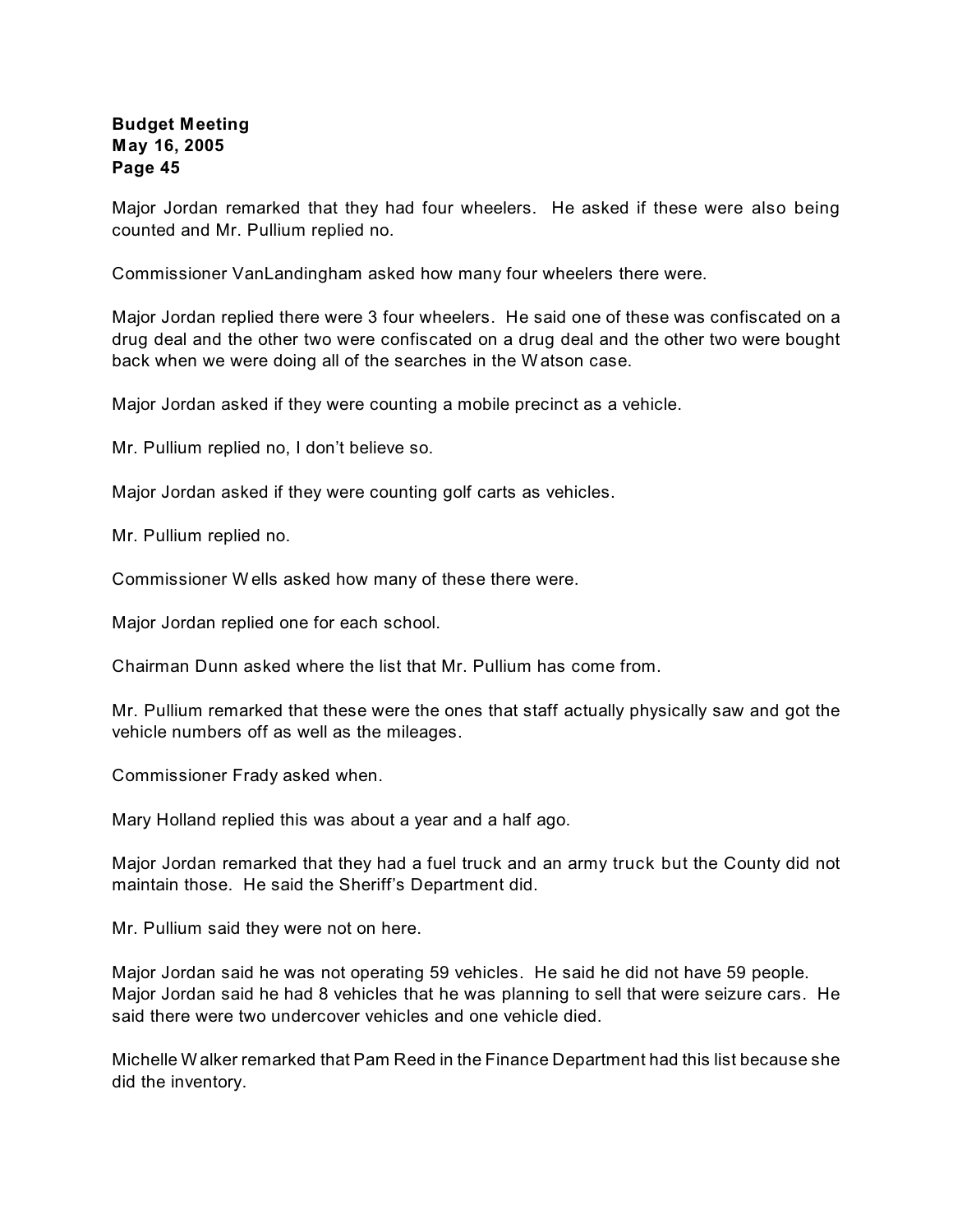Commissioner W ells asked how recently was this done.

Michelle W alker responded that it was two or three months ago. She said it was during the county inventory when they were putting stickers on everything.

Mary Holland said they had not tagged the vehicles.

Michelle W alker said Pam Reed has this list because she gave it to her.

Mary Holland said that was correct.

Commissioner W ells asked where they had gotten the 8 vehicles to sell.

Major Jordan replied they were seized during drug deals.

Commissioner W ells asked what they did with the money when they sell them.

Major Jordan replied that the money goes into the State Drug Seizure Fund that the County maintains.

Commissioner W ells asked if the County maintained this.

Chairman Dunn replied yes, this was a State fund.

Mr. Pullium replied that these were State confiscated funds.

Major Jordan remarked that some of those might be Federal cars.

Commissioner W ells said if there were 43 cars and then we took out the SET, the surveillance, the two to three undercover and the two to three spares which we assume are not being driven very much at all that was 8 cars. She said if you take the 8 cars out of the 43 cars then you get 35 vehicles and we are spending \$45,000 to \$46,000 a year to maintain that many vehicles. She said that was just repair and not maintenance like oil, gas, tires and brakes.

Michelle W alker said it was oil and not tires. She said it was not gas but oil changes. She said it was anything to do with the vehicle except for tires and gas.

Commissioner W ells questioned Radio Repair on page 164. She said there were 35 mobile radios, 29 MCS radios and 37 spectra mobile radios. She said she did not understand why 35 people needed that many radios.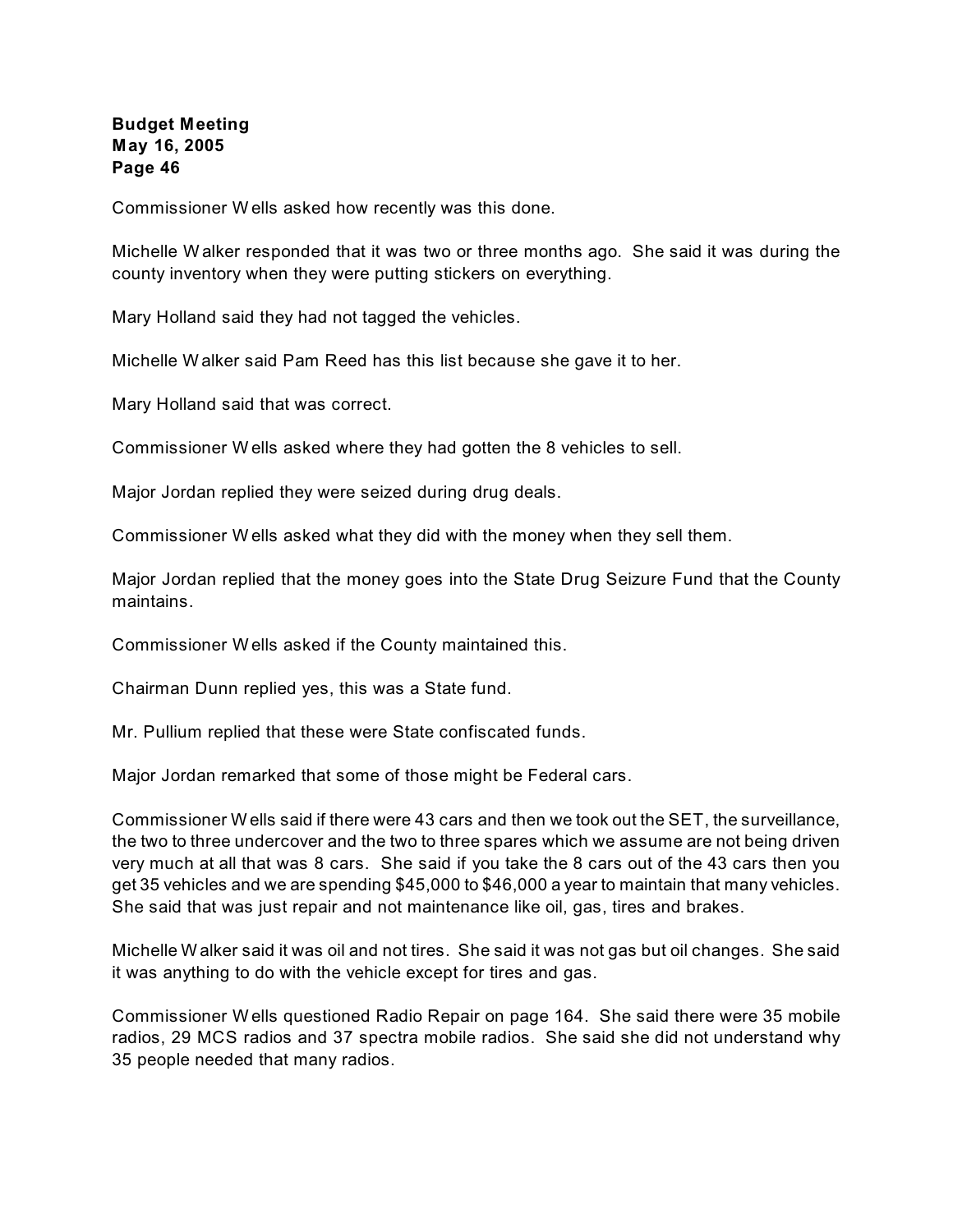Ms. W alker responded that one was a portable radio that people carry around in their hand and what they have to use when they were out of their vehicle. She said the others were MCS 2000 mobile radios were the 800 radios that you speak to regular dispatch on.

Major Jordan remarked that the radio they use for the County that they communicate with 911 on was totally separate from the one that they use to have communication with the State Patrol, Clayton County agencies and other agencies when they go out of the county or when they come into the county. He said they have to have two separate radios. He said one had to operate on 911. He said this was because of the megahertz frequency that they were on was not what the State Patrol or any of the surrounding agencies were on so they had to have two separate radios.

Commissioner W ells said they have Nextel and also have pagers.

Michelle W alker said they were trying to do away with pagers.

Major Jordan remarked that they were phasing out pagers.

Ms. W alker said it was their goal to get rid of pagers.

Commissioner W ells remarked that cell phones now have text messaging and things of that nature.

Chairman Dunn asked if all of the radios had been inventoried.

Mr. Pullium replied yes he believed they had been.

Ms. W alker remarked yes they had been inventoried.

Commissioner W ells asked as if the process of taking out the pagers was that going to be reflected in here.

Ms. W alker responded that it was not reflected in this year but they were going to get rid of as many as they could this year. She pointed out that there were some people who lived so far out that they still had to have pagers.

Major Jordan remarked that some of his officers lived in Senoia and there were dead spot there for cell coverage.

Commissioner W ells said she would like to have the unexpected repairs and things of that verbiage taken out. She said \$360 was listed for everything that was unexpected. She referred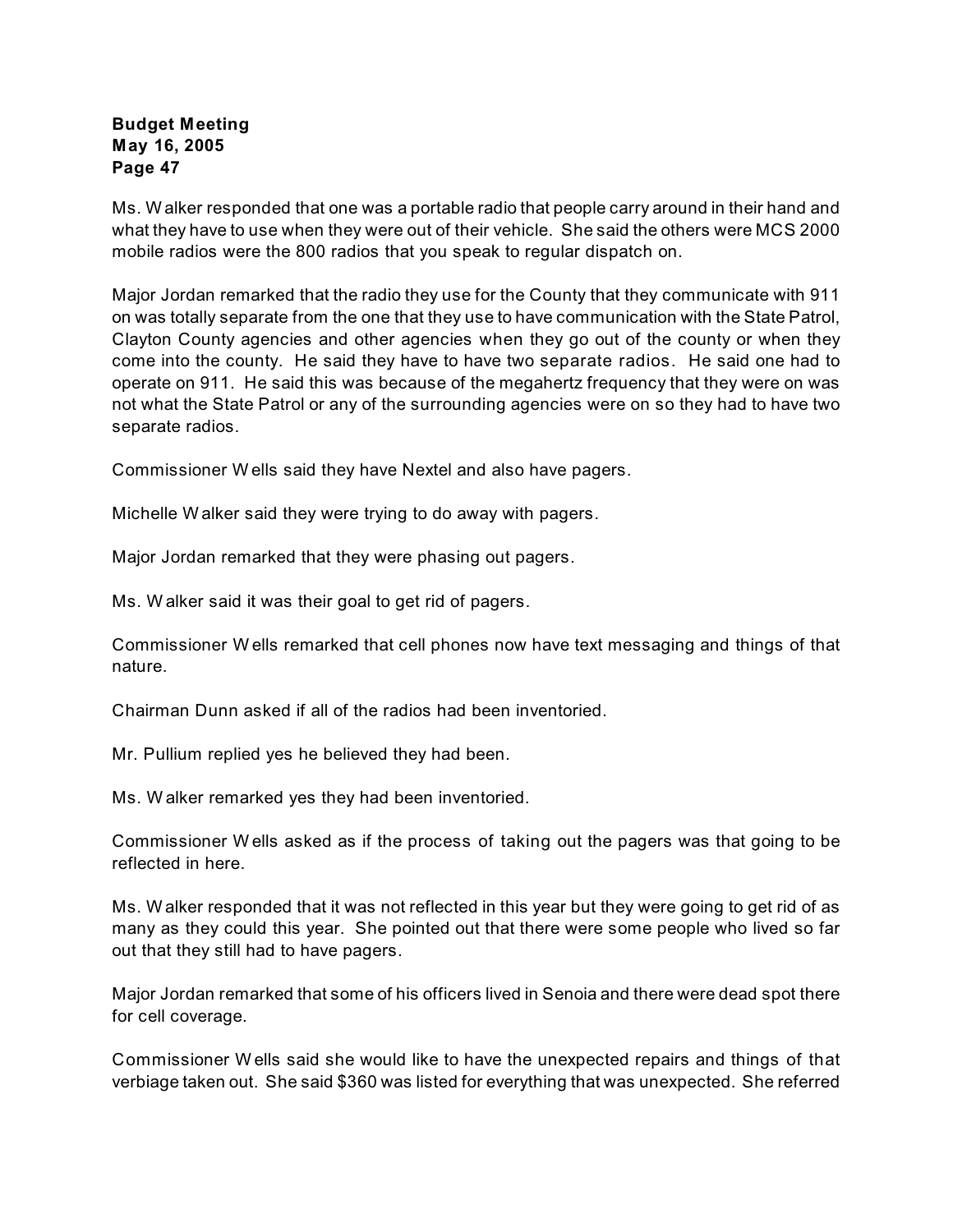to cell phones listed on page 166. She said there were 37 numeric pagers and also an alpha pager. She asked what the alpha pager was for.

Ms. W alker replied this was Bruce's.

Major Jordan said this was so he could receive text messages. He said he was going to get rid of that too.

Commissioner W ells asked when.

Major Jordan replied that he could take this out of the budget this year if he needed to. Commissioner W ells confirmed that \$113.40 would be removed on page 166 under equipment rental.

Commissioner VanLandingham asked if this was being deleted and Commissioner W ells replied yes.

Commissioner W ells questioned the safety supplies. She noted that there were 35 people listed for over there. She said she assumed not all of them were certified officers.

Major Jordan replied he only had two civilians.

Commissioner W ells clarified that 33 of these were certified.

Commissioner W ells questioned the ammunition that was being requested on page 173. Major Jordan said the tactical team was also under him and he had to purchase their ammunition as well.

Commissioner W ells said approximately 3½ cases of ammunition per person was being ordered.

Major Jordan replied that was because the SET team was left out. He said there were 18 tactical people from the tactical team that train once a week. I have to buy all of that ammunition.

Commissioner W ells asked if these were listed in the CID department.

Major Jordan responded that some of them were in CID and some of them were in uniforms and some were in traffic.

Commissioner W ells said when you look at the traffic division and the rest of those areas, they were also requesting huge amounts of ammunition.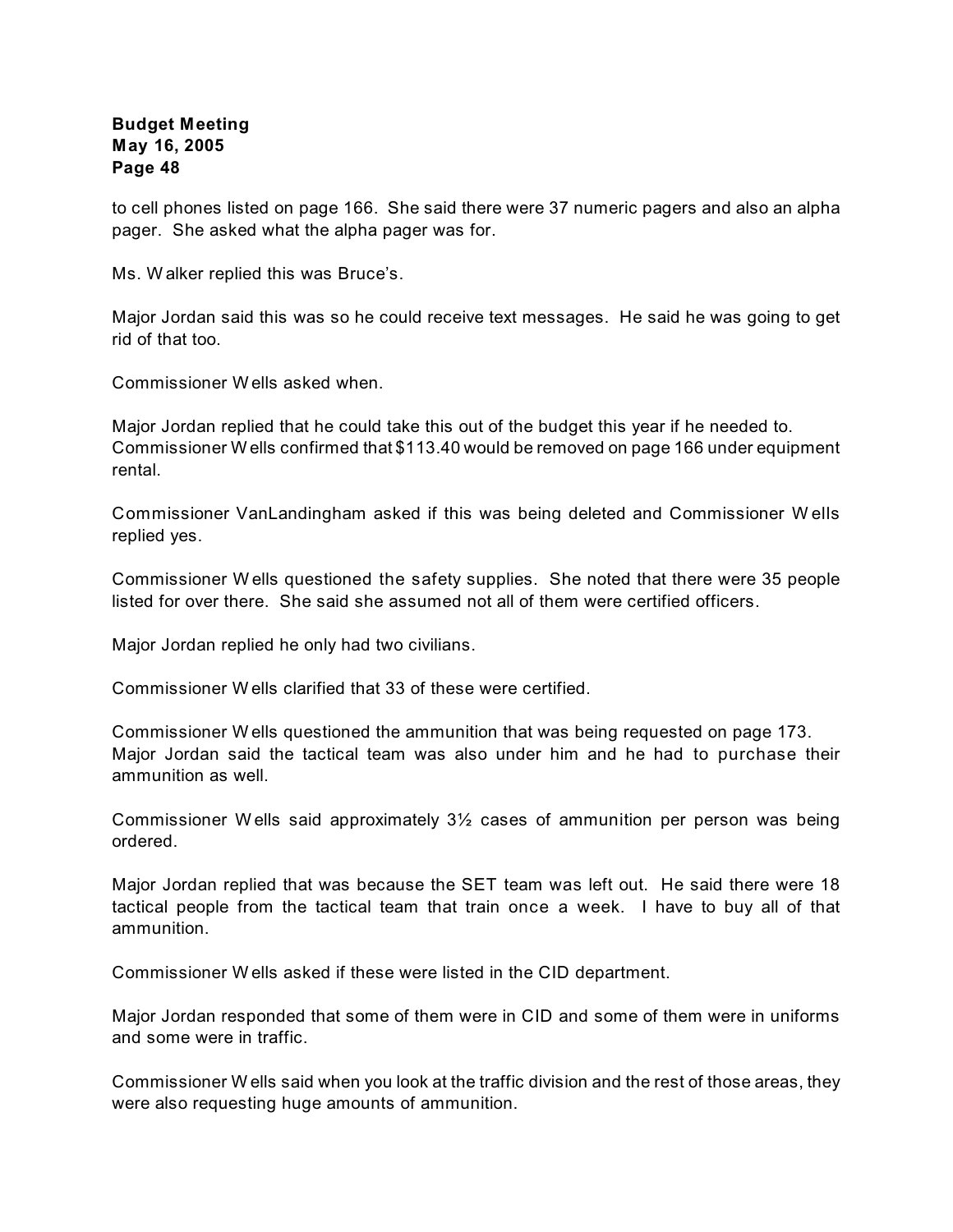Ms. W alker said they were not requesting the ammunition for the Special Enforcement Team.

Mr. Pullium stated that one of the things that was pretty striking is that at this point in time only \$3,776 had been spent out of this account up to date this year.

Major Jordan said Ms. W alker indicated to him that this money had been spent.

Commissioner W ells remarked that it had not been spent out of that account.

Ms. W alker remarked that they had not done a budget request yet and they needed to. Major Jordan remarked that they were going to be doing budget requests to move \$15,000 and take firearms from there.

Mary Holland said that was done on Friday.

Commissioner W ells asked if this was current.

Ms. Holland replied yes, it was posted on Friday.

Ms. W alker said she needed to take \$15,000 out of safety supplies and this had not been done.

Chairman Dunn asked what the impact was on the 2006 budget.

Commissioner W ells remarked that \$2,106 had been budgeted in 2005 and so far \$3,700 had been spent. She said she would assume that it would not increase by that much.

Commissioner W ells said \$15,000 would be pulled out for guns.

Ms. W alker replied yes that was correct.

Commissioner W ells remarked that this meant it should have been budgeted under guns other than safety supplies. She said it was her assumption that this could be cut tremendously.

Major Jordan said Ms. W alker was telling him that she had spent less on ammunition because they needed the money She's telling me that we spent less on ammunition because we needed the money somewhere else.

Chairman Dunn clarified that meant it was not needed for training.

Commissioner W ells said if this was cut by half it would be even more than what they spent this year.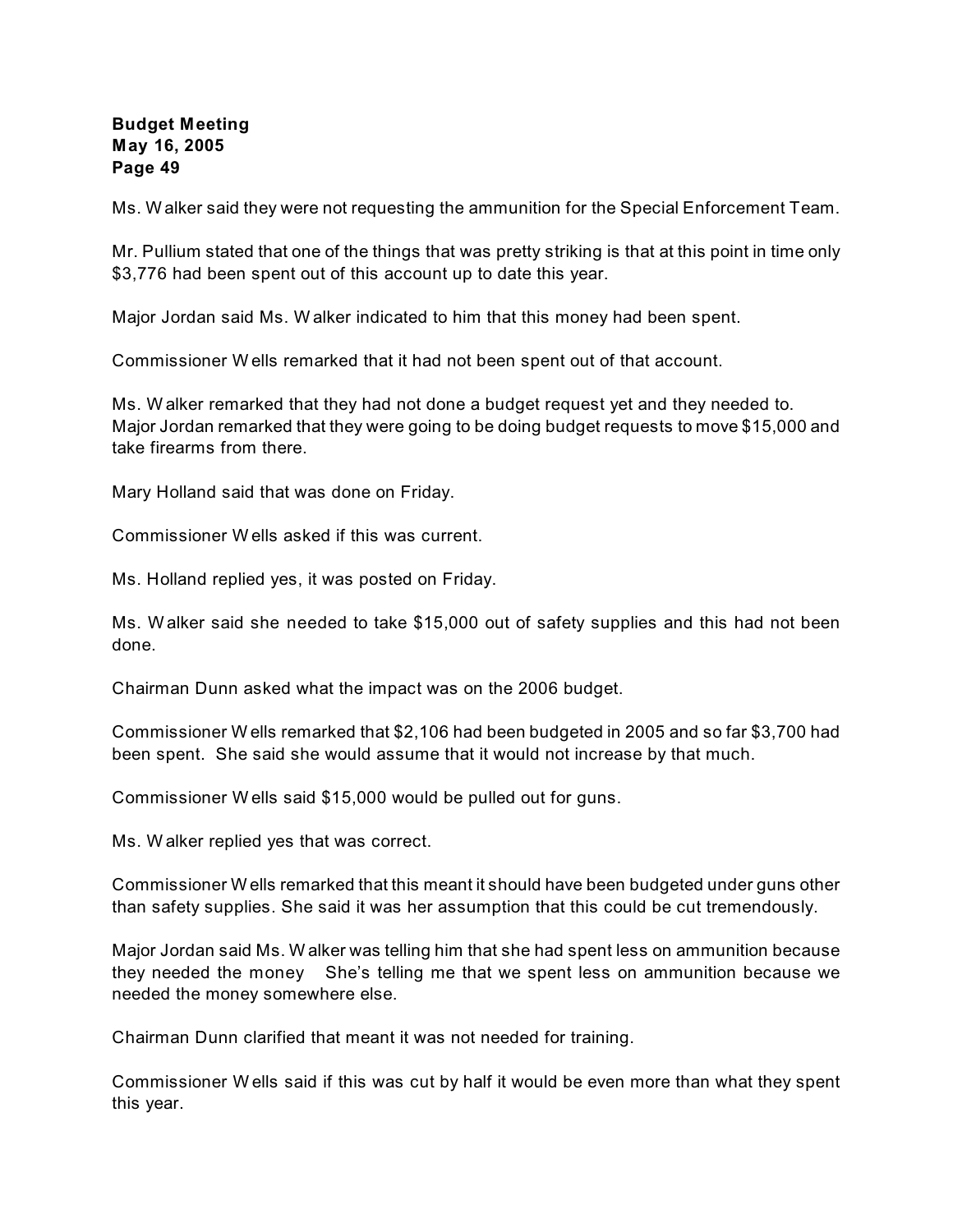Major Jordan said this was the first time that he had seen those numbers. He said he thought this could be cut down to \$10,000.

Chairman Dunn asked what the Sheriff's Department policy was regarding qualifications. Major Jordan replied that the SET team shoots almost every week.

Chairman Dunn asked how often they maintained certification.

Major Jordan replied that they have an open range once every month where any officers who wanted to go there and train can go. He said they also have a membership at Autry's Indoor Range. He said the officers can go there anytime they wanted to and shoot at the indoor range. He said they have to qualify every two or three months.

Commissioner W ells asked if they have to bring their own ammunition when they go to Autry's.

Major Jordan responded no, and said not while they were training for the Sheriff's Department. He said he did not think the Sheriff's Department would let them shoot their own ammunition because they wanted the deputies to use the ammunition that needs to be shot out of that weapon.

Chairman Dunn said he felt Commissioner W ells meant when the deputies go to Autry's did they take county ammunition.

Michelle W alker replied yes.

Major Jordan remarked if the supervisor lets the deputy have it, but they would not be given a box of ammunition every week.

Chairman Dunn said the Board was having trouble figuring this out. He commented that all of the budgets had a lot of ammunition listed and it was hard to figure out. He said there was a requirement to qualify on your weapon a certain amount of times a year in Georgia and he thought it was twice.

Major Jordan remarked that the departmental requirement was every three months.

Chairman Dunn commented that qualifying was twice per year for the State and Sheriff Johnson wanted it quarterly.

Major Jordan said they just could not wait and shoot every three months and be proficient. Commissioner W ells agreed but questioned three and a half cases per person for a year seemed like a lot.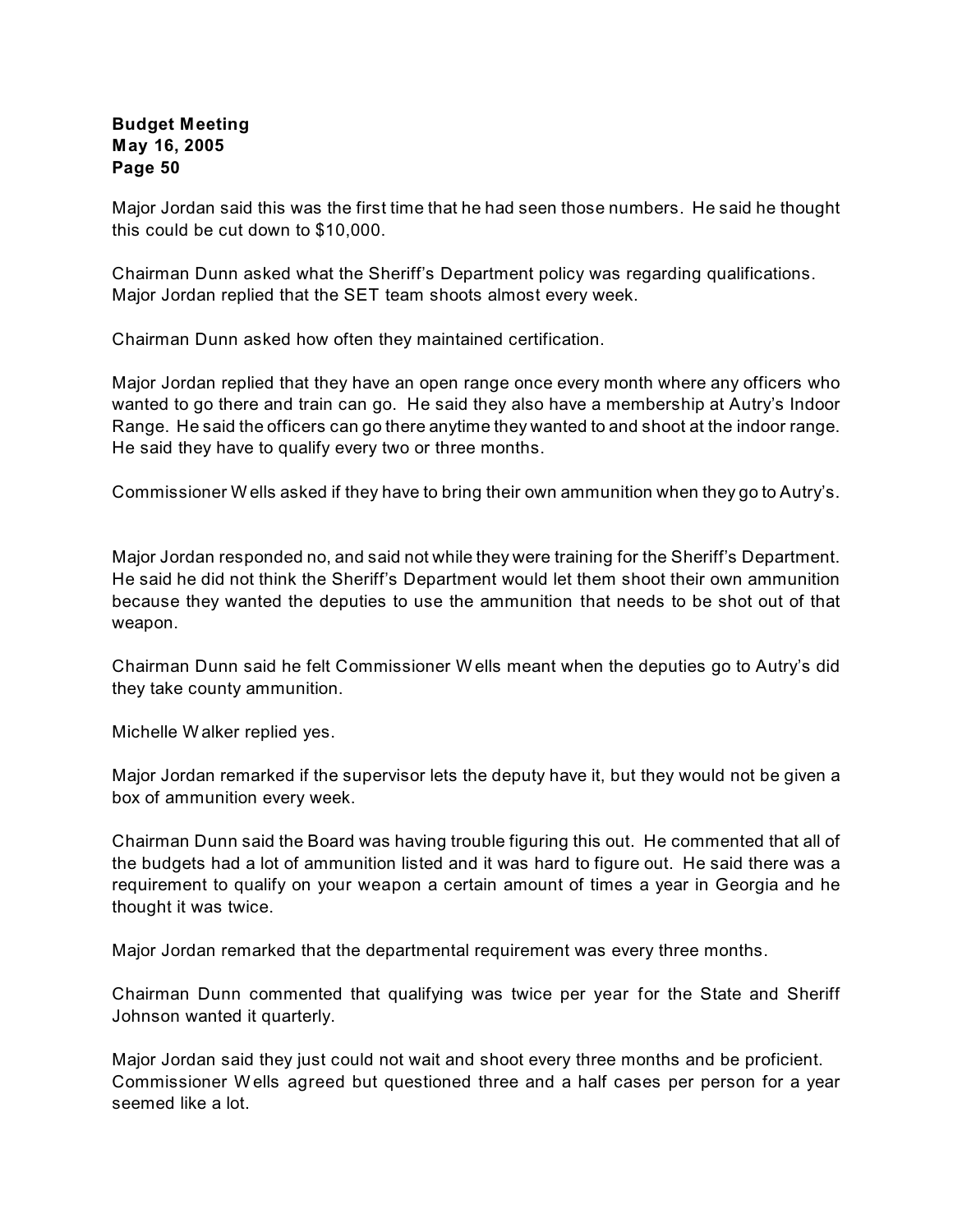Chairman Dunn said they would not need to shoot every week either.

Major Jordan said he wanted the tactical team shooting every week because they were doing drug raids several times a week.

Chairman Dunn said the Board was asking everybody how often they were shooting.

Major Jordan said he just voluntarily cut it \$11,600. He said he did not know that they spent that little this year.

Chairman Dunn said the Board had to lay out taxpayers' money for all of that last year and now was saying that they could guy guns with it instead. He asked Bruce if he was aware that there was a problem with buying and selling guns.

Major Jordan said they did not trade those guns but in the past they always had. He said this was how they had always upgraded guns because it saved money.

Chairman Dunn remarked that did not mean it was right.

Commissioner W ells said the Board's concern with ammunition was just what had been declared. She said this was not in the drug fund usage and expenditure of their money for ammunition which she looked at for last year. W e are buying ammunition through the drug fund too. She said for the entire Sheriff's Department there has been requested 179 cases of ammunition. She said this was a lot of bullets for 129 certified officers. She said when the Board looks at that figure then this is a concern.

Michelle W alker said Fayette County had to be prepared as Clayton County.

Commissioner W ells said that was still a whole lot of ammunition.

Major Jordan remarked that with 179 cases for 129 officers he would have thought it would have been more than that.

Commissioner W ells that was 1,000 rounds of ammunition per case for the most part. She felt this was a huge amount of ammunition.

Major Jordan said his department was certainly not over training.

Commissioner W ells replied no and said her concern was the opposite and that it was being budgeted there and not actually being expended and then it was being transferred and allowed for the purchase of other items. She said last year Major Jordan had asked for some promotions and was told no. She said Bruce had gotten angry and said "That's alright, we'll pay for it some other way".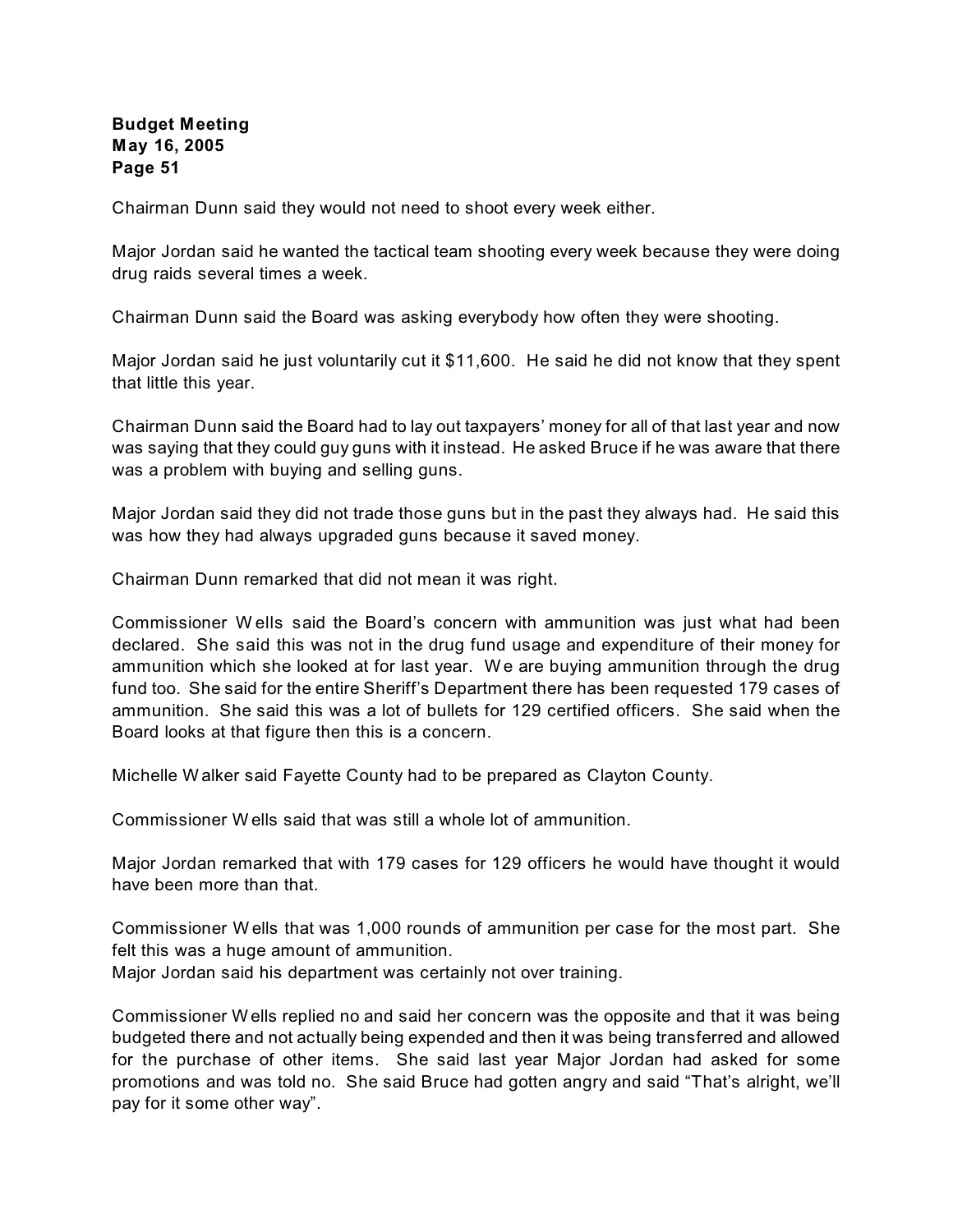Major Jordan replied, no that was not what happened.

Major Jordan remarked that had gotten all twisted up in the newspaper last year. He said Michelle had handed him something that she wanted him to ask the Board for and that was \$400. He said he felt like he had gotten through the budget meeting pretty good and liked everything that the Board had done for him. He said when Michelle handed him that he was not going to sit there and argue over \$400 after they had gotten through the whole meeting. He said he just told her that he would just fund that and they could talk about this next year.

Commissioner W ells said that was not what the Board understood.

Chairman Dunn said the Board was not quoted in the newspaper and remarked that they had written that article themselves.

Commissioner W ells said her concern was when people asked for things that they think they are not going to get then sometimes funds were going to be padded. She said this was what the Board was looking at. She said 179 cases of ammunition for 129 certified officers seemed like a lot. She said the Board was trying to make sure that it was not put in one item and then just used indiscriminately some place else.

Major Jordan said that was why when the Board showed him the numbers, he immediately agreed to cut it by \$10,000.

Commissioner Frady clarified that Major Jordan had said he did not know that \$15,000 had been spent and transferred out of that account. He asked Major Jordan if he had to be asked when something was done with funds.

Ms. W alker replied they had not done that yet.

Major Jordan remarked that there had been times when he had told Ms. W alker to just find the money wherever she could find it and move it. He said he did not have time to sit down and look at these reports once a month. He said he did this whenever he could.

Commissioner VanLandingham asked Major Jordan when this money was transferred in to buy guns, what procedure would he use to buy the guns.

Major Jordan replied that the Sheriff had not decided yet. He said right now the deputies still had them.

Commissioner VanLandingham said this was just one of those contentious items that the Board was dealing with.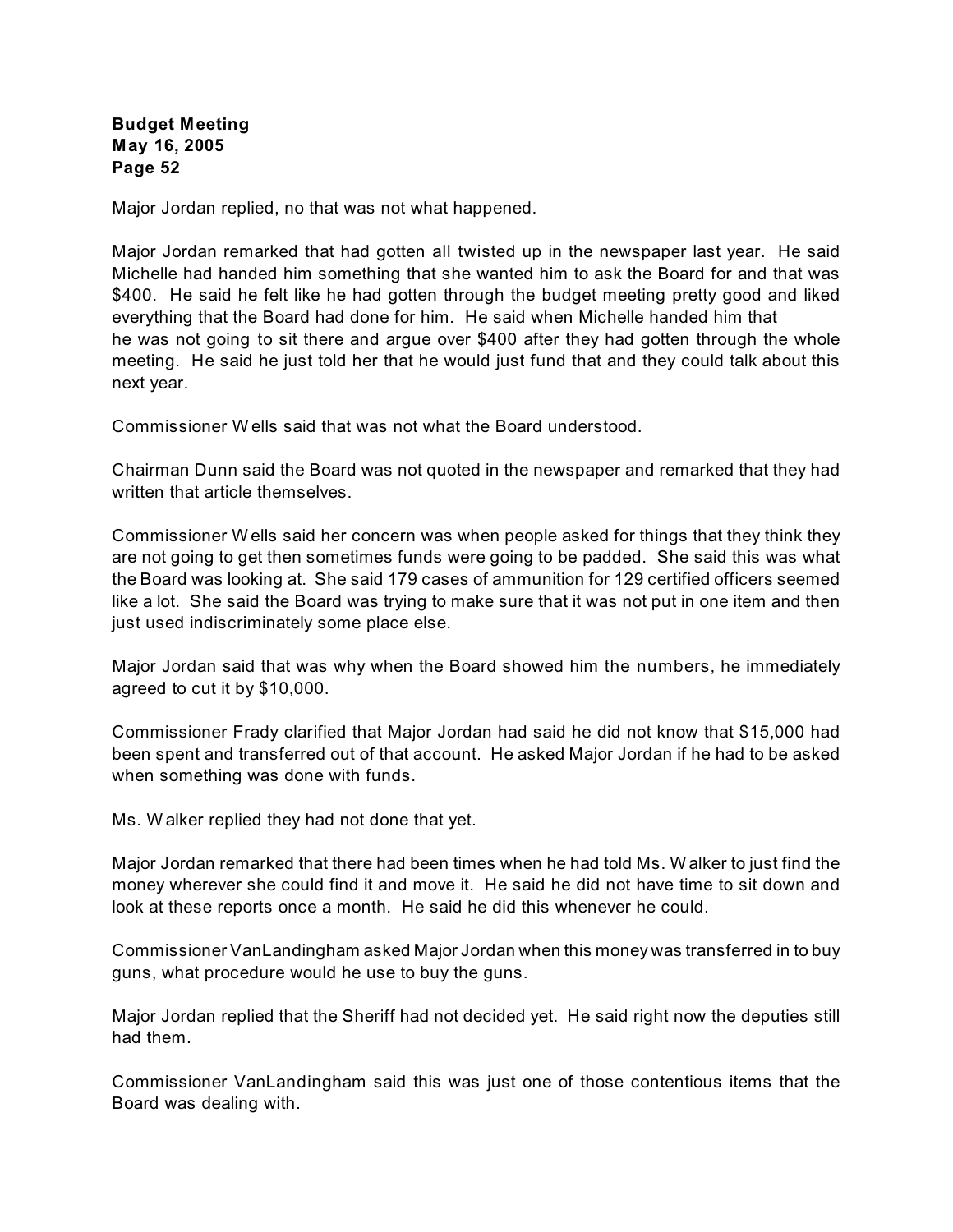Major Jordan remarked that this was not contentious anymore since Chairman Dunn sent them a letter saying not to trade guns and now they did not do this anymore. He said if the Sheriff's Department did not use the guns, then he guessed they would be given to the Board of Commissioners to sell.

Chairman Dunn said the Board was required to get rid of county property in certain ways. Commissioner W ells stated that unfortunately, that was part of the issue too. She said the Board had no idea what the Sheriff's Department had done with those. She said the Board did not know if the guns were there, whether they had been sold or where they went.

Major Jordan remarked that his phone number was also easy to find. He said he definitely checks his e-mail. He said if the Board had any questions, then he was open to answer any of them. tell you the same thing you're telling me. My phone number is easy to find. I do check my e-mail. If you have any questions, I'm open to any question you have.

Commissioner Frady felt if they could get \$235 a piece for guns on a trade in then perhaps those guns should have been put up for bid for someone to bid on and take the best bid. He said this might give them a better deal.

Major Jordan asked if he meant for the sale of the guns and Commissioner Frady replied yes.

Chairman Dunn said the Board was confused about was the request last week for the \$15,000 and it turned out there was a different request for \$13,000 from CID for a different transfer from vehicles to guns and ammunition.

Major Jordan responded that was because the \$13,000 was supposed to go in the drug fund and by accident it was put in the General Fund. He agreed the money went back in his budget but it was supposed to go back into the Drug Seizure Fund which was going to be used to buy some guns. He said since the money was put in the General Fund he was having to transfer it out of there.

Major Jordan remarked that they had a drug car wrecked during a drug deal. He said they filed the insurance and the insurance paid it off. He said this money was supposed to go back in drug money but it did not. He said this money went back into the General Fund. Mr. Pullium had talked to him about it and said well that was fine as long as it was in CID's budget and then he could just move it over to where he intended to use it anyway in the drug money.

Major Jordan remarked that an auditor would have told him that it should have gone back into the drug money to be spent but he did not want to make a big deal of it. He said he agreed to let it stay there and he could just spend it from there.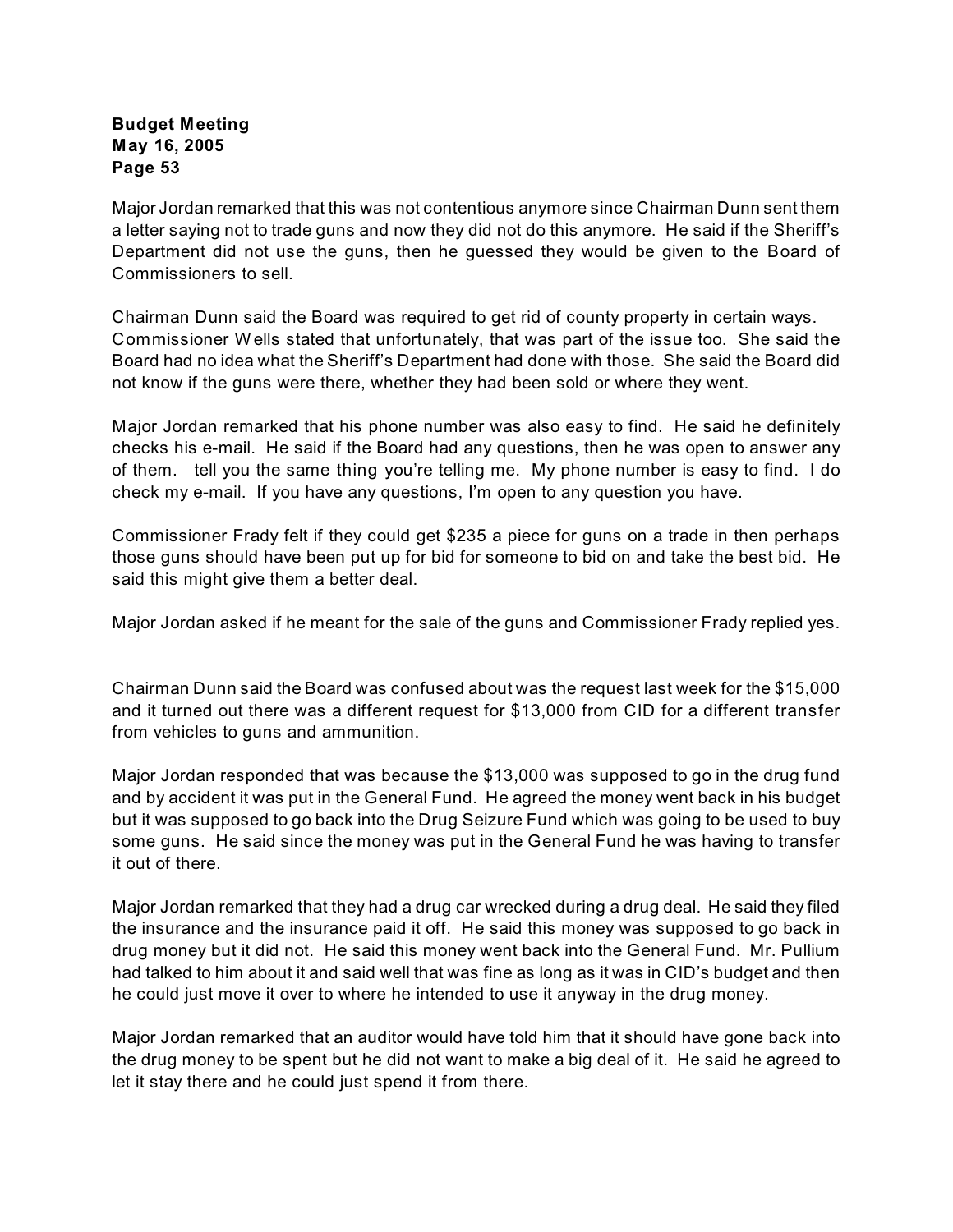Chairman Dunn clarified that there was a transfer of \$15,000 out of this account and \$13,000 into it.

Major Jordan said this went into the into the Firearms Protective Devices. He said when Chairman Dunn told them not to trade the guns it cost his department approximately \$35,000 and they had to be creative.

Chairman Dunn said he was only telling them that they had to comply with the State law. He said he was not telling them what to do over there.

Commissioner W ells asked to discuss uniforms on page 175 regarding business suits. She said business suits according to the IRS were not uniforms and basically what we should be doing was giving your guys a 1099 for those. According to the IRS anything that you can wear in your civilian role that was not a true uniform had to be a1099. She said in the future they would need to get a 1099.

Major Jordan said he would have to do some research. He said he was not sure that he agreed with that.

Commissioner W ells said this was on page 175 and carried over to page 176.

Mr. Pullium remarked that anything that was suitable for ordinary wear became a fringe benefit and depended on the value of it and could be taxable. He said he recalled it was anything over \$50.

Major Jordan remarked that he was not familiar with that and would have to check into it. Commissioner W ells remarked this was just to let them know that they would be getting a 1099 for that.

Commissioner VanLandingham remarked that this would not be counted as salary.

Commissioner W ells remarked that it was counted as a benefit.

Ms. W alker stated it was counted as a benefit.

Major Jordan said he would agree that it was counted as a benefit. He asked the Board to keep in mind if a detective was wearing a suit and was involved in a foot chase, he might get the suit torn up running through the woods or whatever. He said it would not be fair for him to have to pay for the suit in the first place. He said he agreed it was a benefit and if that was what the tax law was saying he would not argue with the IRS. He said this issue had never come up before.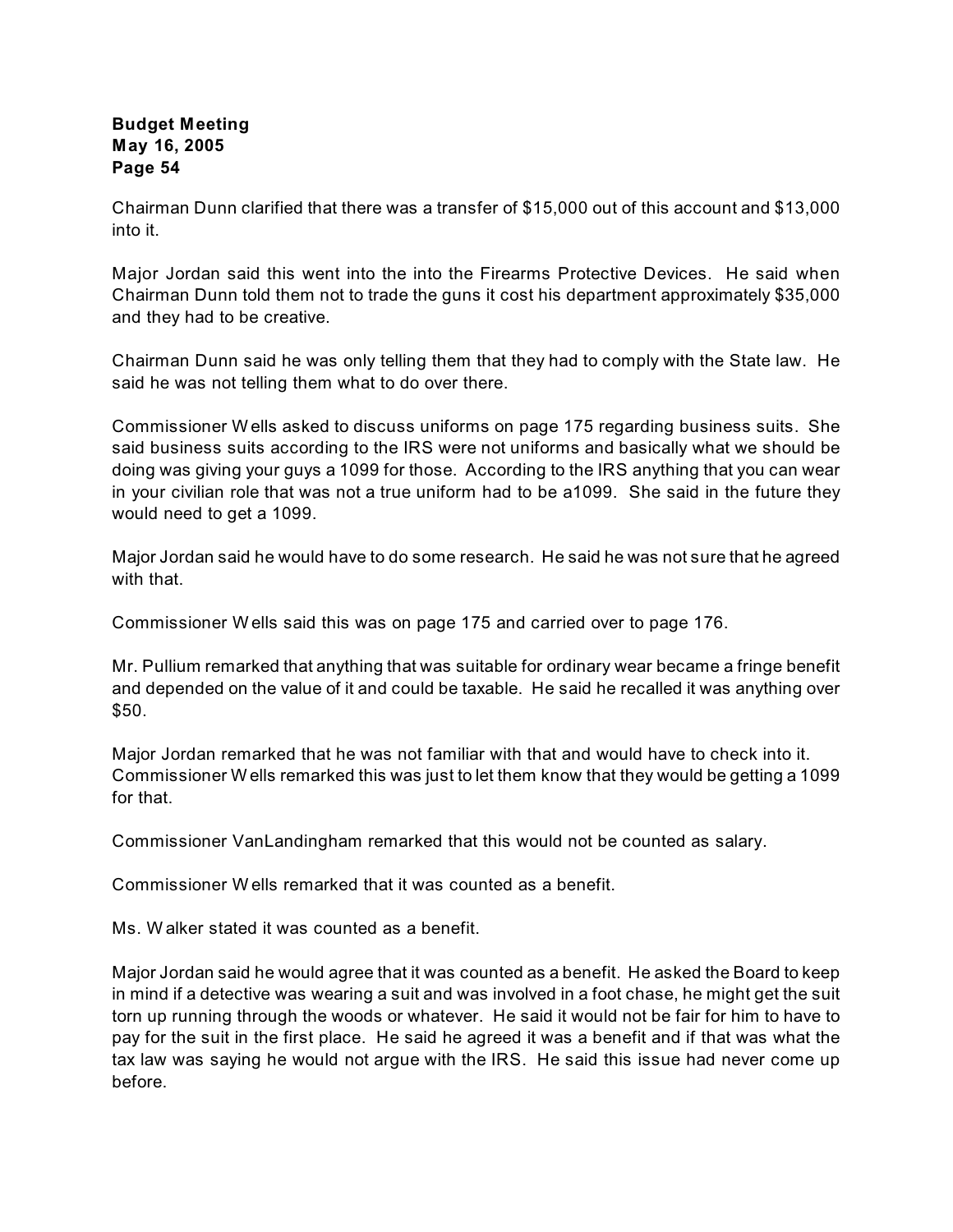Commissioner Pfeifer said he had a question on page 177. He said four Glock Model 22 guns were budgeted. He said he recalled that the Glock Model 22 was not being used anymore.

Commissioner W ells replied that was right.

Commissioner W ells asked what the new weapons cost.

Major Jordan relied \$535. He said they were giving him a deal on those though. He said he did not know if he would always be able to get that price.

Mr. Pullium interjected that this could potentially be an increased cost.

Commissioner W ells said she agreed.

Commissioner VanLandingham said he had heard conflicting stories on the weapons and that was the Glock was not an unsafe weapon. He asked why these were being changed. Major Jordan responded because they had found that they were unsafe. He said there had been three deputies shoot themselves with this weapon. He said the gun had no safety on it and it was easily accidentally discharged. He said there were a lot of people who did not consider that weapon safe including him and including the Sheriff. He said a Sig-sauer was just a much better and more dependable weapon. He said he also shoots a lot more accurate.

Commissioner VanLandingham said he had heard some people talking about this and read some stories on these weapons.

Major Jordan remarked that some people love the Glock but not everybody. He said he was a witness to the fact that they were not safe.

Commissioner Frady asked what the name of the new gun was.

Major Jordan replied it was called a Sig-sauer.

Commissioner Frady asked how long they had used the Glocks.

Commissioner W ells questioned ten years.

Major Jordan replied that they have had these for a while and have not changed guns in almost ten years.

Chairman Dunn asked if Major Jordan felt they were becoming more unsafe because of age or use.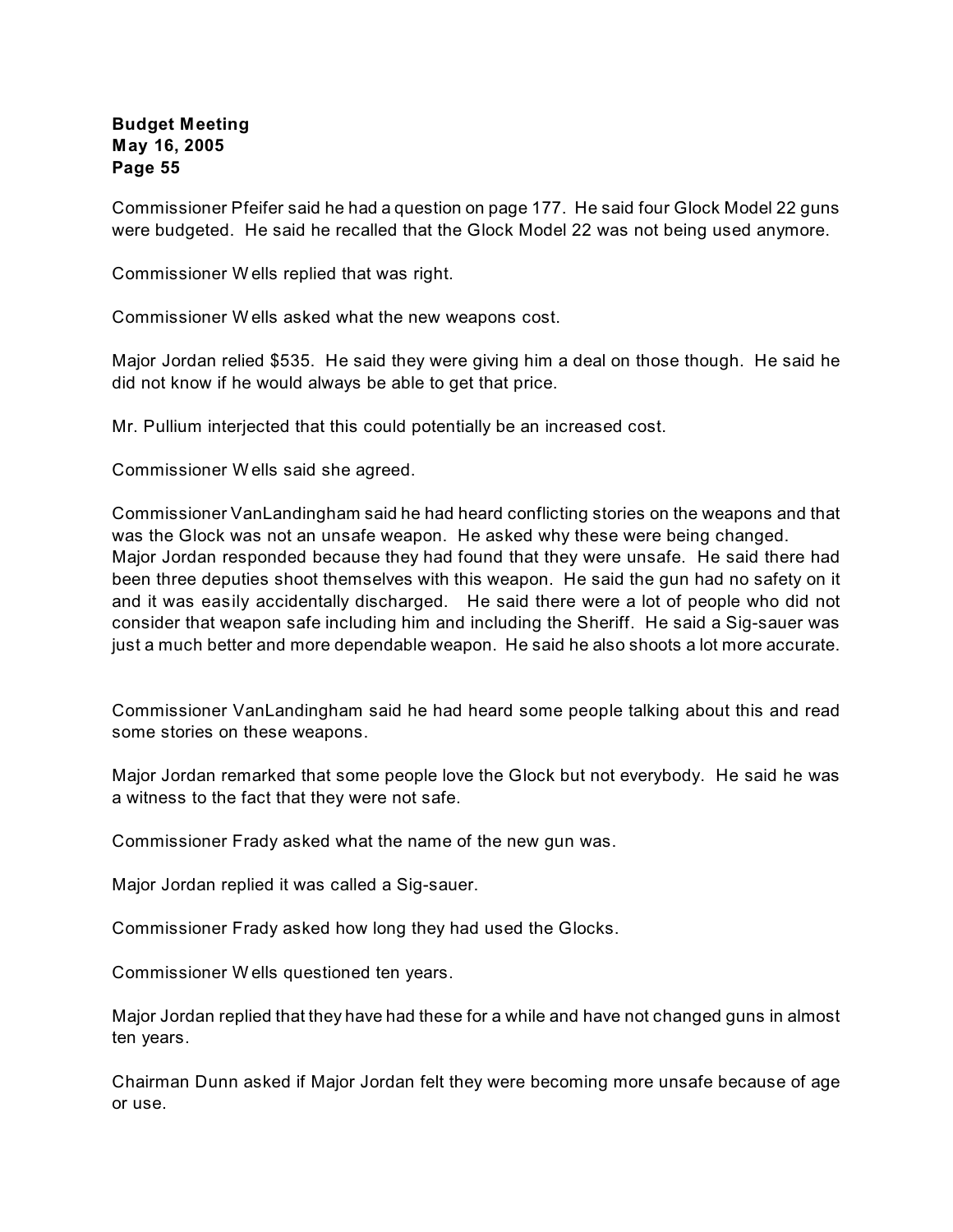Major Jordan replied that they did not have a safety on them.

Chairman Dunn said he understood that but that was why a lot of police agencies wanted them.

Major Jordan remarked that they have a light trigger pull that was the cause of these accidental discharges. He said the Sheriff had the departments vote and out of all the certified officers only three voted to keep the Glock. He said the rest of the officers voted to get rid of them.

Commissioner Pfeifer remarked that they have a retro fit for the Block on the trigger pull. He thought it was called a New York trigger. He asked if they had looked at that.

Major Jordan replied that they had not explored that. He said they just got a better gun. He said there were some things that you just did not want to be cheap on in law enforcement.

Chairman Dunn said there was still the issue of the two investigators.

Commissioner W ells remarked that on page 164 they had taken off \$360; \$113.40 on page 166 had been taken off; and \$10,000 on page 173 was taken off.

Commissioner VanLandingham remarked that during the renovations and moving, there was a stock pile of badges, patches and everything in a store room somewhere. He asked if this stock pile still existed.

Major Jordan replied that he had no idea.

Ms. W alker remarked that she did not have any stock.

Commissioner VanLandingham clarified that there was a stock pile somewhere.

Major Jordan said the Board would have to ask Lori Littlejohn.

Commissioner VanLandingham suggested the \$1,300 be held until it could be determined if there was a stock pile somewhere that could be pulled from.

Major Jordan suggested that the Board check with Lori Littlejohn on this.

Major Jordan said they had raided a house in W oolsey where they took three floors of brand new furniture.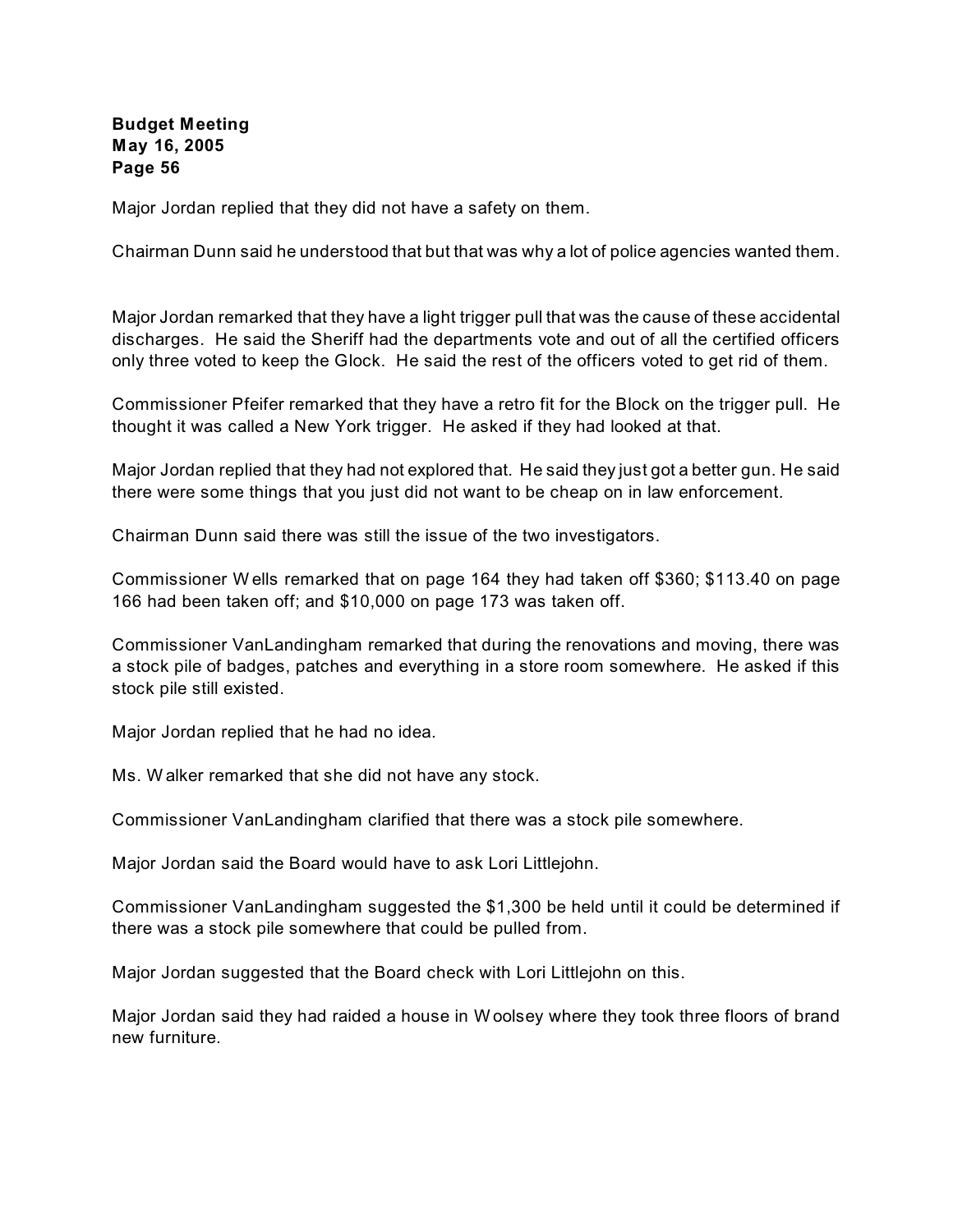Chairman Dunn said there were categories of items that can be auctioned and items that cannot. He said they were not even allowed to look in that room when they were trying to go in there.

Major Jordan asked Ms. W alker to tell the Board about this instance.

Ms. W alker said the person from the Finance Department performing the inventory was allowed to go in that room and every room for that matter.

Major Jordan remarked that they told the Finance Department representative that they were going to auction this furniture off and she might not want to inventory it. He said the person chose not to inventory.

Ms. W alker said she had a listing of everything that was in this room but it was decided if the Sheriff's Office was auctioning it off that it would not be necessary to inventory it.

Commissioner W ells said there was a discrepancy.

Ms. W alker replied yes, that was what we are talking about.

Chairman Dunn said this was a huge discrepancy.

Commissioner W ells said she was told that it was the Sheriff's furniture and he was going to sell it and we could not inventory it.

Ms. W alker replied no. She said there was never any point anywhere at the Sheriff's Office that they were not allowed to go and take the inventory.

Major Jordan remarked that he needed to know if she was not telling him right.

Mr. Pullium asked Major Jordan if they still had the furniture.

Ms. W alker replied yes.

Mr. Pullium asked if his staff could come over and inventory it.

Ms. W alker replied yes, of course.

Major Jordan said this person could have inventoried it that day if she had wanted to.

Ms. W alker said the Finance person could have inventoried all day if she had wanted to.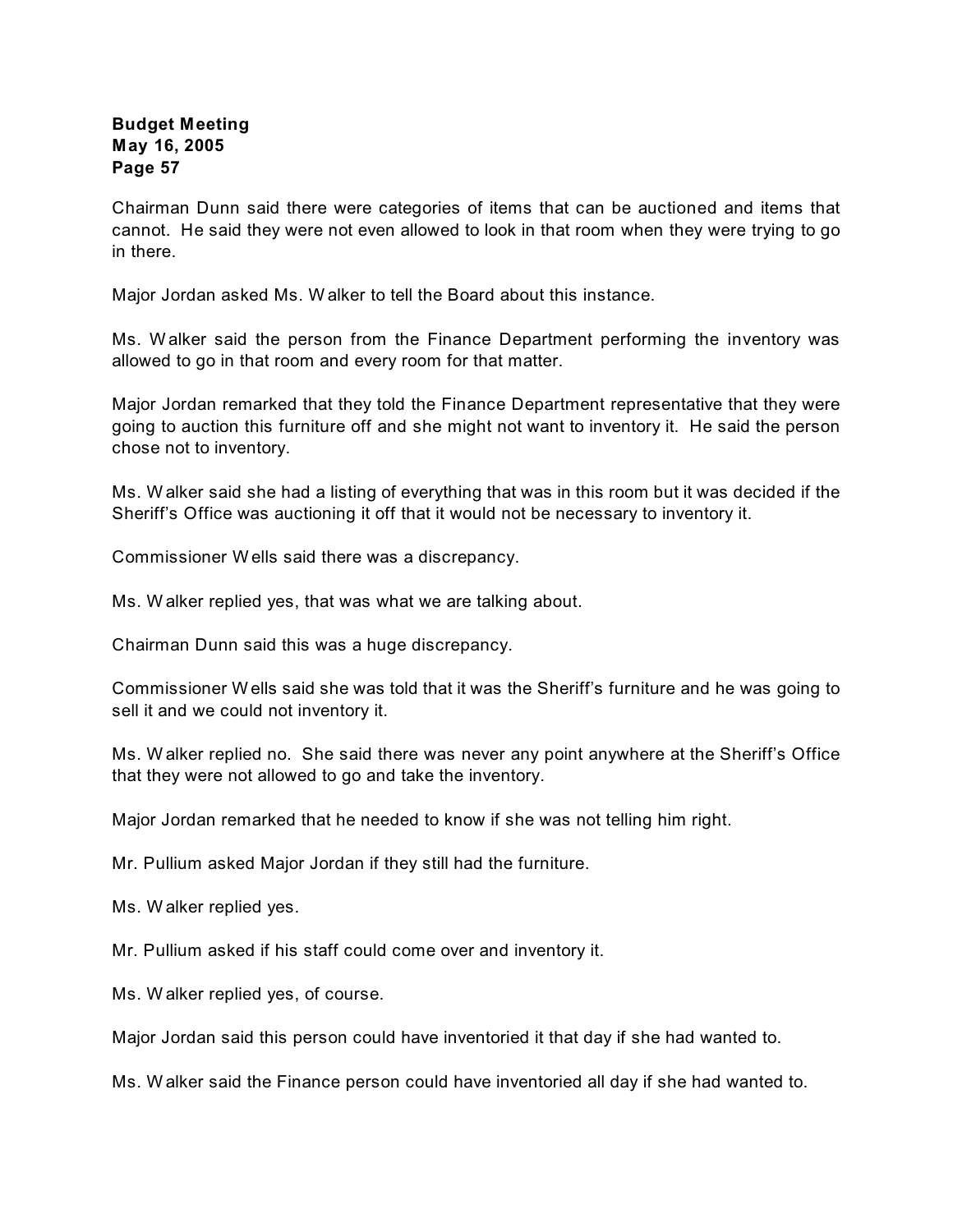Major Jordan said they had told the person that she might not want to take the time to do the inventory since they were getting ready to sell it.

Ms. W alker said she had a list if the Board wanted to see what was in there.

Commissioner W ells asked if the person from Finance had taken the list with her.

Ms. W alker replied no, and said she told her that was fine if they were getting rid of it anyway.

Ms. Holland said it was her understanding that Ms. W alker was going to make a list of the items.

Ms. W alker said they had a list if the Board wanted a copy.

Major Jordan said they were going to auction the furniture and they had to have a list to do that.

Ms. W alker said she was not walking around with a list in her hands but she could have run one off.

Chairman Dunn clarified that Ms. W alker had a list that she could give the Board now and someone could go and look at the furniture. He said this needed to be clarified.

Commissioner W ells agreed that this information needed clarification.

Major Jordan remarked that he certainly recognized the fact that even the items that the Sheriff's Department seized Federally, the county has the right to know what they have. Chairman Dunn agreed.

Commissioner W ells remarked that this was the problem. She said the Board was being told that it did not have a right and this was being denied to us.

Major Jordan remarked that somebody had communicated this wrong. He said if the Board was ever told that again to let him know. He said he was not going to hide anything from the Board.

Commissioner W ells asked Major Jordan for his calling card and Major Jordan provided one to her.

Commissioner Frady asked why the helicopters were flying so close to this building and landing at the courthouse. He said he thought this was dangerous. He said the Sheriff's Department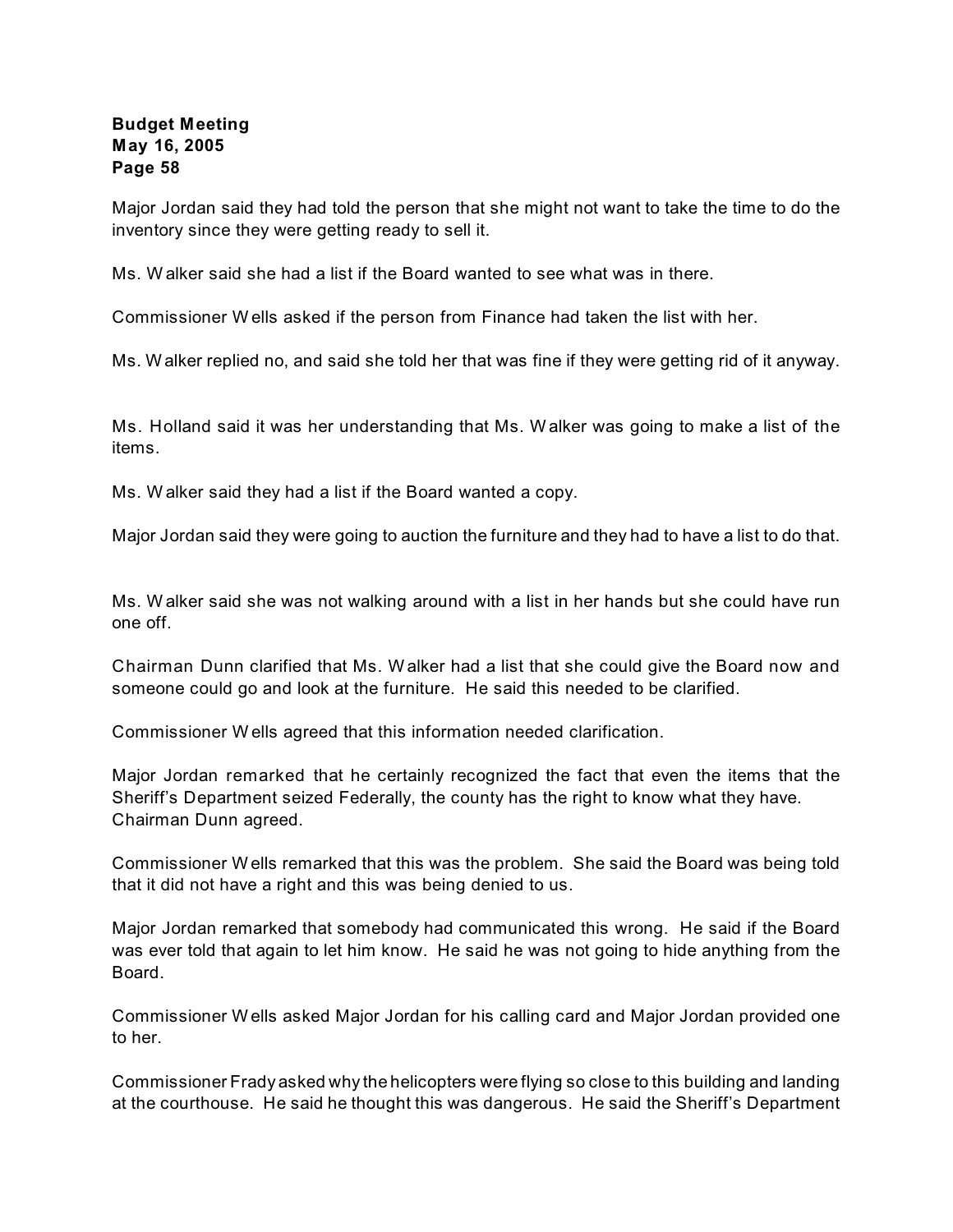needed to think about that. He said there was a great liability here. He felt something needed to be done about that.

Major Jordan said this was why the Board and the Sheriff's Department needed to talk. He said when he first brought up the idea of where they could put the helicopter because it was getting messed up at Falcon Field, nobody would talk about this. He said he was open to discussion.

Commissioner Frady said the decision to put the helicopters over here was wrong. He said he knew something about flying airplanes and was aware of what could happen.

Commissioner W ells remarked that helicopters auto rotate.

Commissioner Frady agreed that they auto rotate but they will go straight down. He said they make hard landings and would go through the roof in this building.

Commissioner VanLandingham asked if the pagers were coming out of the budget.

Major Jordan replied that these will be cut by approximately 90% by next year. He said he would still need some but was going to phase them out.

Commissioner Frady asked if they had more than one frequency.

Major Jordan replied yes and stated they had dispatch one and dispatch two. He remarked that there was also a drug squad frequency but it was operated mostly off Nextel.

Commissioner W ells said this discussion had been very enlightening.

Major Jordan encouraged the Board to call him with any questions they may have. He said he personally felt that every one of these issues could be worked out in a half day meeting as long as people were willing to talk to each other.

Chairman Dunn said when the Board had communicated with Bruce's boss, he had communicated back to the Board through the lawyers basically saying that we would not talk. He said the Board could not talk to Major Jordan and hear one thing and then hear another thing from the Sheriff. He said the Board should communicate with Sheriff Johnson.

Major Jordan said he agreed and felt the Board and the Sheriff needed to sit down and talk.

Chairman Dunn said he would like to do that.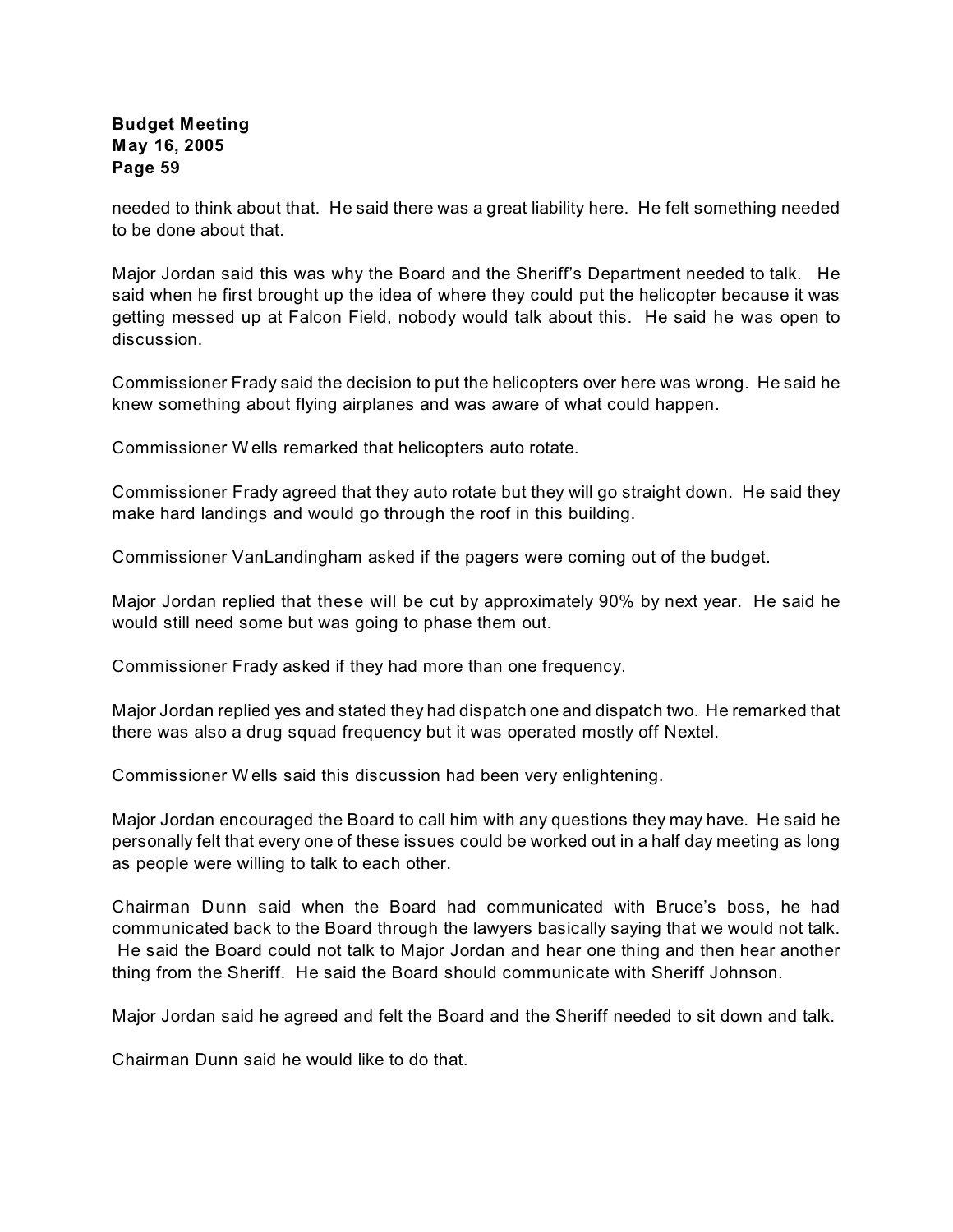Major Jordan encouraged the Board to call him if there were any questions. He said he had nothing to hide.

Chairman Dunn thanked Major Jordan for his candor.

Commissioner VanLandingham said the Board had not committed to personnel.

Commissioner W ells interjected that the Board had not committed to anybody.

Commissioner VanLandingham asked if Major Jordan understood that.

Commissioner W ells replied yes.

Chairman Dunn said the Board had told him that this would be voted on later. He said he was not sure about the rest of the Board, but he did not support the two slots.

Commissioner Frady said the Board had committed to half a person in the Magistrate Court budget.

Chairman Dunn said that was a negotiation.

Commissioner Frady said the Board did have a consensus and everybody had said yes.

Commissioner VanLandingham asked a consensus on what.

Commissioner Frady replied on the half position.

Commissioner VanLandingham said the request was to increase a part time position to a full time position and that was all the Board had done.

Commissioner Frady said he could not recall giving any promotions.

Chairman Dunn asked when the Board wanted to take a vote on what had been discussed today.

Commissioner W ells felt the Board needed to vote on these budgets individually. He said there were some changes on some of the budgets and one on others. She said these budgets were fresh on the Board's mind right now.

Commissioner W ells suggested the Board proceed to the revenue section of the budget. **REVENUE BUDGET**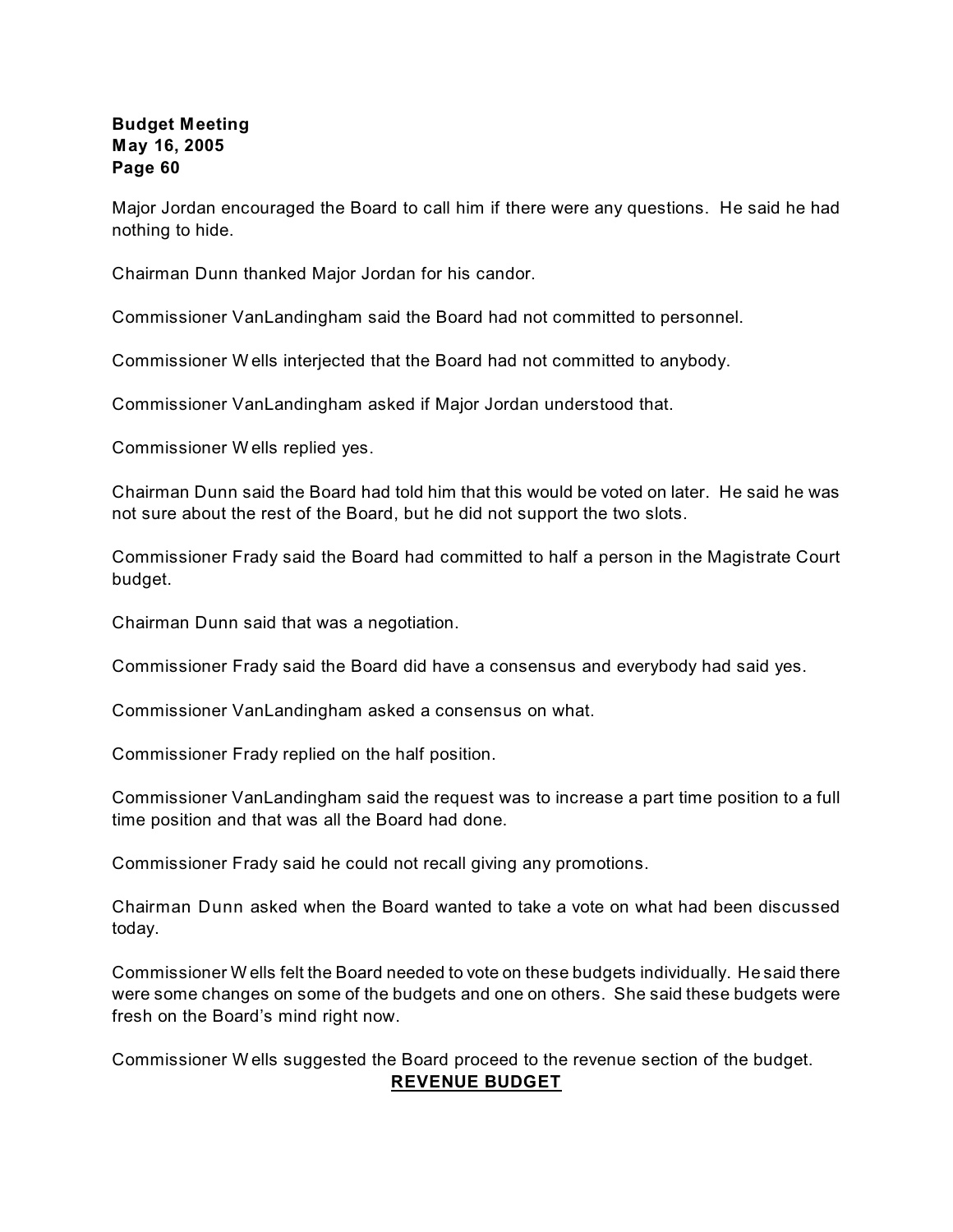Commissioner W ells said there was some discussion on revenues but no problems there. She said the Board was going to ask the Judge of Juvenile Court for the difference in their revenue because last year it was \$50,000 and this year they were projecting \$35,000. She said there had been increased activity but decreased fines. She said they were going to find out if there was a problem with collections.

Commissioner W ells said the Board was going to find out how many SRO's there were, get a copy of the agreement and from now on the billing for that would come through the Board of Commissioners.

Commissioner W ells remarked on State Court fines. She noted there had been a decrease in collections and they were current through April. She noted there was also a decrease in Magistrate Court collections were current through February.

Commissioner W ells remarked that one mil in this year's budget equaled \$4,092,000.

Chairman Dunn said they were talking about reducing the millage rate by .32 mils which would be one third of a mil.

Commissioner VanLandingham said this would offset the reassessment.

Commissioner W ells said there would be a roll back of approximately \$1,237,000.

Commissioner W ells asked if the Board wanted to vote on the revenue now.

On motion made by Commissioner W ells, seconded by Commissioner VanLandingham to approve the Revenue portion of the budget subject to clarification for the jail cell charges, the S.R.O's and the State Court fines. The motion carried 5-0.

#### **COMMISSIONERS' BUDGET**

Commissioner W ells said the Commissioners were going to establish what standard to use for C.O.L.A. because the county was using a higher standard than the Federal Government. He said the Board was going to determine the indices that would be appropriate for Fayette County. She said it was also going to be determined if the cost of meals that people would be allowed to use. She said the Board was looking at \$43 in State and \$47 per day out-of-State.

Chairman Dunn clarified that this was for travel.

On motion made by Commissioner W ells, seconded by Commissioner VanLandingham to approve the Commissioners' budget. The motion carried 5-0.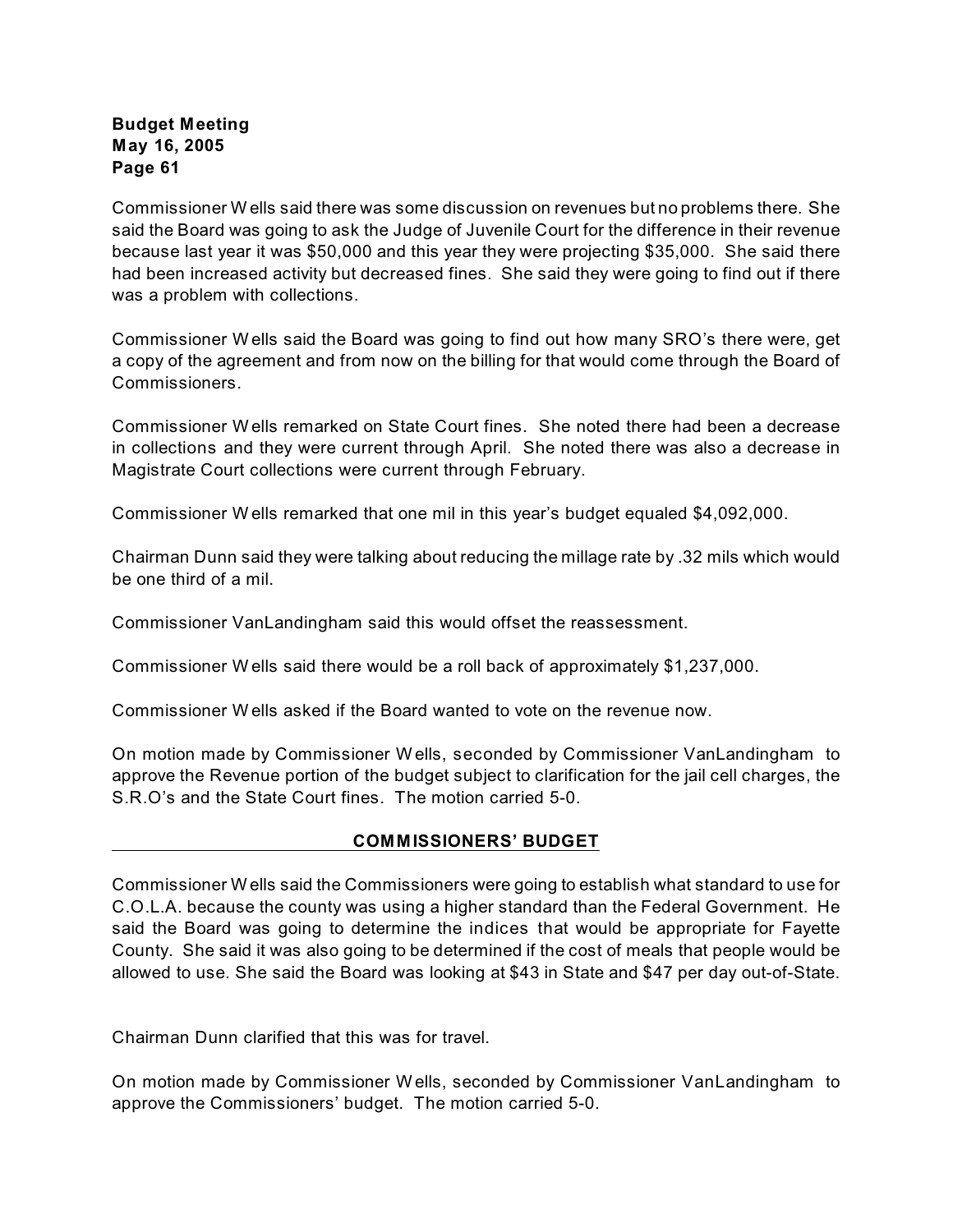#### **ADMINISTRATION**

Chairman Dunn remarked that \$1,000 had been added in this budget for a department head retreat.

On motion made by Commissioner VanLandingham, seconded by Commissioner W ells to approve the Administration budget as recommended. The motion carried 5-0.

#### **ELECTIONS OFFICE**

Commissioner W ells said there were no changes in this budget but under the C.I.P. there were 50 more voting machines.

On motion made by Commissioner W ells, seconded by Commissioner VanLandingham to approve the Elections budget. The motion carried 5-0.

#### **FINANCE DEPARTMENT**

Tom Sawyer said it was the consensus of the Board that the one full time position. He said this particular part time position was going to be eliminated. He said there was a part time position in Purchasing that would basically handle inventory and this was eliminated in Purchasing and move that position into the Finance Department. He said this would be 1 and .725 FTE's on the position. He said the money would remain unchanged.

Commissioner W ells questioned the request for the promotion.

Mr. Pullium stated the Board had discussed this earlier and he felt the Board was in favor of it.

Commissioner W ells said the Board had agreed on the promotion.

On motion made by Commissioner W ells, seconded by Commissioner VanLandingham to adopt the Finance Budget as presented. The motion carried 5-0.

#### **SHERIFF'S DEPARTMENT - ADMINISTRATION**

Commissioner W ells said they had requested a new clerk and they said they had not had any new positions there for the past 10 years. She said the Board had also discussed the gas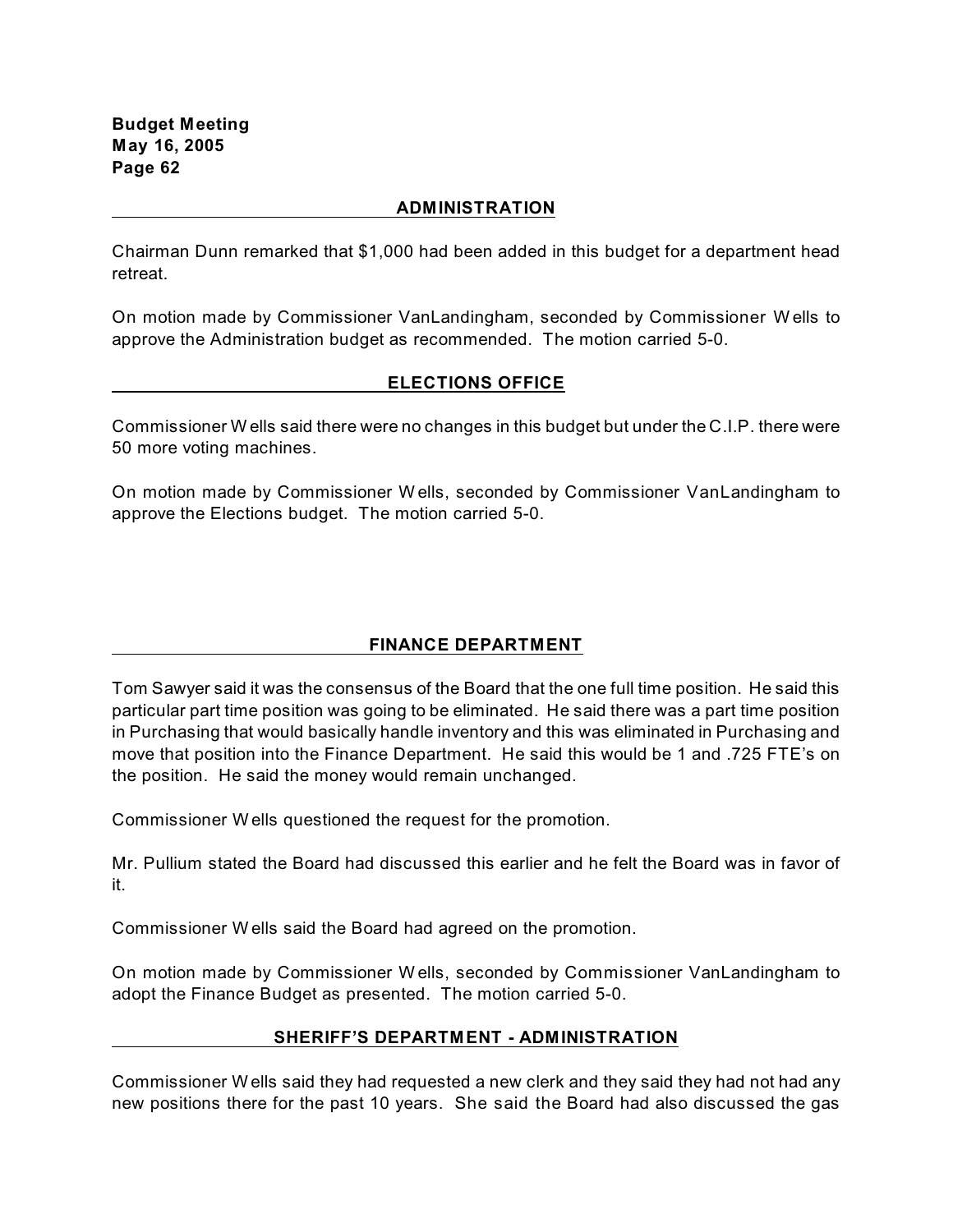issue and the Board had assured them that would be taken care of but not necessarily in the budget. She said \$500 had been deducted from office equipment, \$1,000 from vehicle repair and \$1,000 from building maintenance. She said the Board had not made a decision on the new clerk.

Chairman Dunn said staff had recommended no for the new position and he agreed but he did not know how the rest of the Board felt.

On motion made by Commissioner Frady, seconded by Commissioner W ells to approve the Sheriff's Department Administration Division as recommended without the new position. The motion carried 5-0.

# **BUILDING AND GROUNDS MAINTENANCE DEPARTMENT, ENGINEERING DEPARTMENT AND CONTINGENCY FUND**

Commissioner W ells said there were no changes other than the recommendation in contingency that the purchasing of gasoline would be consolidated and there would be a gas fund and that was where the county would purchase gasoline and deal with it accordingly.

Chairman Dunn asked if the Board wanted to vote on these three.

On motion made by Commissioner W ells, seconded by Commissioner Frady to approve the Building and Grounds Maintenance Department's budget, Engineering Department's budget and the Contingency Fund as presented. The motion carried 5-0.

# **COURT AND RELATED OFFICES**

Commissioner W ells said \$1,500 had been decreased for the heating and HVAC because it was a duplicate, \$500 decreased for fire extinguishers and holiday decorations cut down to \$3,500.

On motion made by Commissioner W ells, seconded by Commissioner Pfeifer to approve Court and related offices as presented. The motion carried 5-0.

# **VICTIMS' ASSISTANCE - (PROMISE PLACE)**

On motion made by Commissioner W ells, seconded by Commissioner Frady to approve the Victim's Assistance as recommended by staff. The motion carried 5-0.

#### **SHERIFF'S DEPARTMENT - CID DEPARTMENT**

Commissioner W ells asked Tom Sawyer to give an overview of this budget.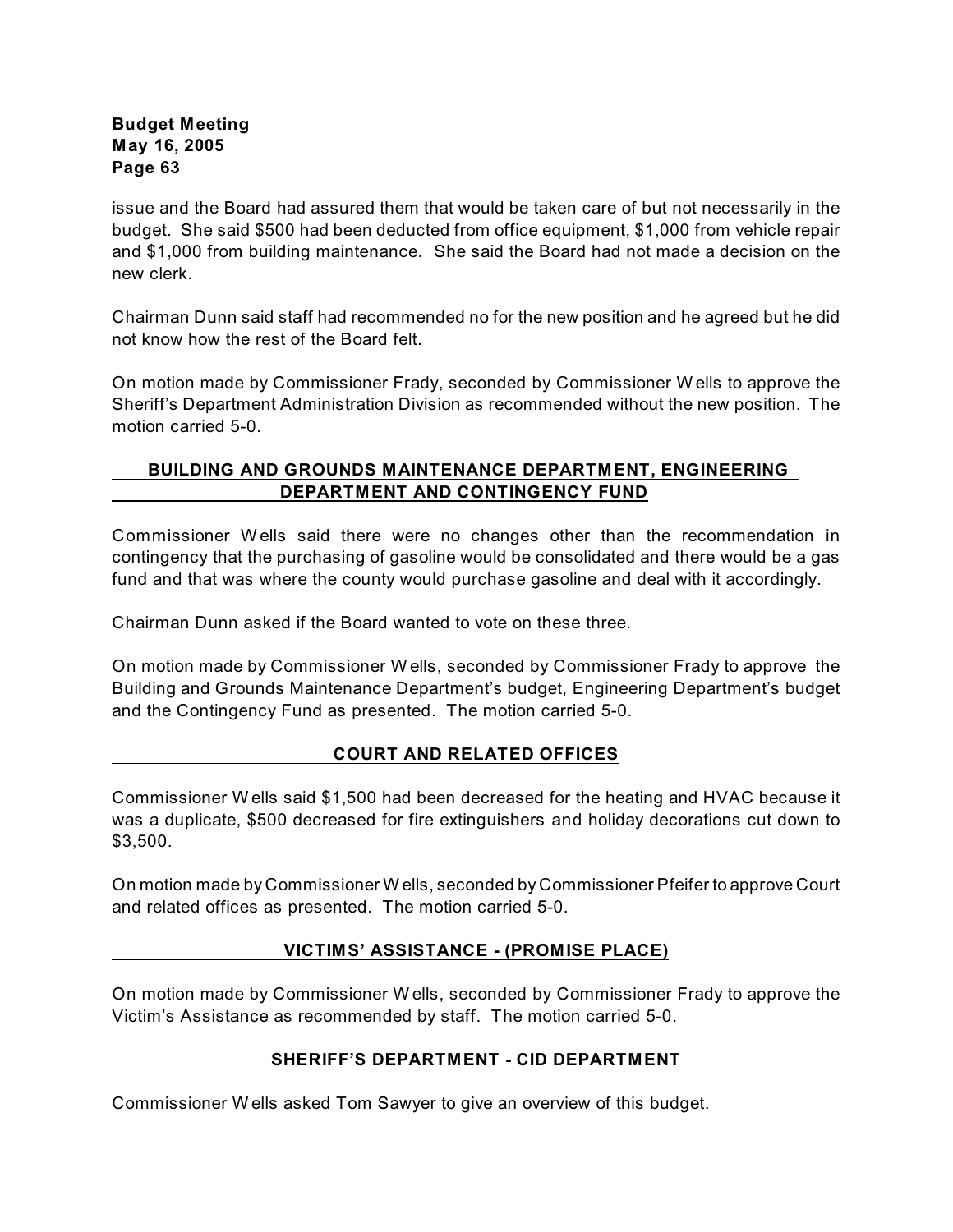Mr. Sawyer replied that they had agreed to remove from this budget the radio repair for \$360; equipment rental \$113.40. He said they had agreed on the amount of \$10,000 for safety supplies.

Commissioner VanLandingham commented on the issue of the \$1,300 for badges and emblems. He suggested this be removed until this was inventoried.

Chairman Dunn questioned the request for two positions. He said he did not agree with staff's recommendation for any of the positions. He said the Sheriff had the ability to move personnel around internally.

Commissioner W ells asked if that was a motion.

On motion made by Chairman Dunn, seconded by Commissioner W ells to approve the CID budget as discussed without the request for the two positions. The motion carried 5-0.

# **PURCHASING DEPARTMENT**

Commissioner W ells remarked that lodging and meals would be decreased to \$400. She said it was also agreed that the part time employee be moved to the Finance Department and also remove the two Sam's Club Memberships. She commented on the issue of the car rental. She said it was agreed that any travel would be based upon the cost of an airplane ticket or the most cost efficient method.

Commissioner VanLandingham interjected this would also include the possibility of taking a county vehicle and Commissioner W ells replied if that was the most cost efficient.

Commissioner W ells said if a person had to take a couple of days county leave to get to the destination then that would not be the most cost efficient method. She said the person would have to decide if they wanted to go or they might choose to take personal leave.

Chairman Dunn pointed out that there was currently a travel policy that was being rewritten. He said all of these issues would be covered in that and how everybody's travel was dealt with. He said this would be based on a cost effective model.

On motion made by Commissioner W ells, seconded by Commissioner Pfeifer to approve the Purchasing Department's budget as discussed with the travel being the most cost effective. The motion carried 3-2 with Commissioner VanLandingham and Commissioner Frady voting in opposition.

#### **INFORMATION SYSTEMS**